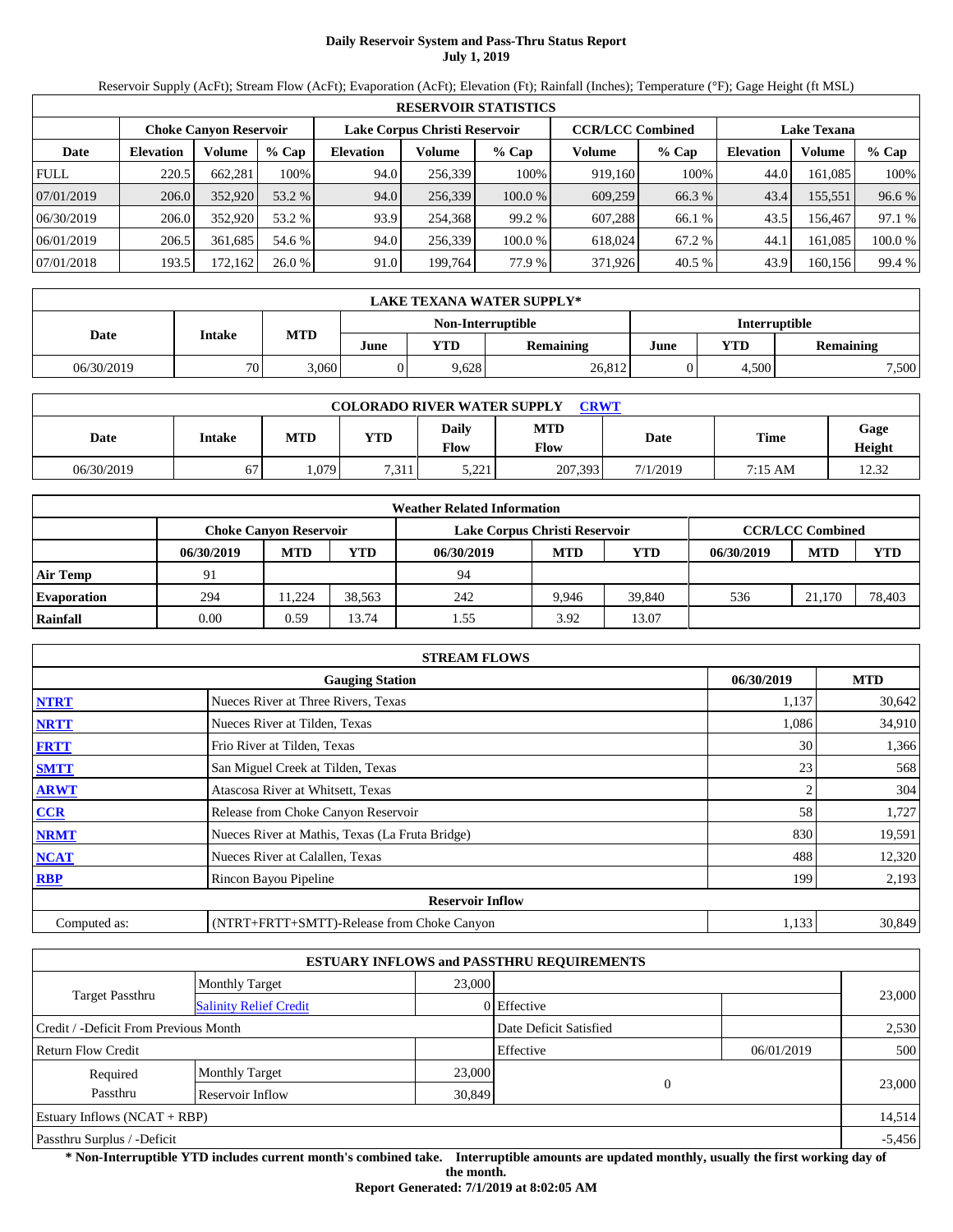# **Daily Reservoir System and Pass-Thru Status Report July 2, 2019**

Reservoir Supply (AcFt); Stream Flow (AcFt); Evaporation (AcFt); Elevation (Ft); Rainfall (Inches); Temperature (°F); Gage Height (ft MSL)

|             | <b>RESERVOIR STATISTICS</b>                             |          |         |           |         |         |         |                         |                    |         |         |
|-------------|---------------------------------------------------------|----------|---------|-----------|---------|---------|---------|-------------------------|--------------------|---------|---------|
|             | Lake Corpus Christi Reservoir<br>Choke Canvon Reservoir |          |         |           |         |         |         | <b>CCR/LCC Combined</b> | <b>Lake Texana</b> |         |         |
| Date        | <b>Elevation</b>                                        | Volume   | $%$ Cap | Elevation | Volume  | $%$ Cap | Volume  | $%$ Cap                 | <b>Elevation</b>   | Volume  | $%$ Cap |
| <b>FULL</b> | 220.5                                                   | 662.281  | 100%    | 94.0      | 256.339 | 100%    | 919.160 | 100%                    | 44.0               | 161.085 | 100%    |
| 07/02/2019  | 206.0                                                   | 352,920  | 53.2 %  | 94.0      | 256,339 | 100.0%  | 609,259 | 66.3 %                  | 43.3               | 154,639 | 96.0 %  |
| 07/01/2019  | 206.0                                                   | 352,920  | 53.2 %  | 94.0      | 256.339 | 100.0 % | 609.259 | 66.3 %                  | 43.4               | 155.551 | 96.6 %  |
| 06/02/2019  | 206.5                                                   | 361.685  | 54.6 %  | 94.0      | 256,339 | 100.0 % | 618,024 | 67.2 %                  | 44.0               | 161.085 | 100.0 % |
| 07/02/2018  | 193.5                                                   | 172, 162 | 26.0%   | 91.0      | 199,764 | 77.9 %  | 371,926 | 40.5 %                  | 43.9               | 160,156 | 99.4 %  |

|            | <b>LAKE TEXANA WATER SUPPLY*</b> |            |      |       |                                           |      |            |                  |  |  |  |
|------------|----------------------------------|------------|------|-------|-------------------------------------------|------|------------|------------------|--|--|--|
|            |                                  |            |      |       | <b>Interruptible</b><br>Non-Interruptible |      |            |                  |  |  |  |
| Date       | Intake                           | <b>MTD</b> | June | YTD   | <b>Remaining</b>                          | June | <b>YTD</b> | <b>Remaining</b> |  |  |  |
| 07/01/2019 | 107                              | 107        |      | 9,628 | 26,812                                    |      | 4.500      | 7,500            |  |  |  |

|            | <b>COLORADO RIVER WATER SUPPLY</b><br><b>CRWT</b> |                |       |                      |                           |          |         |                |  |  |  |
|------------|---------------------------------------------------|----------------|-------|----------------------|---------------------------|----------|---------|----------------|--|--|--|
| Date       | Intake                                            | MTD            | YTD   | Daily<br><b>Flow</b> | <b>MTD</b><br><b>Flow</b> | Date     | Time    | Gage<br>Height |  |  |  |
| 07/01/2019 | 31                                                | $^{\sim}$<br>ັ | 6.263 | 5,856                | 5,856                     | 7/2/2019 | 7:15 AM | 11.93          |  |  |  |

|                    |                               |            |            | <b>Weather Related Information</b> |            |        |            |                         |            |
|--------------------|-------------------------------|------------|------------|------------------------------------|------------|--------|------------|-------------------------|------------|
|                    | <b>Choke Canvon Reservoir</b> |            |            | Lake Corpus Christi Reservoir      |            |        |            | <b>CCR/LCC Combined</b> |            |
|                    | 07/01/2019                    | <b>MTD</b> | <b>YTD</b> | 07/01/2019                         | <b>MTD</b> | YTD    | 07/01/2019 | <b>MTD</b>              | <b>YTD</b> |
| <b>Air Temp</b>    | 96                            |            |            | 93                                 |            |        |            |                         |            |
| <b>Evaporation</b> | 446                           | 446        | 39,009     | 403                                | 403        | 40.243 | 849        | 849                     | 79.252     |
| Rainfall           | 0.00                          | 0.00       | 13.74      | 0.00                               | 0.00       | 13.07  |            |                         |            |

|              | <b>STREAM FLOWS</b>                             |            |            |
|--------------|-------------------------------------------------|------------|------------|
|              | <b>Gauging Station</b>                          | 07/01/2019 | <b>MTD</b> |
| <b>NTRT</b>  | Nueces River at Three Rivers, Texas             | 1,116      | 1,116      |
| <b>NRTT</b>  | Nueces River at Tilden, Texas                   | 707        | 707        |
| <b>FRTT</b>  | Frio River at Tilden, Texas                     | 37         | 37         |
| <b>SMTT</b>  | San Miguel Creek at Tilden, Texas               | 13         | 13         |
| <b>ARWT</b>  | Atascosa River at Whitsett, Texas               | 28         | 28         |
| <b>CCR</b>   | Release from Choke Canyon Reservoir             | 58         | 58         |
| <b>NRMT</b>  | Nueces River at Mathis, Texas (La Fruta Bridge) | 824        | 824        |
| <b>NCAT</b>  | Nueces River at Calallen, Texas                 | 484        | 484        |
| <b>RBP</b>   | Rincon Bayou Pipeline                           | 199        | 199        |
|              | <b>Reservoir Inflow</b>                         |            |            |
| Computed as: | (NTRT+FRTT+SMTT)-Release from Choke Canyon      | 1,109      | 1,109      |

|                                       |                               | <b>ESTUARY INFLOWS and PASSTHRU REQUIREMENTS</b> |                        |          |
|---------------------------------------|-------------------------------|--------------------------------------------------|------------------------|----------|
|                                       | <b>Monthly Target</b>         | 4,500                                            |                        |          |
| <b>Target Passthru</b>                | <b>Salinity Relief Credit</b> |                                                  | $0$ Effective          | 4,500    |
| Credit / -Deficit From Previous Month |                               |                                                  | Date Deficit Satisfied | $-5,456$ |
| <b>Return Flow Credit</b>             |                               |                                                  | Effective              |          |
| Required                              | <b>Monthly Target</b>         | 4,500                                            |                        |          |
| Passthru                              | Reservoir Inflow              | 1,109                                            |                        | 1,109    |
| Estuary Inflows $(NCAT + RBP)$        |                               |                                                  |                        | 683      |
| Passthru Surplus / -Deficit           |                               |                                                  |                        | $-5,882$ |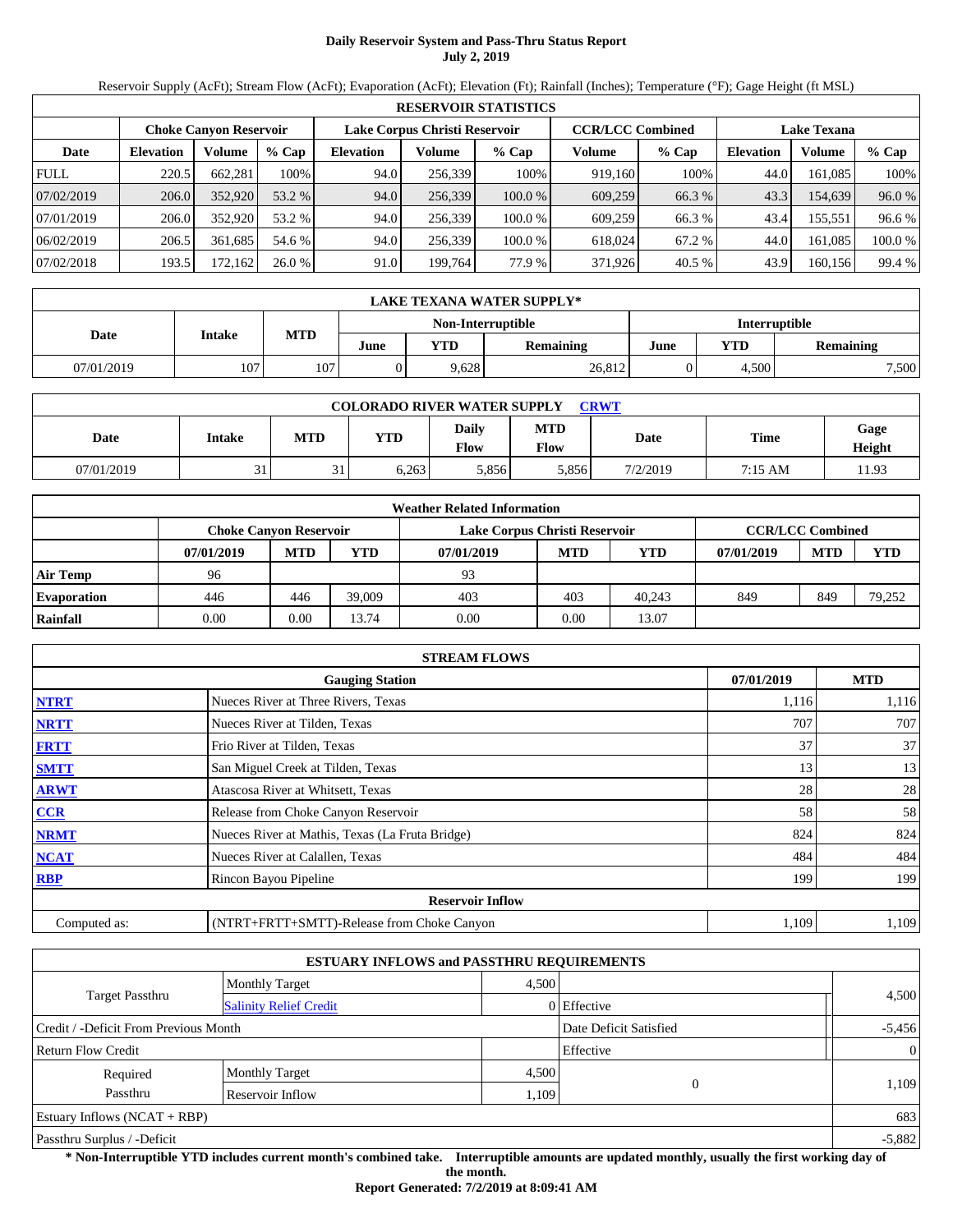# **Daily Reservoir System and Pass-Thru Status Report July 3, 2019**

Reservoir Supply (AcFt); Stream Flow (AcFt); Evaporation (AcFt); Elevation (Ft); Rainfall (Inches); Temperature (°F); Gage Height (ft MSL)

|             | <b>RESERVOIR STATISTICS</b> |                               |         |                               |         |         |                         |         |                    |         |         |  |  |
|-------------|-----------------------------|-------------------------------|---------|-------------------------------|---------|---------|-------------------------|---------|--------------------|---------|---------|--|--|
|             |                             | <b>Choke Canvon Reservoir</b> |         | Lake Corpus Christi Reservoir |         |         | <b>CCR/LCC Combined</b> |         | <b>Lake Texana</b> |         |         |  |  |
| Date        | <b>Elevation</b>            | Volume                        | $%$ Cap | <b>Elevation</b>              | Volume  | $%$ Cap | Volume                  | $%$ Cap | <b>Elevation</b>   | Volume  | $%$ Cap |  |  |
| <b>FULL</b> | 220.5                       | 662,281                       | 100%    | 94.0                          | 256,339 | 100%    | 919.160                 | 100%    | 44.0               | 161.085 | 100%    |  |  |
| 07/03/2019  | 205.9                       | 351,181                       | 53.0 %  | 93.9                          | 254.368 | 99.2 %  | 605,549                 | 65.9 %  | 43.2               | 153,730 | 95.4 %  |  |  |
| 07/02/2019  | 206.0                       | 352,920                       | 53.2 %  | 94.0                          | 256,339 | 100.0 % | 609.259                 | 66.3 %  | 43.3               | 154.639 | 96.0 %  |  |  |
| 06/03/2019  | 206.5                       | 361.685                       | 54.6 %  | 94.0                          | 256.339 | 100.0 % | 618,024                 | 67.2 %  | 44.0               | 161.085 | 100.0%  |  |  |
| 07/03/2018  | 193.5                       | 172.162                       | 26.0%   | 90.9                          | 197,976 | 77.2 %  | 370,138                 | 40.3 %  | 43.8               | 159,229 | 98.8%   |  |  |

| LAKE TEXANA WATER SUPPLY* |                                                                |     |       |                   |                      |      |       |                  |  |  |
|---------------------------|----------------------------------------------------------------|-----|-------|-------------------|----------------------|------|-------|------------------|--|--|
|                           |                                                                |     |       | Non-Interruptible | <b>Interruptible</b> |      |       |                  |  |  |
| Date                      | <b>MTD</b><br><b>Intake</b><br>VTD<br><b>Remaining</b><br>June |     |       |                   |                      | June | YTD   | <b>Remaining</b> |  |  |
| 07/02/2019                | 138                                                            | 245 | 3.057 | 12.685            | 23,755               |      | 4,500 | 7,500            |  |  |

| <b>COLORADO RIVER WATER SUPPLY</b><br><b>CRWT</b> |        |            |       |               |                    |          |             |                |  |  |
|---------------------------------------------------|--------|------------|-------|---------------|--------------------|----------|-------------|----------------|--|--|
| Date                                              | Intake | <b>MTD</b> | YTD   | Daily<br>Flow | <b>MTD</b><br>Flow | Date     | <b>Time</b> | Gage<br>Height |  |  |
| 07/02/2019                                        |        | $\sim$     | 6.263 | 4.824         | 10.679             | 7/3/2019 | 7:15 AM     | 10.83          |  |  |

|                    | <b>Weather Related Information</b> |            |            |                               |                         |        |            |            |            |  |  |  |
|--------------------|------------------------------------|------------|------------|-------------------------------|-------------------------|--------|------------|------------|------------|--|--|--|
|                    | <b>Choke Canvon Reservoir</b>      |            |            | Lake Corpus Christi Reservoir | <b>CCR/LCC Combined</b> |        |            |            |            |  |  |  |
|                    | 07/02/2019                         | <b>MTD</b> | <b>YTD</b> | 07/02/2019                    | <b>MTD</b>              | YTD    | 07/02/2019 | <b>MTD</b> | <b>YTD</b> |  |  |  |
| <b>Air Temp</b>    | 97                                 |            |            | 93                            |                         |        |            |            |            |  |  |  |
| <b>Evaporation</b> | 344                                | 790        | 39.353     | 424                           | 827                     | 40.667 | 768        | .617       | 80,020     |  |  |  |
| Rainfall           | 0.04                               | 0.04       | 13.78      | 0.00                          | 0.00                    | 13.07  |            |            |            |  |  |  |

|              | <b>STREAM FLOWS</b>                             |  |     |       |  |  |  |  |  |
|--------------|-------------------------------------------------|--|-----|-------|--|--|--|--|--|
|              | <b>Gauging Station</b>                          |  |     |       |  |  |  |  |  |
| <b>NTRT</b>  | Nueces River at Three Rivers, Texas             |  | 846 | 1,961 |  |  |  |  |  |
| <b>NRTT</b>  | Nueces River at Tilden, Texas                   |  | 570 | 1,276 |  |  |  |  |  |
| <b>FRTT</b>  | Frio River at Tilden, Texas                     |  | 32  | 69    |  |  |  |  |  |
| <b>SMTT</b>  | San Miguel Creek at Tilden, Texas               |  | 25  | 38    |  |  |  |  |  |
| <b>ARWT</b>  | Atascosa River at Whitsett, Texas               |  | 80  | 108   |  |  |  |  |  |
| <b>CCR</b>   | Release from Choke Canyon Reservoir             |  | 58  | 115   |  |  |  |  |  |
| <b>NRMT</b>  | Nueces River at Mathis, Texas (La Fruta Bridge) |  | 699 | 1,522 |  |  |  |  |  |
| <b>NCAT</b>  | Nueces River at Calallen, Texas                 |  | 514 | 998   |  |  |  |  |  |
| <b>RBP</b>   | Rincon Bayou Pipeline                           |  | 197 | 395   |  |  |  |  |  |
|              | <b>Reservoir Inflow</b>                         |  |     |       |  |  |  |  |  |
| Computed as: | (NTRT+FRTT+SMTT)-Release from Choke Canyon      |  | 845 | 1,954 |  |  |  |  |  |

|                                       |                               | <b>ESTUARY INFLOWS and PASSTHRU REQUIREMENTS</b> |               |                |
|---------------------------------------|-------------------------------|--------------------------------------------------|---------------|----------------|
|                                       | <b>Monthly Target</b>         | 4,500                                            |               | 4,500          |
| <b>Target Passthru</b>                | <b>Salinity Relief Credit</b> |                                                  | $0$ Effective |                |
| Credit / -Deficit From Previous Month |                               | Date Deficit Satisfied                           |               | $-5,456$       |
| <b>Return Flow Credit</b>             |                               |                                                  | Effective     | $\overline{0}$ |
| Required                              | <b>Monthly Target</b>         | 4,500                                            |               |                |
| Passthru                              | Reservoir Inflow              | 1,954                                            |               | 1,954          |
| Estuary Inflows $(NCAT + RBP)$        |                               |                                                  |               | 1,393          |
| Passthru Surplus / -Deficit           |                               |                                                  |               | $-6,016$       |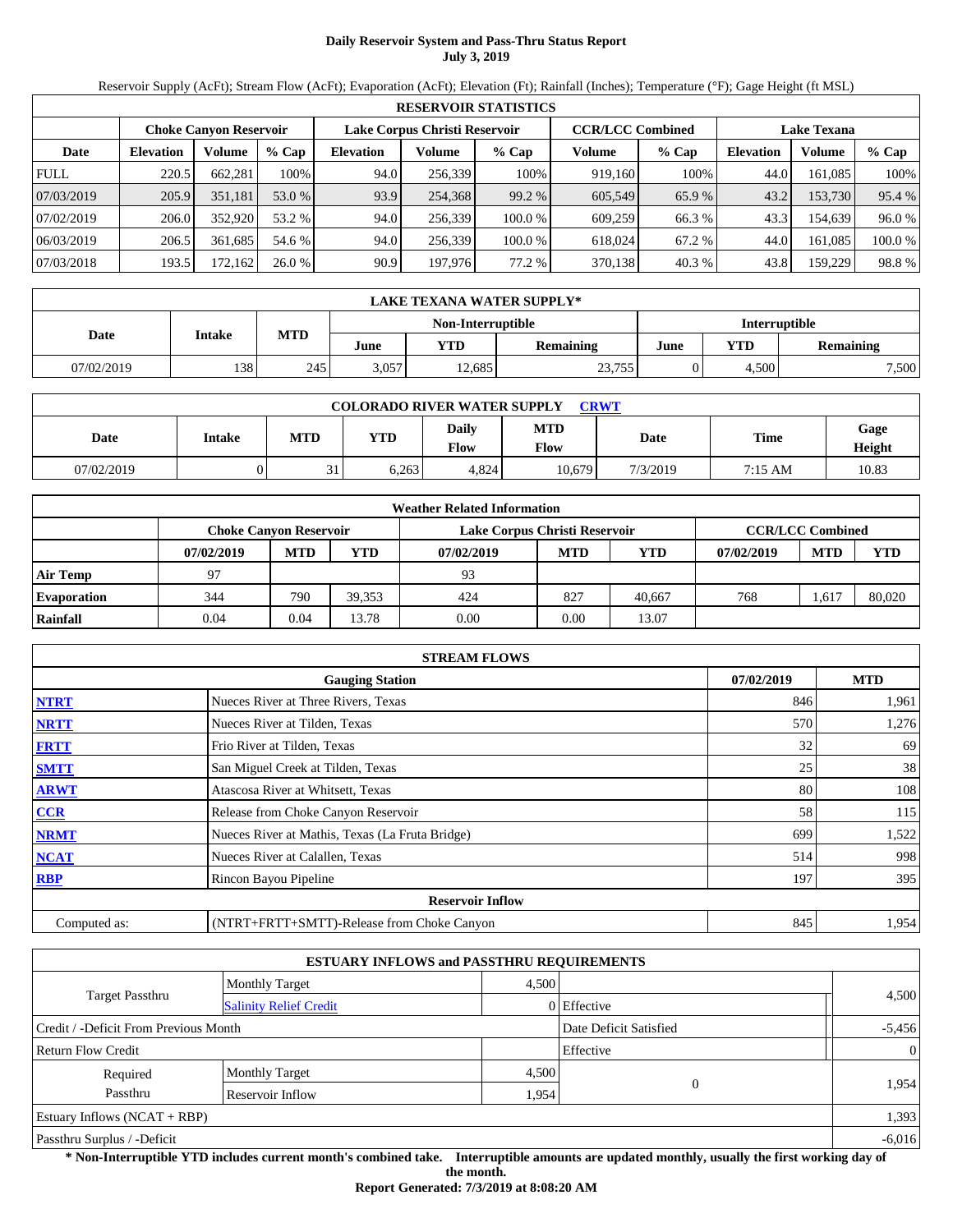# **Daily Reservoir System and Pass-Thru Status Report July 4, 2019**

Reservoir Supply (AcFt); Stream Flow (AcFt); Evaporation (AcFt); Elevation (Ft); Rainfall (Inches); Temperature (°F); Gage Height (ft MSL)

| <b>RESERVOIR STATISTICS</b> |                                                                |         |         |                  |         |         |         |                                               |                  |         |         |  |
|-----------------------------|----------------------------------------------------------------|---------|---------|------------------|---------|---------|---------|-----------------------------------------------|------------------|---------|---------|--|
|                             | Lake Corpus Christi Reservoir<br><b>Choke Canvon Reservoir</b> |         |         |                  |         |         |         | <b>CCR/LCC Combined</b><br><b>Lake Texana</b> |                  |         |         |  |
| Date                        | <b>Elevation</b>                                               | Volume  | $%$ Cap | <b>Elevation</b> | Volume  | $%$ Cap | Volume  | $%$ Cap                                       | <b>Elevation</b> | Volume  | % Cap   |  |
| <b>FULL</b>                 | 220.5                                                          | 662.281 | 100%    | 94.0             | 256,339 | 100%    | 919.160 | 100%                                          | 44.0             | 161.085 | 100%    |  |
| 07/04/2019                  | 206.2                                                          | 356.411 | 53.8 %  | 94.0             | 256,339 | 100.0 % | 612.750 | 66.7 %                                        | 43.3             | 154.639 | 96.0 %  |  |
| 07/03/2019                  | 205.9                                                          | 351.181 | 53.0 %  | 93.9             | 254.368 | 99.2 %  | 605.549 | 65.9 %                                        | 43.2             | 153.730 | 95.4 %  |  |
| 06/04/2019                  | 206.5                                                          | 361.685 | 54.6 %  | 94.0             | 256.339 | 100.0 % | 618,024 | 67.2 %                                        | 44.0             | 161.085 | 100.0 % |  |
| 07/04/2018                  | 193.5                                                          | 172.162 | 26.0 %  | 90.9             | 197,976 | 77.2 %  | 370,138 | 40.3 %                                        | 43.7             | 158,306 | 98.3 %  |  |

|            | <b>LAKE TEXANA WATER SUPPLY*</b> |            |       |                                     |        |                      |       |                  |  |  |  |
|------------|----------------------------------|------------|-------|-------------------------------------|--------|----------------------|-------|------------------|--|--|--|
|            |                                  |            |       | Non-Interruptible                   |        | <b>Interruptible</b> |       |                  |  |  |  |
| Date       | <b>Intake</b>                    | <b>MTD</b> | June  | $\mathbf{v}$ TD<br><b>Remaining</b> |        |                      | YTD   | <b>Remaining</b> |  |  |  |
| 07/03/2019 | 138                              | 383        | 3.057 | 12.685                              | 23,755 |                      | 4.500 | 7,500            |  |  |  |

| <b>COLORADO RIVER WATER SUPPLY</b><br><b>CRWT</b> |        |            |            |                             |             |          |             |                |  |  |
|---------------------------------------------------|--------|------------|------------|-----------------------------|-------------|----------|-------------|----------------|--|--|
| Date                                              | Intake | <b>MTD</b> | <b>YTD</b> | <b>Daily</b><br><b>Flow</b> | MTD<br>Flow | Date     | <b>Time</b> | Gage<br>Height |  |  |
| 07/03/2019                                        |        | $\sim$     | 6.263      | 3.910                       | 14.590      | 7/4/2019 | 7:15 AM     | 11.41          |  |  |

| <b>Weather Related Information</b> |                               |                               |            |                         |            |        |            |            |            |  |  |
|------------------------------------|-------------------------------|-------------------------------|------------|-------------------------|------------|--------|------------|------------|------------|--|--|
|                                    | <b>Choke Canvon Reservoir</b> | Lake Corpus Christi Reservoir |            | <b>CCR/LCC Combined</b> |            |        |            |            |            |  |  |
|                                    | 07/03/2019                    | <b>MTD</b>                    | <b>YTD</b> | 07/03/2019              | <b>MTD</b> | YTD    | 07/03/2019 | <b>MTD</b> | <b>YTD</b> |  |  |
| <b>Air Temp</b>                    | 94                            |                               |            | 92                      |            |        |            |            |            |  |  |
| <b>Evaporation</b>                 | 316                           | .106                          | 39.669     | 414                     | .241       | 41,081 | 730        | 2.347      | 80.750     |  |  |
| Rainfall                           | 1.82                          | 1.86                          | 15.60      | 1.36                    | 1.36       | 14.43  |            |            |            |  |  |

|              | <b>STREAM FLOWS</b>                             |     |       |  |  |  |  |  |  |
|--------------|-------------------------------------------------|-----|-------|--|--|--|--|--|--|
|              | <b>Gauging Station</b>                          |     |       |  |  |  |  |  |  |
| <b>NTRT</b>  | Nueces River at Three Rivers, Texas             | 774 | 2,735 |  |  |  |  |  |  |
| <b>NRTT</b>  | Nueces River at Tilden, Texas                   | 566 | 1,842 |  |  |  |  |  |  |
| <b>FRTT</b>  | Frio River at Tilden, Texas                     | 30  | 99    |  |  |  |  |  |  |
| <b>SMTT</b>  | San Miguel Creek at Tilden, Texas               |     | 46    |  |  |  |  |  |  |
| <b>ARWT</b>  | Atascosa River at Whitsett, Texas               | 123 | 231   |  |  |  |  |  |  |
| <b>CCR</b>   | Release from Choke Canyon Reservoir             | 58  | 173   |  |  |  |  |  |  |
| <b>NRMT</b>  | Nueces River at Mathis, Texas (La Fruta Bridge) | 691 | 2,213 |  |  |  |  |  |  |
| <b>NCAT</b>  | Nueces River at Calallen, Texas                 | 409 | 1,407 |  |  |  |  |  |  |
| <b>RBP</b>   | Rincon Bayou Pipeline                           | 181 | 576   |  |  |  |  |  |  |
|              | <b>Reservoir Inflow</b>                         |     |       |  |  |  |  |  |  |
| Computed as: | (NTRT+FRTT+SMTT)-Release from Choke Canyon      | 754 | 2,708 |  |  |  |  |  |  |

|                                       |                               | <b>ESTUARY INFLOWS and PASSTHRU REQUIREMENTS</b> |                        |                |
|---------------------------------------|-------------------------------|--------------------------------------------------|------------------------|----------------|
|                                       | <b>Monthly Target</b>         | 4,500                                            |                        |                |
| <b>Target Passthru</b>                | <b>Salinity Relief Credit</b> |                                                  | $0$ Effective          | 4,500          |
| Credit / -Deficit From Previous Month |                               |                                                  | Date Deficit Satisfied | $-5,456$       |
| <b>Return Flow Credit</b>             |                               |                                                  | Effective              | $\overline{0}$ |
| Required                              | <b>Monthly Target</b>         | 4,500                                            |                        |                |
| Passthru                              | Reservoir Inflow              | 2,708                                            | $\Omega$               | 2,708          |
| Estuary Inflows $(NCAT + RBP)$        |                               |                                                  |                        | 1,983          |
| Passthru Surplus / -Deficit           |                               |                                                  |                        | $-6,181$       |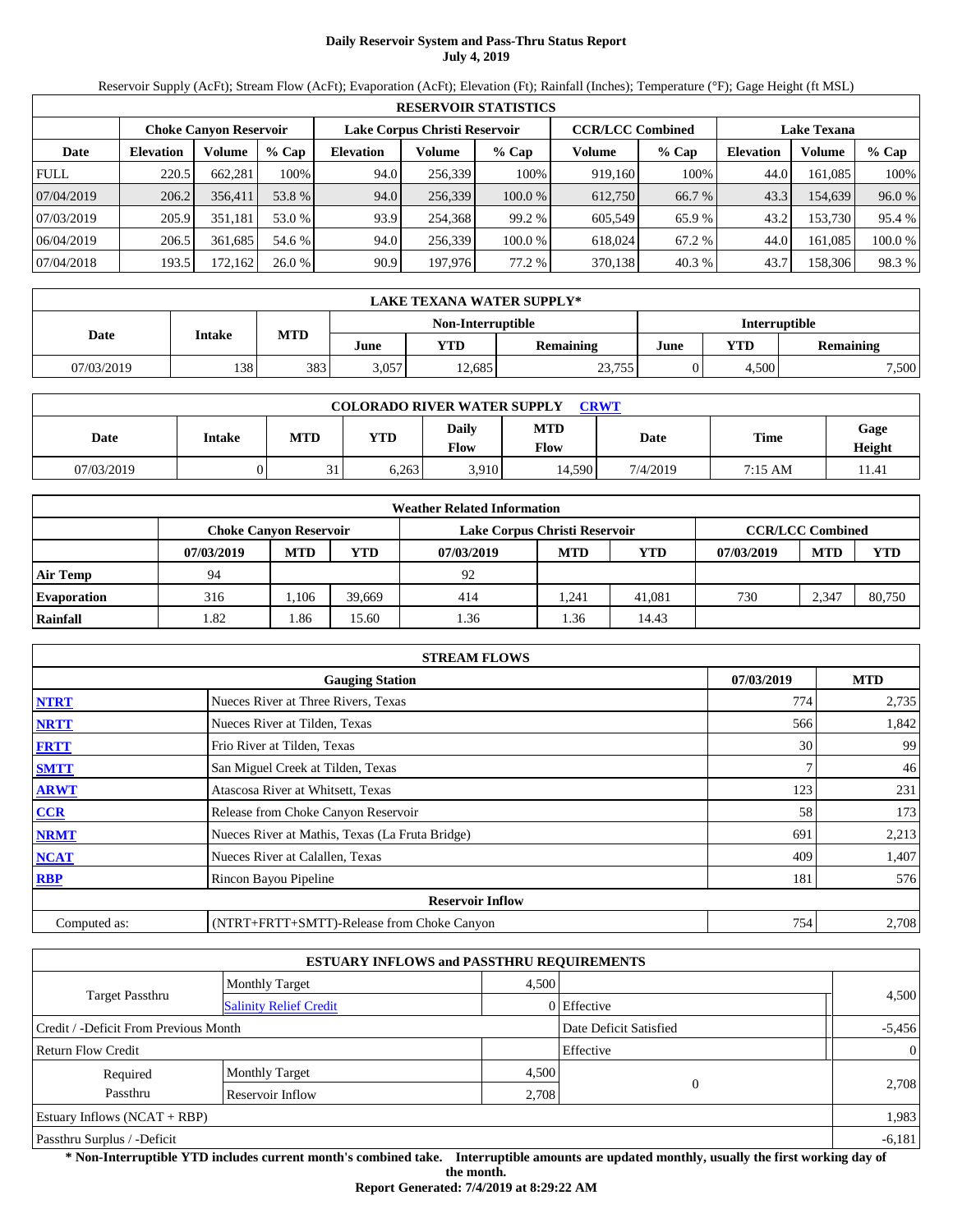# **Daily Reservoir System and Pass-Thru Status Report July 5, 2019**

Reservoir Supply (AcFt); Stream Flow (AcFt); Evaporation (AcFt); Elevation (Ft); Rainfall (Inches); Temperature (°F); Gage Height (ft MSL)

|             | <b>RESERVOIR STATISTICS</b> |                               |         |                  |                               |         |                         |         |                    |         |         |  |  |
|-------------|-----------------------------|-------------------------------|---------|------------------|-------------------------------|---------|-------------------------|---------|--------------------|---------|---------|--|--|
|             |                             | <b>Choke Canvon Reservoir</b> |         |                  | Lake Corpus Christi Reservoir |         | <b>CCR/LCC Combined</b> |         | <b>Lake Texana</b> |         |         |  |  |
| Date        | <b>Elevation</b>            | Volume                        | $%$ Cap | <b>Elevation</b> | Volume                        | $%$ Cap | Volume                  | $%$ Cap | <b>Elevation</b>   | Volume  | % Cap   |  |  |
| <b>FULL</b> | 220.5                       | 662.281                       | 100%    | 94.0             | 256.339                       | 100%    | 919.160                 | 100%    | 44.0               | 161.085 | 100%    |  |  |
| 07/05/2019  | 206.1                       | 354,663                       | 53.5 %  | 94.1             | 256,339                       | 100.0%  | 611,002                 | 66.5 %  | 43.3               | 154,639 | 96.0 %  |  |  |
| 07/04/2019  | 206.2                       | 356.411                       | 53.8 %  | 94.0             | 256.339                       | 100.0 % | 612,750                 | 66.7 %  | 43.3               | 154.639 | 96.0 %  |  |  |
| 06/05/2019  | 206.5                       | 361.685                       | 54.6 %  | 94.0             | 256,339                       | 100.0 % | 618,024                 | 67.2 %  | 44.2               | 161.085 | 100.0 % |  |  |
| 07/05/2018  | 193.5                       | 172, 162                      | 26.0%   | 91.0             | 199,764                       | 77.9 %  | 371,926                 | 40.5 %  | 43.7               | 158,306 | 98.3 %  |  |  |

|            | LAKE TEXANA WATER SUPPLY* |            |       |                   |                  |                      |       |                  |  |  |  |
|------------|---------------------------|------------|-------|-------------------|------------------|----------------------|-------|------------------|--|--|--|
|            |                           |            |       | Non-Interruptible |                  | <b>Interruptible</b> |       |                  |  |  |  |
| Date       | Intake                    | <b>MTD</b> | June  | YTD               | <b>Remaining</b> | YTD<br>June          |       | <b>Remaining</b> |  |  |  |
| 07/04/2019 | 139                       | 522        | 3.057 | 12.685            | 23,755           |                      | 4.500 | 7,500            |  |  |  |

| <b>COLORADO RIVER WATER SUPPLY</b><br><b>CRWT</b> |        |            |       |               |                    |          |             |                |  |  |
|---------------------------------------------------|--------|------------|-------|---------------|--------------------|----------|-------------|----------------|--|--|
| Date                                              | Intake | <b>MTD</b> | YTD   | Daily<br>Flow | <b>MTD</b><br>Flow | Date     | <b>Time</b> | Gage<br>Height |  |  |
| 07/04/2019                                        |        | $\sim$     | 6.263 | 4.387         | 18.977             | 7/5/2019 | 7:15 AM     | 10.91          |  |  |

|                    | <b>Weather Related Information</b>                                                        |            |            |            |            |            |            |            |            |  |  |
|--------------------|-------------------------------------------------------------------------------------------|------------|------------|------------|------------|------------|------------|------------|------------|--|--|
|                    | <b>CCR/LCC Combined</b><br>Lake Corpus Christi Reservoir<br><b>Choke Canvon Reservoir</b> |            |            |            |            |            |            |            |            |  |  |
|                    | 07/04/2019                                                                                | <b>MTD</b> | <b>YTD</b> | 07/04/2019 | <b>MTD</b> | <b>YTD</b> | 07/04/2019 | <b>MTD</b> | <b>YTD</b> |  |  |
| Air Temp           | 93                                                                                        |            |            | 92         |            |            |            |            |            |  |  |
| <b>Evaporation</b> | 346                                                                                       | .452       | 40.015     | 518        | 1.759      | 41.599     | 864        | 3,21       | 81,614     |  |  |
| Rainfall           | 0.00                                                                                      | 1.86       | 15.60      | 0.00       | 1.36       | 14.43      |            |            |            |  |  |

|              | <b>STREAM FLOWS</b>                             |            |       |  |  |  |  |  |  |
|--------------|-------------------------------------------------|------------|-------|--|--|--|--|--|--|
|              | 07/04/2019                                      | <b>MTD</b> |       |  |  |  |  |  |  |
| <b>NTRT</b>  | Nueces River at Three Rivers, Texas             | 1,463      | 4,198 |  |  |  |  |  |  |
| <b>NRTT</b>  | Nueces River at Tilden, Texas                   | 584        | 2,426 |  |  |  |  |  |  |
| <b>FRTT</b>  | Frio River at Tilden, Texas                     | 44         | 144   |  |  |  |  |  |  |
| <b>SMTT</b>  | San Miguel Creek at Tilden, Texas               |            | 46    |  |  |  |  |  |  |
| <b>ARWT</b>  | Atascosa River at Whitsett, Texas               | 93         | 324   |  |  |  |  |  |  |
| <b>CCR</b>   | Release from Choke Canyon Reservoir             | 58         | 230   |  |  |  |  |  |  |
| <b>NRMT</b>  | Nueces River at Mathis, Texas (La Fruta Bridge) | 645        | 2,858 |  |  |  |  |  |  |
| <b>NCAT</b>  | Nueces River at Calallen, Texas                 | 375        | 1,783 |  |  |  |  |  |  |
| <b>RBP</b>   | Rincon Bayou Pipeline                           | 189        | 764   |  |  |  |  |  |  |
|              | <b>Reservoir Inflow</b>                         |            |       |  |  |  |  |  |  |
| Computed as: | (NTRT+FRTT+SMTT)-Release from Choke Canyon      | 1,450      | 4,158 |  |  |  |  |  |  |

| <b>ESTUARY INFLOWS and PASSTHRU REQUIREMENTS</b> |                                |       |                        |                |  |  |  |  |
|--------------------------------------------------|--------------------------------|-------|------------------------|----------------|--|--|--|--|
|                                                  | 4,500<br><b>Monthly Target</b> |       |                        |                |  |  |  |  |
| <b>Target Passthru</b>                           | <b>Salinity Relief Credit</b>  |       | 0 Effective            | 4,500          |  |  |  |  |
| Credit / -Deficit From Previous Month            |                                |       | Date Deficit Satisfied | $-5,456$       |  |  |  |  |
| <b>Return Flow Credit</b>                        |                                |       | Effective              | $\overline{0}$ |  |  |  |  |
| Required                                         | <b>Monthly Target</b>          | 4,500 |                        |                |  |  |  |  |
| Passthru                                         | Reservoir Inflow               |       | $\Omega$<br>4,158      | 4,158          |  |  |  |  |
| Estuary Inflows $(NCAT + RBP)$                   |                                |       |                        | 2,547          |  |  |  |  |
| Passthru Surplus / -Deficit                      |                                |       |                        |                |  |  |  |  |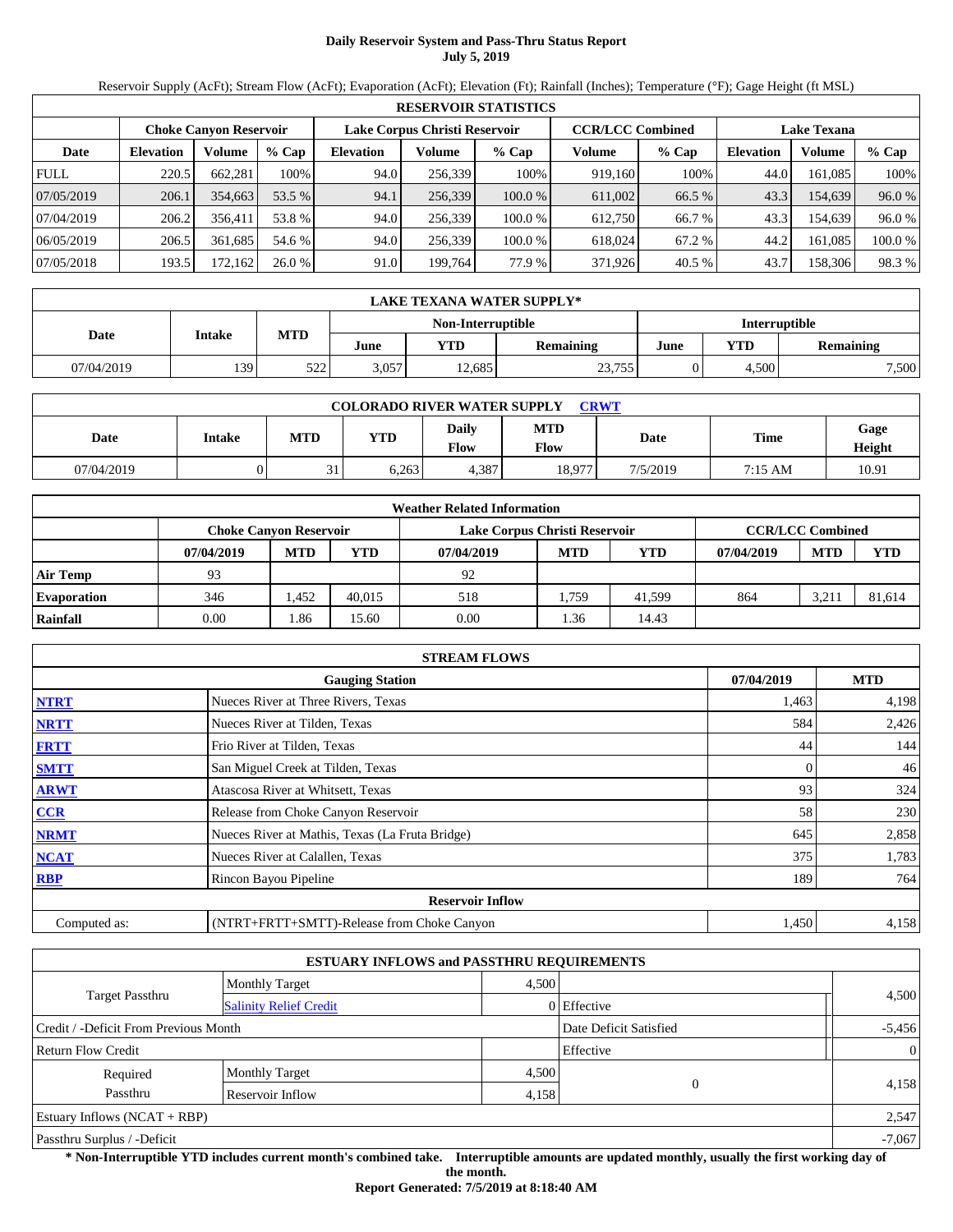# **Daily Reservoir System and Pass-Thru Status Report July 6, 2019**

Reservoir Supply (AcFt); Stream Flow (AcFt); Evaporation (AcFt); Elevation (Ft); Rainfall (Inches); Temperature (°F); Gage Height (ft MSL)

|             | <b>RESERVOIR STATISTICS</b> |                               |         |                  |                               |         |                         |         |                    |         |         |  |  |
|-------------|-----------------------------|-------------------------------|---------|------------------|-------------------------------|---------|-------------------------|---------|--------------------|---------|---------|--|--|
|             |                             | <b>Choke Canvon Reservoir</b> |         |                  | Lake Corpus Christi Reservoir |         | <b>CCR/LCC Combined</b> |         | <b>Lake Texana</b> |         |         |  |  |
| Date        | <b>Elevation</b>            | Volume                        | $%$ Cap | <b>Elevation</b> | Volume                        | $%$ Cap | Volume                  | $%$ Cap | <b>Elevation</b>   | Volume  | $%$ Cap |  |  |
| <b>FULL</b> | 220.5                       | 662.281                       | 100%    | 94.0             | 256.339                       | 100%    | 919.160                 | 100%    | 44.0               | 161.085 | 100%    |  |  |
| 07/06/2019  | 206.1                       | 354,663                       | 53.5 %  | 94.0             | 256,339                       | 100.0%  | 611.002                 | 66.5 %  | 43.3               | 154.639 | 96.0 %  |  |  |
| 07/05/2019  | 206.1                       | 354,663                       | 53.5 %  | 94.1             | 256,339                       | 100.0 % | 611,002                 | 66.5 %  | 43.3               | 154.639 | 96.0 %  |  |  |
| 06/06/2019  | 206.4                       | 359,922                       | 54.3 %  | 94.0             | 256.339                       | 100.0 % | 616.261                 | 67.0 %  | 44.0               | 161.085 | 100.0%  |  |  |
| 07/06/2018  | 193.5                       | 172.162                       | 26.0%   | 91.0             | 199.764                       | 77.9 %  | 371,926                 | 40.5 %  | 43.7               | 158,306 | 98.3 %  |  |  |

|            | LAKE TEXANA WATER SUPPLY* |            |       |                   |                  |                      |                  |       |  |  |  |
|------------|---------------------------|------------|-------|-------------------|------------------|----------------------|------------------|-------|--|--|--|
|            |                           |            |       | Non-Interruptible |                  | <b>Interruptible</b> |                  |       |  |  |  |
| Date       | <b>Intake</b>             | <b>MTD</b> | June  | VTD               | <b>Remaining</b> | June                 | <b>Remaining</b> |       |  |  |  |
| 07/05/2019 | 139                       | 661        | 3.057 | 12.685            | 23,755           |                      | 4,500            | 7,500 |  |  |  |

| <b>COLORADO RIVER WATER SUPPLY</b><br><b>CRWT</b> |        |            |       |               |             |          |             |                |  |  |
|---------------------------------------------------|--------|------------|-------|---------------|-------------|----------|-------------|----------------|--|--|
| Date                                              | Intake | <b>MTD</b> | YTD   | Daily<br>Flow | MTD<br>Flow | Date     | <b>Time</b> | Gage<br>Height |  |  |
| 07/05/2019                                        |        | $\sim$     | 6.263 | 3.772         | 22,748      | 7/6/2019 | 7:15 AM     | 10.69          |  |  |

|                    | <b>Weather Related Information</b>                                                        |            |            |            |            |            |            |            |            |  |  |
|--------------------|-------------------------------------------------------------------------------------------|------------|------------|------------|------------|------------|------------|------------|------------|--|--|
|                    | <b>CCR/LCC Combined</b><br>Lake Corpus Christi Reservoir<br><b>Choke Canvon Reservoir</b> |            |            |            |            |            |            |            |            |  |  |
|                    | 07/05/2019                                                                                | <b>MTD</b> | <b>YTD</b> | 07/05/2019 | <b>MTD</b> | <b>YTD</b> | 07/05/2019 | <b>MTD</b> | <b>YTD</b> |  |  |
| Air Temp           | 95                                                                                        |            |            | 93         |            |            |            |            |            |  |  |
| <b>Evaporation</b> | 427                                                                                       | .379       | 40.442     | 598        | 2,357      | 42.197     | 839        | 4,050      | 82.453     |  |  |
| Rainfall           | 0.00                                                                                      | 1.86       | 15.60      | 0.00       | 1.36       | 14.43      |            |            |            |  |  |

|              | <b>STREAM FLOWS</b>                             |            |       |       |  |  |  |  |  |
|--------------|-------------------------------------------------|------------|-------|-------|--|--|--|--|--|
|              | 07/05/2019                                      | <b>MTD</b> |       |       |  |  |  |  |  |
| <b>NTRT</b>  | Nueces River at Three Rivers, Texas             |            | 1,070 | 5,268 |  |  |  |  |  |
| <b>NRTT</b>  | Nueces River at Tilden, Texas                   |            | 554   | 2,979 |  |  |  |  |  |
| <b>FRTT</b>  | Frio River at Tilden, Texas                     |            | 37    | 181   |  |  |  |  |  |
| <b>SMTT</b>  | San Miguel Creek at Tilden, Texas               |            |       | 46    |  |  |  |  |  |
| <b>ARWT</b>  | Atascosa River at Whitsett, Texas               |            | 35    | 360   |  |  |  |  |  |
| <b>CCR</b>   | Release from Choke Canyon Reservoir             |            | 58    | 288   |  |  |  |  |  |
| <b>NRMT</b>  | Nueces River at Mathis, Texas (La Fruta Bridge) |            | 675   | 3,533 |  |  |  |  |  |
| <b>NCAT</b>  | Nueces River at Calallen, Texas                 |            | 361   | 2,144 |  |  |  |  |  |
| <b>RBP</b>   | Rincon Bayou Pipeline                           |            | 189   | 953   |  |  |  |  |  |
|              | <b>Reservoir Inflow</b>                         |            |       |       |  |  |  |  |  |
| Computed as: | (NTRT+FRTT+SMTT)-Release from Choke Canyon      |            | 1,049 | 5,207 |  |  |  |  |  |

|                                       | <b>ESTUARY INFLOWS and PASSTHRU REQUIREMENTS</b> |       |                        |                |  |  |
|---------------------------------------|--------------------------------------------------|-------|------------------------|----------------|--|--|
|                                       | <b>Monthly Target</b>                            | 4,500 |                        |                |  |  |
| <b>Target Passthru</b>                | <b>Salinity Relief Credit</b>                    |       | 0 Effective            | 4,500          |  |  |
| Credit / -Deficit From Previous Month |                                                  |       | Date Deficit Satisfied | $-5,456$       |  |  |
| <b>Return Flow Credit</b>             |                                                  |       | Effective              | $\overline{0}$ |  |  |
| Required                              | <b>Monthly Target</b>                            | 4,500 |                        |                |  |  |
| Passthru                              | Reservoir Inflow                                 | 5,207 |                        | 4,500          |  |  |
| Estuary Inflows $(NCAT + RBP)$        |                                                  |       |                        |                |  |  |
| Passthru Surplus / -Deficit           |                                                  |       |                        |                |  |  |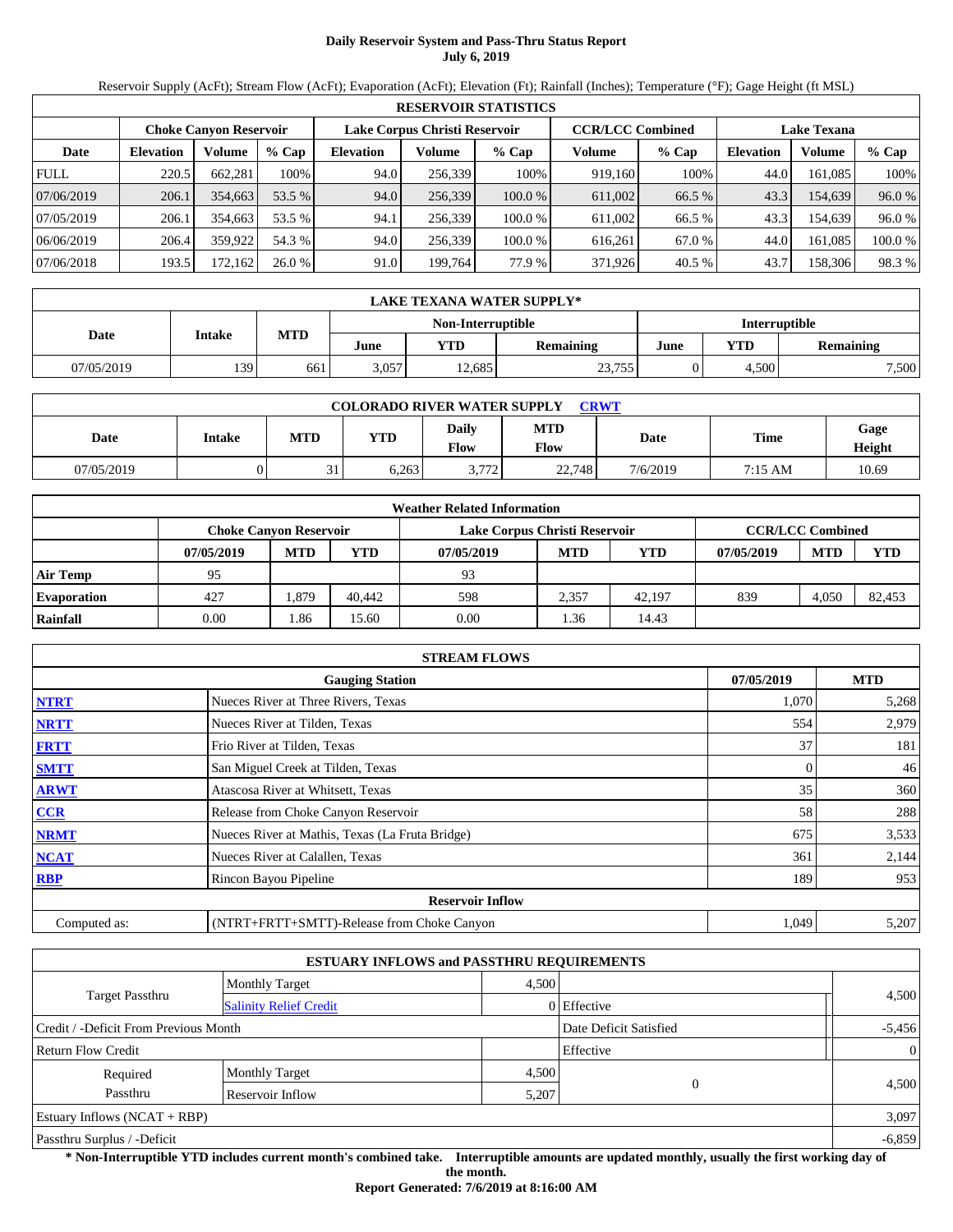# **Daily Reservoir System and Pass-Thru Status Report July 7, 2019**

Reservoir Supply (AcFt); Stream Flow (AcFt); Evaporation (AcFt); Elevation (Ft); Rainfall (Inches); Temperature (°F); Gage Height (ft MSL)

|             | <b>RESERVOIR STATISTICS</b> |                               |         |                               |         |         |                         |         |                    |         |         |  |  |
|-------------|-----------------------------|-------------------------------|---------|-------------------------------|---------|---------|-------------------------|---------|--------------------|---------|---------|--|--|
|             |                             | <b>Choke Canvon Reservoir</b> |         | Lake Corpus Christi Reservoir |         |         | <b>CCR/LCC Combined</b> |         | <b>Lake Texana</b> |         |         |  |  |
| Date        | <b>Elevation</b>            | Volume                        | $%$ Cap | <b>Elevation</b>              | Volume  | $%$ Cap | Volume                  | $%$ Cap | <b>Elevation</b>   | Volume  | $%$ Cap |  |  |
| <b>FULL</b> | 220.5                       | 662.281                       | 100%    | 94.0                          | 256.339 | 100%    | 919.160                 | 100%    | 44.0               | 161.085 | 100%    |  |  |
| 07/07/2019  | 206.1                       | 354,663                       | 53.5 %  | 94.0                          | 256,339 | 100.0%  | 611.002                 | 66.5 %  | 43.3               | 154.639 | 96.0 %  |  |  |
| 07/06/2019  | 206.1                       | 354,663                       | 53.5 %  | 94.0                          | 256,339 | 100.0 % | 611,002                 | 66.5 %  | 43.3               | 154.639 | 96.0 %  |  |  |
| 06/07/2019  | 206.5                       | 361.685                       | 54.6 %  | 94.0                          | 256.339 | 100.0 % | 618,024                 | 67.2 %  | 44.0               | 161.085 | 100.0%  |  |  |
| 07/07/2018  | 193.6                       | 173,304                       | 26.1%   | 91.0                          | 199.764 | 77.9 %  | 373,068                 | 40.6 %  | 43.7               | 158,306 | 98.3 %  |  |  |

| LAKE TEXANA WATER SUPPLY* |        |            |       |                   |                  |                      |       |                  |  |  |
|---------------------------|--------|------------|-------|-------------------|------------------|----------------------|-------|------------------|--|--|
|                           |        |            |       | Non-Interruptible |                  | <b>Interruptible</b> |       |                  |  |  |
| Date                      | Intake | <b>MTD</b> | June  | YTD               | <b>Remaining</b> | June                 | YTD   | <b>Remaining</b> |  |  |
| 07/06/2019                | 139    | 799        | 3.057 | 12.685            | 23,755           |                      | 4.500 | 7,500            |  |  |

| <b>COLORADO RIVER WATER SUPPLY</b><br><b>CRWT</b> |        |            |       |               |             |          |             |                |  |  |
|---------------------------------------------------|--------|------------|-------|---------------|-------------|----------|-------------|----------------|--|--|
| Date                                              | Intake | <b>MTD</b> | YTD   | Daily<br>Flow | MTD<br>Flow | Date     | <b>Time</b> | Gage<br>Height |  |  |
| 07/06/2019                                        |        | $\sim$     | 6.263 | 3.494         | 26.242      | 7/7/2019 | 7:15 AM     | 10.46          |  |  |

| <b>Weather Related Information</b> |                               |            |            |                               |                         |        |            |            |            |  |  |
|------------------------------------|-------------------------------|------------|------------|-------------------------------|-------------------------|--------|------------|------------|------------|--|--|
|                                    | <b>Choke Canvon Reservoir</b> |            |            | Lake Corpus Christi Reservoir | <b>CCR/LCC Combined</b> |        |            |            |            |  |  |
|                                    | 07/06/2019                    | <b>MTD</b> | <b>YTD</b> | 07/06/2019                    | <b>MTD</b>              | YTD    | 07/06/2019 | <b>MTD</b> | <b>YTD</b> |  |  |
| <b>Air Temp</b>                    | 94                            |            |            | 93                            |                         |        |            |            |            |  |  |
| <b>Evaporation</b>                 | 366                           | 2.245      | 40.808     | 322                           | 2.679                   | 42.519 | 688        | 4.924      | 83,327     |  |  |
| Rainfall                           | 0.00                          | 1.86       | 15.60      | 0.00                          | . 36                    | 14.43  |            |            |            |  |  |

|              | <b>STREAM FLOWS</b>                             |            |       |  |  |  |  |  |  |
|--------------|-------------------------------------------------|------------|-------|--|--|--|--|--|--|
|              | 07/06/2019                                      | <b>MTD</b> |       |  |  |  |  |  |  |
| <b>NTRT</b>  | Nueces River at Three Rivers, Texas             | 738        | 6,007 |  |  |  |  |  |  |
| <b>NRTT</b>  | Nueces River at Tilden, Texas                   | 534        | 3,513 |  |  |  |  |  |  |
| <b>FRTT</b>  | Frio River at Tilden, Texas                     | 26         | 207   |  |  |  |  |  |  |
| <b>SMTT</b>  | San Miguel Creek at Tilden, Texas               |            | 46    |  |  |  |  |  |  |
| <b>ARWT</b>  | Atascosa River at Whitsett, Texas               | 18         | 378   |  |  |  |  |  |  |
| <b>CCR</b>   | Release from Choke Canyon Reservoir             | 58         | 345   |  |  |  |  |  |  |
| <b>NRMT</b>  | Nueces River at Mathis, Texas (La Fruta Bridge) | 816        | 4,349 |  |  |  |  |  |  |
| <b>NCAT</b>  | Nueces River at Calallen, Texas                 | 363        | 2,507 |  |  |  |  |  |  |
| <b>RBP</b>   | Rincon Bayou Pipeline                           | 202        | 1,155 |  |  |  |  |  |  |
|              | <b>Reservoir Inflow</b>                         |            |       |  |  |  |  |  |  |
| Computed as: | (NTRT+FRTT+SMTT)-Release from Choke Canyon      | 707        | 5,914 |  |  |  |  |  |  |

| <b>ESTUARY INFLOWS and PASSTHRU REQUIREMENTS</b> |                               |       |                        |                |  |  |  |  |
|--------------------------------------------------|-------------------------------|-------|------------------------|----------------|--|--|--|--|
|                                                  | <b>Monthly Target</b>         | 4,500 |                        |                |  |  |  |  |
| <b>Target Passthru</b>                           | <b>Salinity Relief Credit</b> |       | 0 Effective            | 4,500          |  |  |  |  |
| Credit / -Deficit From Previous Month            |                               |       | Date Deficit Satisfied | $-5,456$       |  |  |  |  |
| <b>Return Flow Credit</b>                        |                               |       | Effective              | $\overline{0}$ |  |  |  |  |
| Required                                         | <b>Monthly Target</b>         | 4,500 |                        |                |  |  |  |  |
| Passthru<br>Reservoir Inflow                     |                               | 5,914 | $\Omega$               | 4,500          |  |  |  |  |
| Estuary Inflows $(NCAT + RBP)$                   |                               |       |                        | 3,662          |  |  |  |  |
| Passthru Surplus / -Deficit                      |                               |       |                        | $-6,294$       |  |  |  |  |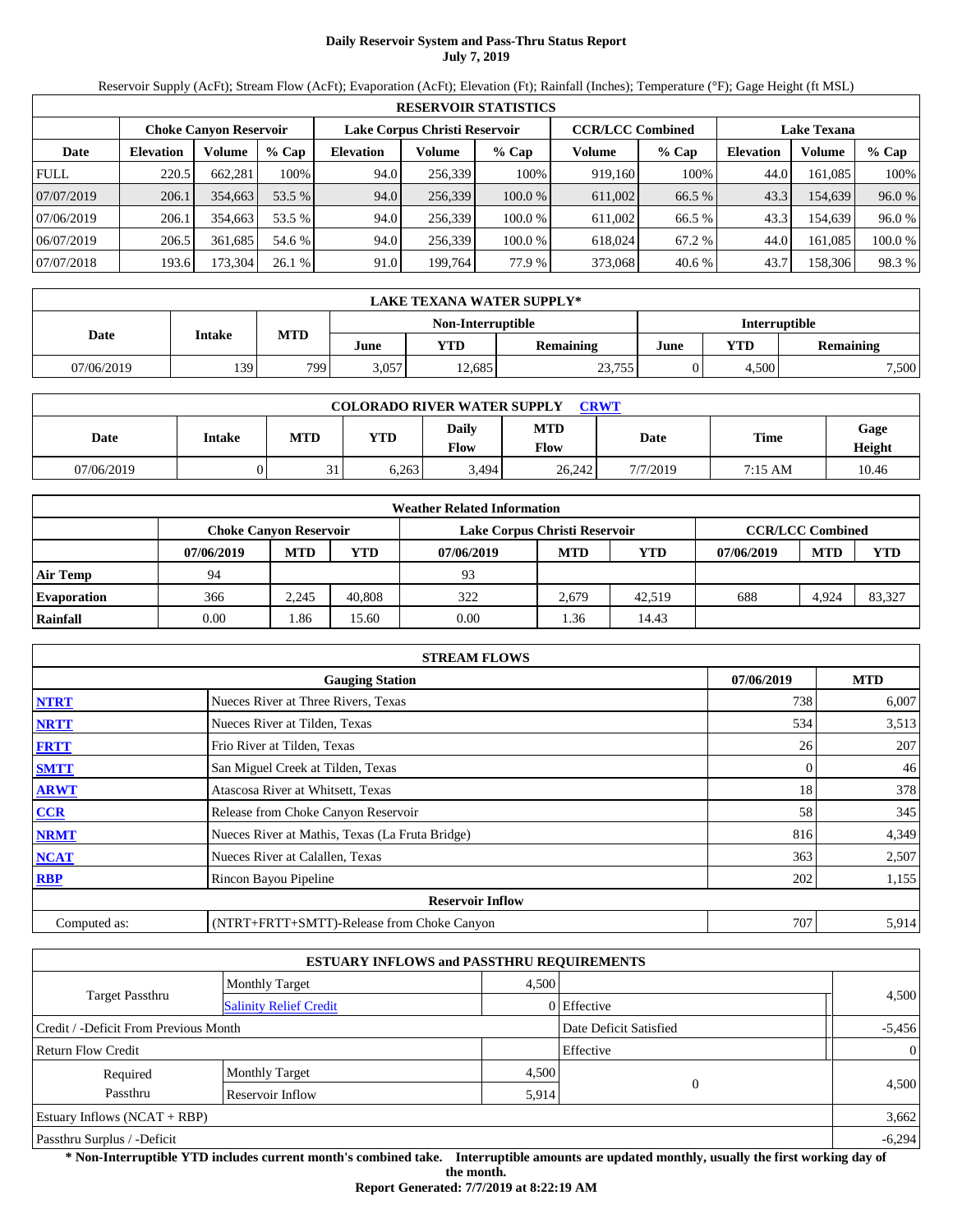# **Daily Reservoir System and Pass-Thru Status Report July 8, 2019**

Reservoir Supply (AcFt); Stream Flow (AcFt); Evaporation (AcFt); Elevation (Ft); Rainfall (Inches); Temperature (°F); Gage Height (ft MSL)

|             | <b>RESERVOIR STATISTICS</b> |                               |         |                               |         |         |                         |         |                    |         |         |  |  |
|-------------|-----------------------------|-------------------------------|---------|-------------------------------|---------|---------|-------------------------|---------|--------------------|---------|---------|--|--|
|             |                             | <b>Choke Canvon Reservoir</b> |         | Lake Corpus Christi Reservoir |         |         | <b>CCR/LCC Combined</b> |         | <b>Lake Texana</b> |         |         |  |  |
| Date        | <b>Elevation</b>            | Volume                        | $%$ Cap | <b>Elevation</b>              | Volume  | $%$ Cap | Volume                  | $%$ Cap | <b>Elevation</b>   | Volume  | $%$ Cap |  |  |
| <b>FULL</b> | 220.5                       | 662.281                       | 100%    | 94.0                          | 256.339 | 100%    | 919.160                 | 100%    | 44.0               | 161.085 | 100%    |  |  |
| 07/08/2019  | 206.0                       | 352,920                       | 53.2 %  | 94.0                          | 256,339 | 100.0%  | 609,259                 | 66.3 %  | 43.3               | 154.639 | 96.0 %  |  |  |
| 07/07/2019  | 206.1                       | 354,663                       | 53.5 %  | 94.0                          | 256,339 | 100.0 % | 611,002                 | 66.5 %  | 43.3               | 154.639 | 96.0 %  |  |  |
| 06/08/2019  | 206.5                       | 361.685                       | 54.6 %  | 94.0                          | 256.339 | 100.0 % | 618,024                 | 67.2 %  | 44.0               | 161.085 | 100.0%  |  |  |
| 07/08/2018  | 193.6                       | 173,304                       | 26.1%   | 90.9                          | 197,976 | 77.2 %  | 371,280                 | 40.4 %  | 43.7               | 158,306 | 98.3 %  |  |  |

| LAKE TEXANA WATER SUPPLY* |        |            |       |                   |                  |                      |       |                  |  |  |
|---------------------------|--------|------------|-------|-------------------|------------------|----------------------|-------|------------------|--|--|
|                           |        |            |       | Non-Interruptible |                  | <b>Interruptible</b> |       |                  |  |  |
| Date                      | Intake | <b>MTD</b> | June  | YTD               | <b>Remaining</b> | June                 | YTD   | <b>Remaining</b> |  |  |
| 07/07/2019                | 139    | 938        | 3.057 | 12.685            | 23,755           |                      | 4.500 | 7,500            |  |  |

| <b>COLORADO RIVER WATER SUPPLY</b><br><b>CRWT</b> |        |            |       |               |                    |          |             |                |  |  |
|---------------------------------------------------|--------|------------|-------|---------------|--------------------|----------|-------------|----------------|--|--|
| Date                                              | Intake | <b>MTD</b> | YTD   | Daily<br>Flow | <b>MTD</b><br>Flow | Date     | <b>Time</b> | Gage<br>Height |  |  |
| 07/07/2019                                        |        | $\sim$     | 6.263 | 3,255         | 29.497             | 7/8/2019 | 7:15 AM     | 10.44          |  |  |

| <b>Weather Related Information</b> |                               |            |            |                               |                         |            |            |            |            |  |  |
|------------------------------------|-------------------------------|------------|------------|-------------------------------|-------------------------|------------|------------|------------|------------|--|--|
|                                    | <b>Choke Canvon Reservoir</b> |            |            | Lake Corpus Christi Reservoir | <b>CCR/LCC Combined</b> |            |            |            |            |  |  |
|                                    | 07/07/2019                    | <b>MTD</b> | <b>YTD</b> | 07/07/2019                    | <b>MTD</b>              | <b>YTD</b> | 07/07/2019 | <b>MTD</b> | <b>YTD</b> |  |  |
| Air Temp                           | 96                            |            |            | 95                            |                         |            |            |            |            |  |  |
| <b>Evaporation</b>                 | 385                           | 2.630      | 41.193     | 403                           | 3.082                   | 42,922     | 788        | 5.712      | 84.115     |  |  |
| Rainfall                           | 0.00                          | 1.86       | 15.60      | 0.00                          | 1.36                    | 14.43      |            |            |            |  |  |

| <b>STREAM FLOWS</b> |                                                 |     |       |  |  |  |  |  |
|---------------------|-------------------------------------------------|-----|-------|--|--|--|--|--|
|                     | <b>Gauging Station</b>                          |     |       |  |  |  |  |  |
| <b>NTRT</b>         | Nueces River at Three Rivers, Texas             | 673 | 6,680 |  |  |  |  |  |
| <b>NRTT</b>         | Nueces River at Tilden, Texas                   | 506 | 4,020 |  |  |  |  |  |
| <b>FRTT</b>         | Frio River at Tilden, Texas                     | 24  | 231   |  |  |  |  |  |
| <b>SMTT</b>         | San Miguel Creek at Tilden, Texas               |     | 46    |  |  |  |  |  |
| <b>ARWT</b>         | Atascosa River at Whitsett, Texas               |     | 389   |  |  |  |  |  |
| <b>CCR</b>          | Release from Choke Canyon Reservoir             | 58  | 403   |  |  |  |  |  |
| <b>NRMT</b>         | Nueces River at Mathis, Texas (La Fruta Bridge) | 818 | 5,167 |  |  |  |  |  |
| <b>NCAT</b>         | Nueces River at Calallen, Texas                 | 435 | 2,942 |  |  |  |  |  |
| <b>RBP</b>          | Rincon Bayou Pipeline                           | 197 | 1,352 |  |  |  |  |  |
|                     | <b>Reservoir Inflow</b>                         |     |       |  |  |  |  |  |
| Computed as:        | (NTRT+FRTT+SMTT)-Release from Choke Canyon      | 639 | 6,554 |  |  |  |  |  |

|                                       |                               | <b>ESTUARY INFLOWS and PASSTHRU REQUIREMENTS</b> |                        |                |
|---------------------------------------|-------------------------------|--------------------------------------------------|------------------------|----------------|
|                                       | <b>Monthly Target</b>         | 4,500                                            |                        |                |
| <b>Target Passthru</b>                | <b>Salinity Relief Credit</b> |                                                  | $0$ Effective          | 4,500          |
| Credit / -Deficit From Previous Month |                               |                                                  | Date Deficit Satisfied | $-5,456$       |
| <b>Return Flow Credit</b>             |                               |                                                  | Effective              | $\overline{0}$ |
| Required                              | <b>Monthly Target</b>         | 4,500                                            |                        |                |
| Passthru<br>Reservoir Inflow          |                               | 6,554                                            | $\Omega$               | 4,500          |
| Estuary Inflows $(NCAT + RBP)$        |                               |                                                  |                        | 4,294          |
| Passthru Surplus / -Deficit           |                               |                                                  |                        | $-5,662$       |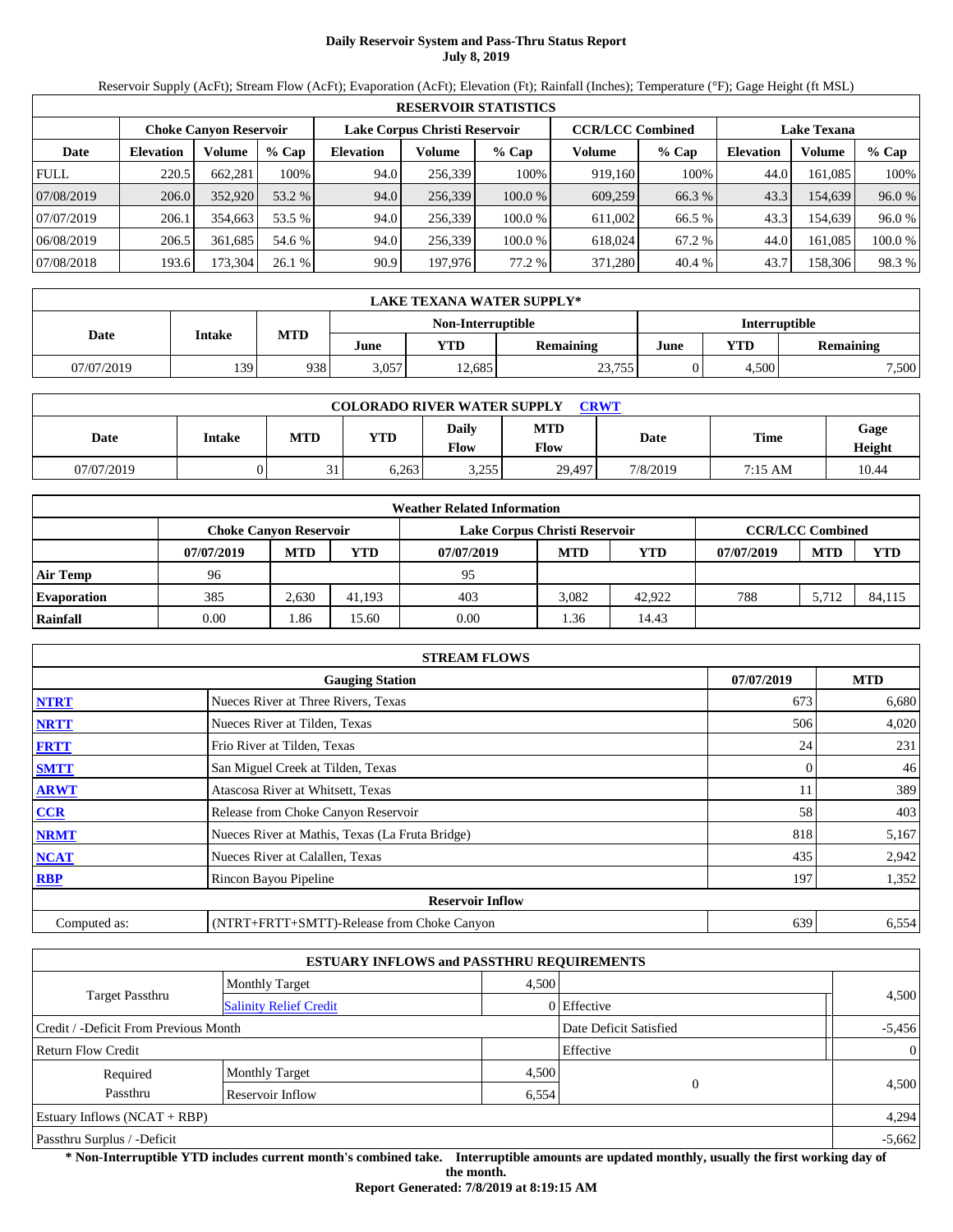# **Daily Reservoir System and Pass-Thru Status Report July 9, 2019**

Reservoir Supply (AcFt); Stream Flow (AcFt); Evaporation (AcFt); Elevation (Ft); Rainfall (Inches); Temperature (°F); Gage Height (ft MSL)

|             | <b>RESERVOIR STATISTICS</b> |                               |         |                  |                               |         |                         |         |                    |         |         |  |
|-------------|-----------------------------|-------------------------------|---------|------------------|-------------------------------|---------|-------------------------|---------|--------------------|---------|---------|--|
|             |                             | <b>Choke Canvon Reservoir</b> |         |                  | Lake Corpus Christi Reservoir |         | <b>CCR/LCC Combined</b> |         | <b>Lake Texana</b> |         |         |  |
| Date        | <b>Elevation</b>            | Volume                        | $%$ Cap | <b>Elevation</b> | Volume                        | $%$ Cap | Volume                  | $%$ Cap | <b>Elevation</b>   | Volume  | $%$ Cap |  |
| <b>FULL</b> | 220.5                       | 662.281                       | 100%    | 94.0             | 256.339                       | 100%    | 919.160                 | 100%    | 44.0               | 161.085 | 100%    |  |
| 07/09/2019  | 206.0                       | 352,920                       | 53.2 %  | 94.0             | 256,339                       | 100.0%  | 609,259                 | 66.3 %  | 43.3               | 154.639 | 96.0 %  |  |
| 07/08/2019  | 206.0                       | 352,920                       | 53.2 %  | 94.0             | 256,339                       | 100.0 % | 609.259                 | 66.3%   | 43.3               | 154.639 | 96.0 %  |  |
| 06/09/2019  | 206.4                       | 359,922                       | 54.3 %  | 93.9             | 254.368                       | 99.2 %  | 614.290                 | 66.8%   | 44.0               | 161.085 | 100.0%  |  |
| 07/09/2018  | 193.5                       | 172.162                       | 26.0%   | 90.9             | 197,976                       | 77.2 %  | 370,138                 | 40.3 %  | 43.7               | 158,306 | 98.3 %  |  |

|            | LAKE TEXANA WATER SUPPLY* |            |       |                   |                  |             |               |                  |  |  |  |
|------------|---------------------------|------------|-------|-------------------|------------------|-------------|---------------|------------------|--|--|--|
|            |                           |            |       | Non-Interruptible |                  |             | Interruptible |                  |  |  |  |
| Date       | Intake                    | <b>MTD</b> | June  | VTD               | <b>Remaining</b> | YTD<br>June |               | <b>Remaining</b> |  |  |  |
| 07/08/2019 | 139                       | .077       | 3.057 | 12.685            | 23,755           |             | 4.500         | 7,500            |  |  |  |

| <b>COLORADO RIVER WATER SUPPLY</b><br><b>CRWT</b> |        |            |       |               |                    |          |             |                |  |  |  |
|---------------------------------------------------|--------|------------|-------|---------------|--------------------|----------|-------------|----------------|--|--|--|
| Date                                              | Intake | <b>MTD</b> | YTD   | Daily<br>Flow | <b>MTD</b><br>Flow | Date     | <b>Time</b> | Gage<br>Height |  |  |  |
| 07/08/2019                                        |        | $\sim$     | 6.263 | 3.136         | 32,633             | 7/9/2019 | 7:15 AM     | 10.15          |  |  |  |

|                    |                               |            |            | <b>Weather Related Information</b> |            |            |            |                         |            |
|--------------------|-------------------------------|------------|------------|------------------------------------|------------|------------|------------|-------------------------|------------|
|                    | <b>Choke Canvon Reservoir</b> |            |            | Lake Corpus Christi Reservoir      |            |            |            | <b>CCR/LCC Combined</b> |            |
|                    | 07/08/2019                    | <b>MTD</b> | <b>YTD</b> | 07/08/2019                         | <b>MTD</b> | <b>YTD</b> | 07/08/2019 | <b>MTD</b>              | <b>YTD</b> |
| Air Temp           | 100                           |            |            | 96                                 |            |            |            |                         |            |
| <b>Evaporation</b> | 426                           | 3.056      | 41.619     | 437                                | 3.519      | 43.359     | 863        | 6.575                   | 84,978     |
| Rainfall           | 0.00                          | 1.86       | 15.60      | 0.00                               | 1.36       | 14.43      |            |                         |            |

|              | <b>STREAM FLOWS</b>                             |            |       |
|--------------|-------------------------------------------------|------------|-------|
|              | 07/08/2019                                      | <b>MTD</b> |       |
| <b>NTRT</b>  | Nueces River at Three Rivers, Texas             | 627        | 7,307 |
| <b>NRTT</b>  | Nueces River at Tilden, Texas                   | 463        | 4,482 |
| <b>FRTT</b>  | Frio River at Tilden, Texas                     | 21         | 252   |
| <b>SMTT</b>  | San Miguel Creek at Tilden, Texas               |            | 46    |
| <b>ARWT</b>  | Atascosa River at Whitsett, Texas               |            | 396   |
| <b>CCR</b>   | Release from Choke Canyon Reservoir             | 58         | 461   |
| <b>NRMT</b>  | Nueces River at Mathis, Texas (La Fruta Bridge) | 675        | 5,842 |
| <b>NCAT</b>  | Nueces River at Calallen, Texas                 | 451        | 3,392 |
| <b>RBP</b>   | Rincon Bayou Pipeline                           | 199        | 1,550 |
|              | <b>Reservoir Inflow</b>                         |            |       |
| Computed as: | (NTRT+FRTT+SMTT)-Release from Choke Canyon      | 591        | 7,145 |

|                                       |                               | <b>ESTUARY INFLOWS and PASSTHRU REQUIREMENTS</b> |                        |                |
|---------------------------------------|-------------------------------|--------------------------------------------------|------------------------|----------------|
|                                       | <b>Monthly Target</b>         | 4,500                                            |                        |                |
| <b>Target Passthru</b>                | <b>Salinity Relief Credit</b> |                                                  | 0 Effective            | 4,500          |
| Credit / -Deficit From Previous Month |                               |                                                  | Date Deficit Satisfied | $-5,456$       |
| <b>Return Flow Credit</b>             |                               |                                                  | Effective              | $\overline{0}$ |
| Required                              | <b>Monthly Target</b>         | 4,500                                            |                        |                |
| Passthru<br>Reservoir Inflow          |                               | 7,145                                            | $\Omega$               | 4,500          |
| Estuary Inflows $(NCAT + RBP)$        |                               |                                                  |                        | 4,943          |
| Passthru Surplus / -Deficit           |                               |                                                  |                        | $-5,013$       |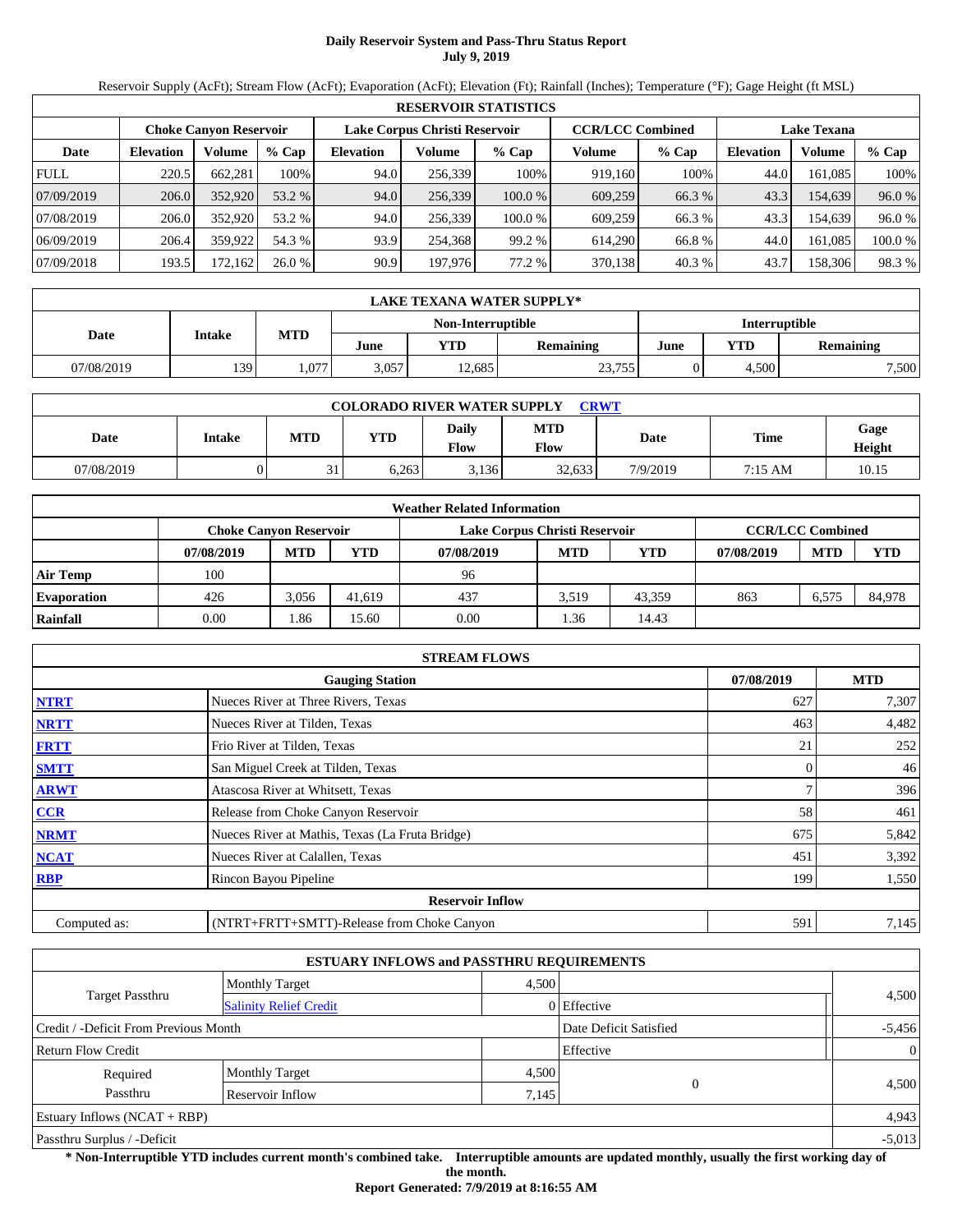# **Daily Reservoir System and Pass-Thru Status Report July 10, 2019**

Reservoir Supply (AcFt); Stream Flow (AcFt); Evaporation (AcFt); Elevation (Ft); Rainfall (Inches); Temperature (°F); Gage Height (ft MSL)

|             | <b>RESERVOIR STATISTICS</b>   |         |         |                  |                               |         |         |                         |                    |         |         |  |
|-------------|-------------------------------|---------|---------|------------------|-------------------------------|---------|---------|-------------------------|--------------------|---------|---------|--|
|             | <b>Choke Canvon Reservoir</b> |         |         |                  | Lake Corpus Christi Reservoir |         |         | <b>CCR/LCC Combined</b> | <b>Lake Texana</b> |         |         |  |
| Date        | <b>Elevation</b>              | Volume  | $%$ Cap | <b>Elevation</b> | Volume                        | $%$ Cap | Volume  | $%$ Cap                 | <b>Elevation</b>   | Volume  | % Cap   |  |
| <b>FULL</b> | 220.5                         | 662.281 | 100%    | 94.0             | 256,339                       | 100%    | 919.160 | 100%                    | 44.0               | 161.085 | 100%    |  |
| 07/10/2019  | 206.1                         | 354,663 | 53.5 %  | 94.0             | 256,339                       | 100.0 % | 611,002 | 66.5 %                  | 43.                | 152,823 | 94.9 %  |  |
| 07/09/2019  | 206.0                         | 352,920 | 53.2 %  | 94.0             | 256,339                       | 100.0 % | 609.259 | 66.3 %                  | 43.3               | 154.639 | 96.0%   |  |
| 06/10/2019  | 206.4                         | 359.922 | 54.3 %  | 94.0             | 256,339                       | 100.0 % | 616.261 | 67.0 %                  | 44.0               | 161.085 | 100.0 % |  |
| 07/10/2018  | 193.6                         | 173,304 | 26.1%   | 90.9             | 197,976                       | 77.2 %  | 371.280 | 40.4 %                  | 43.8               | 159,229 | 98.8%   |  |

|            | LAKE TEXANA WATER SUPPLY* |            |       |                   |           |                      |       |                  |  |  |  |
|------------|---------------------------|------------|-------|-------------------|-----------|----------------------|-------|------------------|--|--|--|
|            |                           |            |       | Non-Interruptible |           | <b>Interruptible</b> |       |                  |  |  |  |
| Date       | <b>Intake</b>             | <b>MTD</b> | June  | YTD-              | Remaining | June                 | YTD   | <b>Remaining</b> |  |  |  |
| 07/09/2019 | 139                       | .216       | 3.057 | 12.685            | 23,755    |                      | 4.500 | 7,500            |  |  |  |

| <b>COLORADO RIVER WATER SUPPLY</b><br><b>CRWT</b> |        |            |            |                      |                    |           |         |                |  |  |  |
|---------------------------------------------------|--------|------------|------------|----------------------|--------------------|-----------|---------|----------------|--|--|--|
| Date                                              | Intake | <b>MTD</b> | <b>YTD</b> | Daily<br><b>Flow</b> | <b>MTD</b><br>Flow | Date      | Time    | Gage<br>Height |  |  |  |
| 07/09/2019                                        |        | 21<br>◡    | 6.263      | 2.858                | 35,492             | 7/10/2019 | 7:15 AM | 9.98           |  |  |  |

|                    | <b>Weather Related Information</b> |            |            |                               |            |        |            |                         |            |  |  |
|--------------------|------------------------------------|------------|------------|-------------------------------|------------|--------|------------|-------------------------|------------|--|--|
|                    | <b>Choke Canyon Reservoir</b>      |            |            | Lake Corpus Christi Reservoir |            |        |            | <b>CCR/LCC Combined</b> |            |  |  |
|                    | 07/09/2019                         | <b>MTD</b> | <b>YTD</b> | 07/09/2019                    | <b>MTD</b> | YTD    | 07/09/2019 | <b>MTD</b>              | <b>YTD</b> |  |  |
| <b>Air Temp</b>    | 98                                 |            |            | 98                            |            |        |            |                         |            |  |  |
| <b>Evaporation</b> | 417                                | 3.473      | 42,036     | 529                           | 4.048      | 43.888 | 946        | 7,521                   | 85,924     |  |  |
| Rainfall           | 0.00                               | 1.86       | 15.60      | 0.00                          | 1.36       | 14.43  |            |                         |            |  |  |

|              | <b>STREAM FLOWS</b>                             |            |            |
|--------------|-------------------------------------------------|------------|------------|
|              | <b>Gauging Station</b>                          | 07/09/2019 | <b>MTD</b> |
| <b>NTRT</b>  | Nueces River at Three Rivers, Texas             | 576        | 7,882      |
| <b>NRTT</b>  | Nueces River at Tilden, Texas                   | 429        | 4,911      |
| <b>FRTT</b>  | Frio River at Tilden, Texas                     | 20         | 272        |
| <b>SMTT</b>  | San Miguel Creek at Tilden, Texas               | 0          | 46         |
| <b>ARWT</b>  | Atascosa River at Whitsett, Texas               | 5          | 401        |
| CCR          | Release from Choke Canyon Reservoir             | 58         | 518        |
| <b>NRMT</b>  | Nueces River at Mathis, Texas (La Fruta Bridge) | 590        | 6,431      |
| <b>NCAT</b>  | Nueces River at Calallen, Texas                 | 345        | 3,738      |
| <b>RBP</b>   | Rincon Bayou Pipeline                           | 200        | 1,751      |
|              | <b>Reservoir Inflow</b>                         |            |            |
| Computed as: | (NTRT+FRTT+SMTT)-Release from Choke Canyon      | 538        | 7,683      |

|                                       |                               |       | <b>ESTUARY INFLOWS and PASSTHRU REQUIREMENTS</b> |            |                |  |
|---------------------------------------|-------------------------------|-------|--------------------------------------------------|------------|----------------|--|
|                                       | <b>Monthly Target</b>         | 4,500 |                                                  |            |                |  |
| <b>Target Passthru</b>                | <b>Salinity Relief Credit</b> |       | 1,125 Effective                                  |            | 3,375          |  |
| Credit / -Deficit From Previous Month |                               |       | Date Deficit Satisfied                           | 07/09/2019 | $-5,456$       |  |
| <b>Return Flow Credit</b>             |                               |       | Effective                                        | 07/09/2019 | $\overline{0}$ |  |
| Required                              | <b>Monthly Target</b>         | 3,375 |                                                  |            |                |  |
| Passthru                              | Reservoir Inflow              | 7,683 | $\theta$                                         |            | 3,375          |  |
| Estuary Inflows $(NCAT + RBP)$        |                               |       |                                                  |            | 5,489          |  |
| Passthru Surplus / -Deficit           |                               |       |                                                  |            | $-3,967$       |  |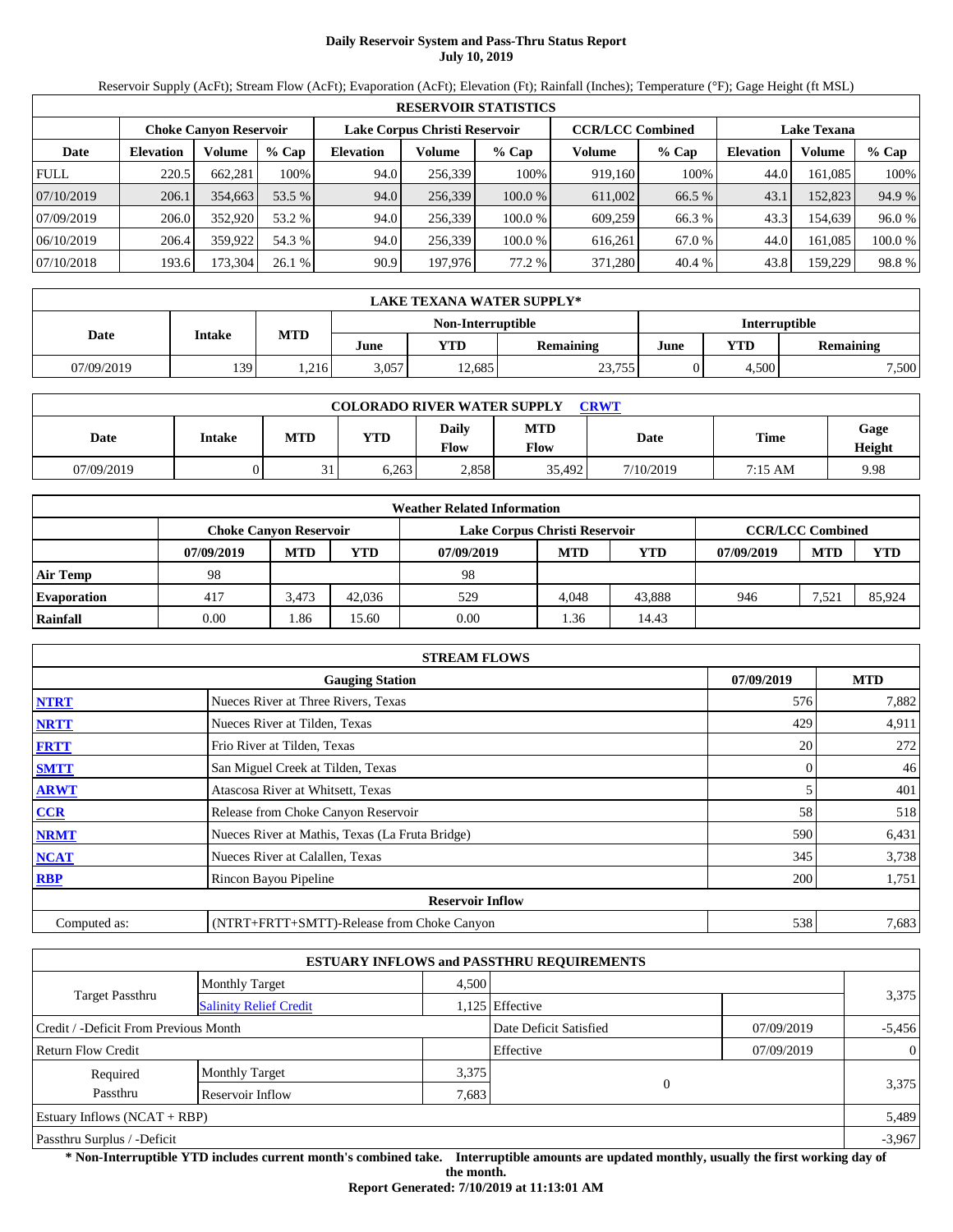# **Daily Reservoir System and Pass-Thru Status Report July 11, 2019**

Reservoir Supply (AcFt); Stream Flow (AcFt); Evaporation (AcFt); Elevation (Ft); Rainfall (Inches); Temperature (°F); Gage Height (ft MSL)

|             |                  |                        |         |                  |                               | <b>RESERVOIR STATISTICS</b> |                         |         |                    |         |        |
|-------------|------------------|------------------------|---------|------------------|-------------------------------|-----------------------------|-------------------------|---------|--------------------|---------|--------|
|             |                  | Choke Canvon Reservoir |         |                  | Lake Corpus Christi Reservoir |                             | <b>CCR/LCC Combined</b> |         | <b>Lake Texana</b> |         |        |
| Date        | <b>Elevation</b> | Volume                 | $%$ Cap | <b>Elevation</b> | Volume                        | $%$ Cap                     | Volume                  | $%$ Cap | <b>Elevation</b>   | Volume  | % Cap  |
| <b>FULL</b> | 220.5            | 662,281                | 100%    | 94.0             | 256,339                       | 100%                        | 919,160                 | 100%    | 44.0               | 161.085 | 100%   |
| 07/11/2019  | 206.0            | 352,920                | 53.2 %  | 93.9             | 254,368                       | 99.2 %                      | 607,288                 | 66.1 %  | 43.0               | 151.919 | 94.3 % |
| 07/10/2019  | 206.1            | 354.663                | 53.5 %  | 94.0             | 256,339                       | 100.0 %                     | 611,002                 | 66.5 %  | 43.                | 152.823 | 94.9 % |
| 06/11/2019  | 206.3            | 358,164                | 54.0 %  | 93.9             | 254,368                       | 99.2 %                      | 612,532                 | 66.6 %  | 44.0               | 161,085 | 100.0% |
| 07/11/2018  | 193.5            | 172,162                | 26.0%   | 90.9             | 197,976                       | 77.2 %                      | 370,138                 | 40.3 %  | 43.8               | 159,229 | 98.8%  |

|            | LAKE TEXANA WATER SUPPLY* |            |       |                   |                  |               |       |                  |  |  |
|------------|---------------------------|------------|-------|-------------------|------------------|---------------|-------|------------------|--|--|
|            |                           |            |       | Non-Interruptible |                  | Interruptible |       |                  |  |  |
| Date       | Intake                    | <b>MTD</b> | June  | VTD               | <b>Remaining</b> | June          | YTD   | <b>Remaining</b> |  |  |
| 07/10/2019 | 139                       | .355       | 3,057 | 12.685            | 23,755           |               | 4.500 | 7,500            |  |  |

| <b>COLORADO RIVER WATER SUPPLY</b><br>CRWT |        |                   |            |                      |                    |           |           |                |  |  |
|--------------------------------------------|--------|-------------------|------------|----------------------|--------------------|-----------|-----------|----------------|--|--|
| Date                                       | Intake | <b>MTD</b>        | <b>YTD</b> | Daily<br><b>Flow</b> | <b>MTD</b><br>Flow | Date      | Time      | Gage<br>Height |  |  |
| 07/10/2019                                 |        | $^{\circ}$ 1<br>◡ | 6.263      | 251<br>ل سے ب        | 38,013             | 7/11/2019 | $7:15$ AM | 9.52           |  |  |

|                    |            |                        |            | <b>Weather Related Information</b> |            |            |            |                         |            |
|--------------------|------------|------------------------|------------|------------------------------------|------------|------------|------------|-------------------------|------------|
|                    |            | Choke Canvon Reservoir |            | Lake Corpus Christi Reservoir      |            |            |            | <b>CCR/LCC Combined</b> |            |
|                    | 07/10/2019 | <b>MTD</b>             | <b>YTD</b> | 07/10/2019                         | <b>MTD</b> | <b>YTD</b> | 07/10/2019 | <b>MTD</b>              | <b>YTD</b> |
| <b>Air Temp</b>    | 98         |                        |            | 97                                 |            |            |            |                         |            |
| <b>Evaporation</b> | 406        | 3.879                  | 42,442     | 356                                | 4.404      | 44,244     | 762        | 8.283                   | 86,686     |
| Rainfall           | 0.00       | 1.86                   | 15.60      | 0.00                               | 1.36       | 14.43      |            |                         |            |

|              | <b>STREAM FLOWS</b>                             |            |            |
|--------------|-------------------------------------------------|------------|------------|
|              | <b>Gauging Station</b>                          | 07/10/2019 | <b>MTD</b> |
| <b>NTRT</b>  | Nueces River at Three Rivers, Texas             | 532        | 8,414      |
| <b>NRTT</b>  | Nueces River at Tilden, Texas                   | 411        | 5,322      |
| <b>FRTT</b>  | Frio River at Tilden, Texas                     | 17         | 289        |
| <b>SMTT</b>  | San Miguel Creek at Tilden, Texas               | 0          | 46         |
| <b>ARWT</b>  | Atascosa River at Whitsett, Texas               | 3          | 404        |
| <b>CCR</b>   | Release from Choke Canyon Reservoir             | 58         | 576        |
| <b>NRMT</b>  | Nueces River at Mathis, Texas (La Fruta Bridge) | 588        | 7,019      |
| <b>NCAT</b>  | Nueces River at Calallen, Texas                 | 270        | 4,008      |
| <b>RBP</b>   | Rincon Bayou Pipeline                           | 197        | 1,947      |
|              | <b>Reservoir Inflow</b>                         |            |            |
| Computed as: | (NTRT+FRTT+SMTT)-Release from Choke Canyon      | 492        | 8,174      |

|                                       |                               |       | <b>ESTUARY INFLOWS and PASSTHRU REQUIREMENTS</b> |            |          |  |
|---------------------------------------|-------------------------------|-------|--------------------------------------------------|------------|----------|--|
|                                       | <b>Monthly Target</b>         | 4,500 |                                                  |            |          |  |
| <b>Target Passthru</b>                | <b>Salinity Relief Credit</b> |       | 1,125 Effective                                  | 07/11/2019 | 3,375    |  |
| Credit / -Deficit From Previous Month |                               |       | Date Deficit Satisfied                           | 07/09/2019 | $-5,456$ |  |
| <b>Return Flow Credit</b>             |                               |       | Effective                                        | 07/09/2019 | 500      |  |
| Required                              | <b>Monthly Target</b>         | 3,375 |                                                  |            |          |  |
| Passthru                              | Reservoir Inflow              | 8,174 | $\theta$                                         |            | 3,375    |  |
| Estuary Inflows $(NCAT + RBP)$        |                               |       |                                                  |            | 5,955    |  |
| Passthru Surplus / -Deficit           |                               |       |                                                  |            | $-2,376$ |  |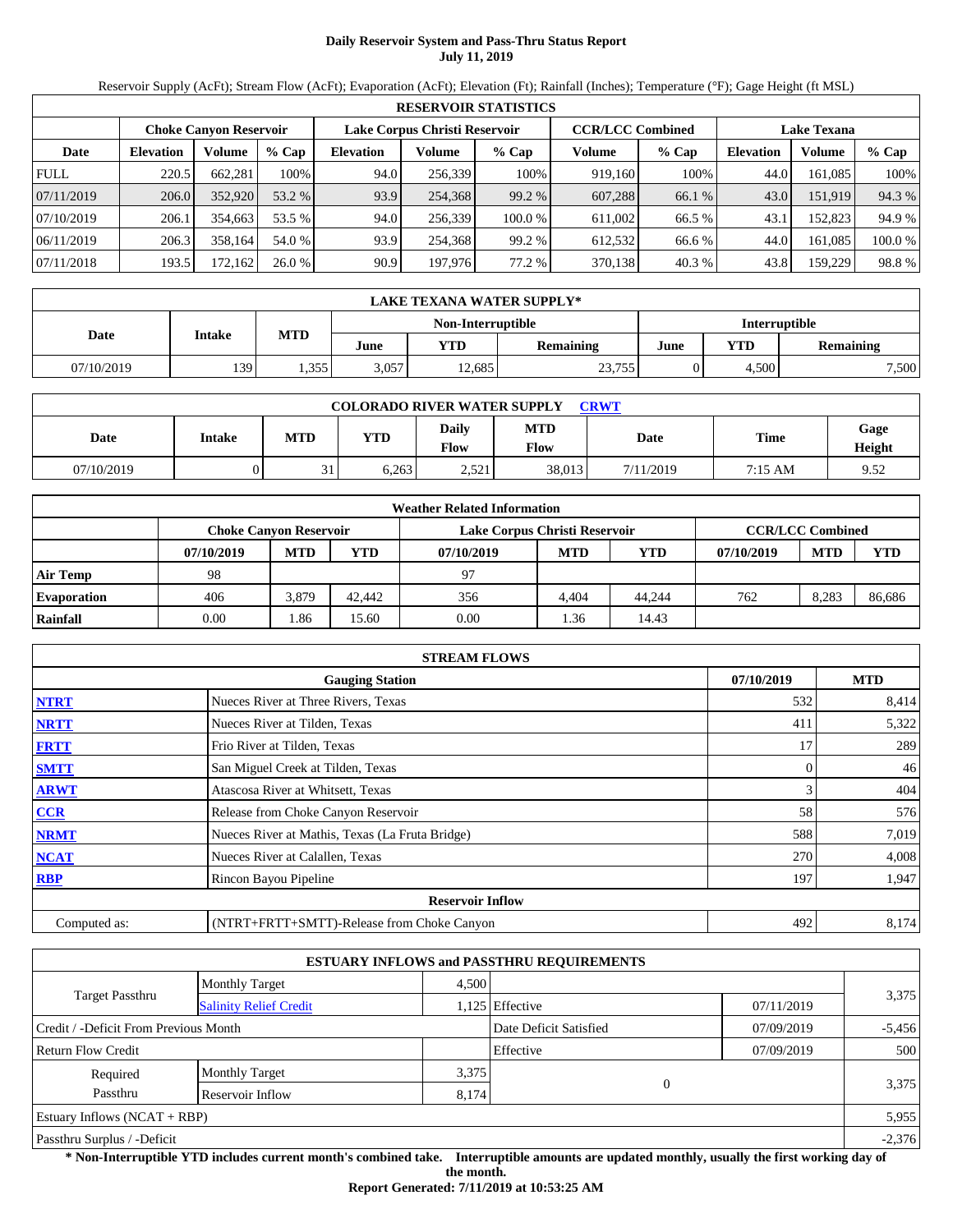# **Daily Reservoir System and Pass-Thru Status Report July 12, 2019**

Reservoir Supply (AcFt); Stream Flow (AcFt); Evaporation (AcFt); Elevation (Ft); Rainfall (Inches); Temperature (°F); Gage Height (ft MSL)

|             |                  |                               |         |                  |                               | <b>RESERVOIR STATISTICS</b> |                         |         |                    |         |         |
|-------------|------------------|-------------------------------|---------|------------------|-------------------------------|-----------------------------|-------------------------|---------|--------------------|---------|---------|
|             |                  | <b>Choke Canvon Reservoir</b> |         |                  | Lake Corpus Christi Reservoir |                             | <b>CCR/LCC Combined</b> |         | <b>Lake Texana</b> |         |         |
| Date        | <b>Elevation</b> | Volume                        | $%$ Cap | <b>Elevation</b> | Volume                        | $%$ Cap                     | Volume                  | $%$ Cap | <b>Elevation</b>   | Volume  | $%$ Cap |
| <b>FULL</b> | 220.5            | 662.281                       | 100%    | 94.0             | 256,339                       | 100%                        | 919.160                 | 100%    | 44.0               | 161.085 | 100%    |
| 07/12/2019  | 205.9            | 352,920                       | 53.2 %  | 94.0             | 256,339                       | 100.0%                      | 609,259                 | 66.3 %  | 43.0               | 151.919 | 94.3 %  |
| 07/11/2019  | 206.0            | 352,920                       | 53.2 %  | 93.9             | 254,368                       | 99.2 %                      | 607.288                 | 66.1 %  | 43.0               | 151.919 | 94.3 %  |
| 06/12/2019  | 206.4            | 359,922                       | 54.3 %  | 93.9             | 254,368                       | 99.2 %                      | 614.290                 | 66.8%   | 44.0               | 161.085 | 100.0%  |
| 07/12/2018  | 193.5            | 172.1621                      | 26.0%   | 90.9             | 197,976                       | 77.2 %                      | 370,138                 | 40.3%   | 43.8               | 159,229 | 98.8%   |

|            | LAKE TEXANA WATER SUPPLY* |            |       |                   |                  |               |       |                  |  |  |
|------------|---------------------------|------------|-------|-------------------|------------------|---------------|-------|------------------|--|--|
|            |                           |            |       | Non-Interruptible |                  | Interruptible |       |                  |  |  |
| Date       | <b>Intake</b>             | <b>MTD</b> | June  | VTD               | <b>Remaining</b> | June          | YTD   | <b>Remaining</b> |  |  |
| 07/11/2019 | 139                       | .494       | 3.057 | 12,685            | 23,755           |               | 4.500 | 7,500            |  |  |

| <b>COLORADO RIVER WATER SUPPLY</b><br><b>CRWT</b> |        |            |            |                             |                    |           |             |                |  |  |
|---------------------------------------------------|--------|------------|------------|-----------------------------|--------------------|-----------|-------------|----------------|--|--|
| Date                                              | Intake | <b>MTD</b> | <b>YTD</b> | <b>Daily</b><br><b>Flow</b> | <b>MTD</b><br>Flow | Date      | <b>Time</b> | Gage<br>Height |  |  |
| 07/11/2019                                        |        | 21         | 6.263      | 2.124                       | 40.137             | 7/12/2019 | 7:15 AM     | 9.40           |  |  |

|                    |            |                        |            | <b>Weather Related Information</b> |            |            |            |                         |            |
|--------------------|------------|------------------------|------------|------------------------------------|------------|------------|------------|-------------------------|------------|
|                    |            | Choke Canvon Reservoir |            | Lake Corpus Christi Reservoir      |            |            |            | <b>CCR/LCC Combined</b> |            |
|                    | 07/11/2019 | <b>MTD</b>             | <b>YTD</b> | 07/11/2019                         | <b>MTD</b> | <b>YTD</b> | 07/11/2019 | <b>MTD</b>              | <b>YTD</b> |
| <b>Air Temp</b>    | 95         |                        |            | 93                                 |            |            |            |                         |            |
| <b>Evaporation</b> | 446        | 4.325                  | 42.888     | 357                                | 4.761      | 44.601     | 803        | 9.086                   | 87,489     |
| Rainfall           | 0.00       | 1.86                   | 15.60      | 0.00                               | 1.36       | 14.43      |            |                         |            |

|              | <b>STREAM FLOWS</b>                             |            |            |
|--------------|-------------------------------------------------|------------|------------|
|              | <b>Gauging Station</b>                          | 07/11/2019 | <b>MTD</b> |
| <b>NTRT</b>  | Nueces River at Three Rivers, Texas             | 508        | 8,923      |
| <b>NRTT</b>  | Nueces River at Tilden, Texas                   | 399        | 5,721      |
| <b>FRTT</b>  | Frio River at Tilden, Texas                     | 17         | 306        |
| <b>SMTT</b>  | San Miguel Creek at Tilden, Texas               | 0          | 46         |
| <b>ARWT</b>  | Atascosa River at Whitsett, Texas               | 3          | 407        |
| <b>CCR</b>   | Release from Choke Canyon Reservoir             | 58         | 633        |
| <b>NRMT</b>  | Nueces River at Mathis, Texas (La Fruta Bridge) | 504        | 7,523      |
| <b>NCAT</b>  | Nueces River at Calallen, Texas                 | 250        | 4,258      |
| <b>RBP</b>   | Rincon Bayou Pipeline                           | 195        | 2,142      |
|              | <b>Reservoir Inflow</b>                         |            |            |
| Computed as: | (NTRT+FRTT+SMTT)-Release from Choke Canyon      | 468        | 8,642      |

|                                       |                               |       | <b>ESTUARY INFLOWS and PASSTHRU REQUIREMENTS</b> |            |          |  |
|---------------------------------------|-------------------------------|-------|--------------------------------------------------|------------|----------|--|
|                                       | <b>Monthly Target</b>         | 4,500 |                                                  |            |          |  |
| <b>Target Passthru</b>                | <b>Salinity Relief Credit</b> |       | 1,125 Effective<br>07/11/2019                    |            | 3,375    |  |
| Credit / -Deficit From Previous Month |                               |       | Date Deficit Satisfied                           | 07/09/2019 | $-5,456$ |  |
| <b>Return Flow Credit</b>             |                               |       | Effective                                        | 07/09/2019 | 500      |  |
| Required                              | <b>Monthly Target</b>         | 3,375 |                                                  |            |          |  |
| Passthru                              | Reservoir Inflow              | 8,642 | $\theta$                                         |            | 3,375    |  |
| Estuary Inflows $(NCAT + RBP)$        |                               |       |                                                  |            | 6,400    |  |
| Passthru Surplus / -Deficit           |                               |       |                                                  |            | $-1,931$ |  |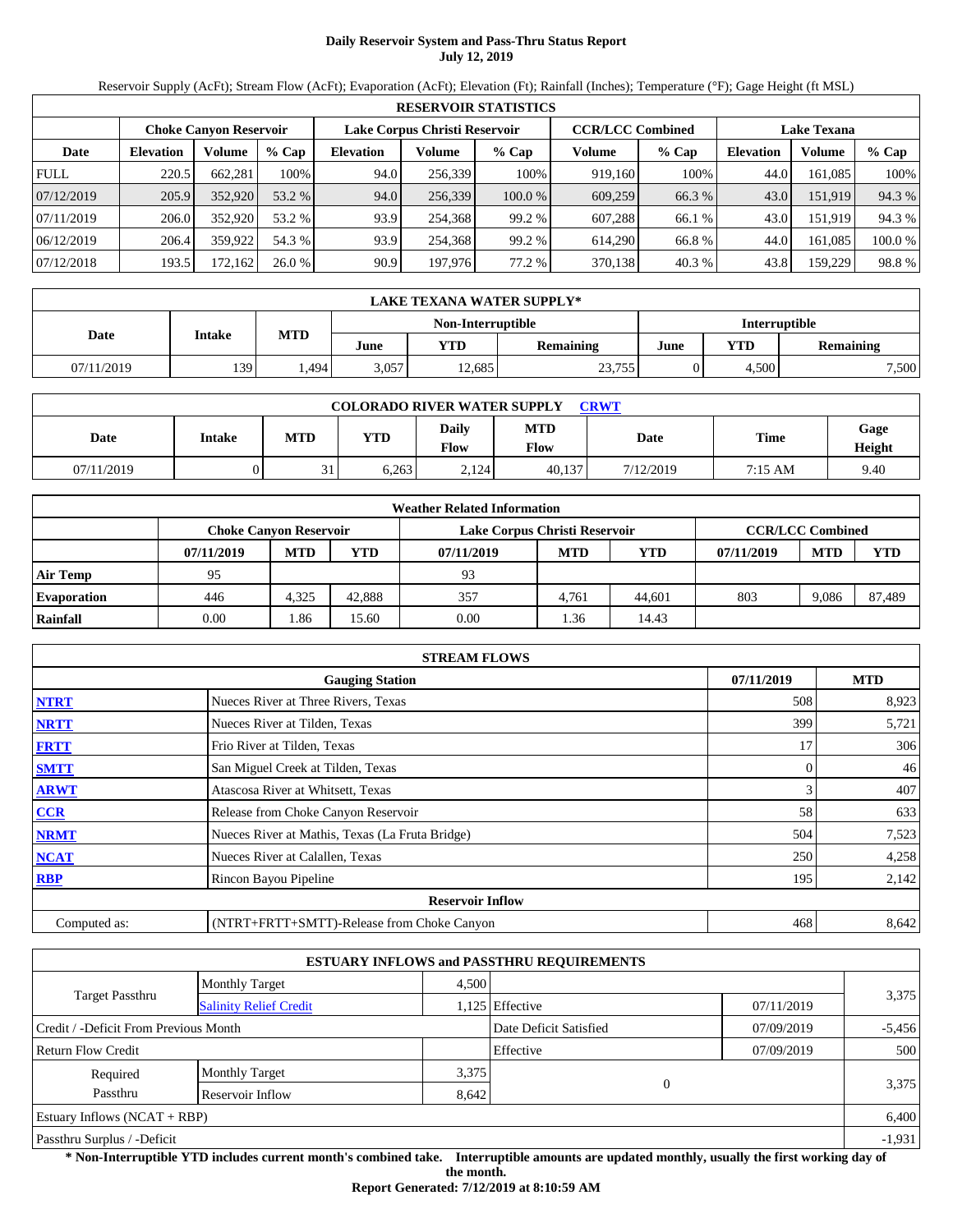# **Daily Reservoir System and Pass-Thru Status Report July 13, 2019**

Reservoir Supply (AcFt); Stream Flow (AcFt); Evaporation (AcFt); Elevation (Ft); Rainfall (Inches); Temperature (°F); Gage Height (ft MSL)

|             | <b>RESERVOIR STATISTICS</b> |                               |         |                  |                                                          |         |         |         |                  |                    |         |
|-------------|-----------------------------|-------------------------------|---------|------------------|----------------------------------------------------------|---------|---------|---------|------------------|--------------------|---------|
|             |                             | <b>Choke Canvon Reservoir</b> |         |                  | Lake Corpus Christi Reservoir<br><b>CCR/LCC Combined</b> |         |         |         |                  | <b>Lake Texana</b> |         |
| Date        | <b>Elevation</b>            | Volume                        | $%$ Cap | <b>Elevation</b> | Volume                                                   | $%$ Cap | Volume  | $%$ Cap | <b>Elevation</b> | <b>Volume</b>      | % Cap   |
| <b>FULL</b> | 220.5                       | 662.281                       | 100%    | 94.0             | 256,339                                                  | 100%    | 919.160 | 100%    | 44.0             | 161.085            | 100%    |
| 07/13/2019  | 205.9                       | 351,181                       | 53.0 %  | 93.9             | 254,368                                                  | 99.2 %  | 605.549 | 65.9 %  | 43.0             | 151.919            | 94.3 %  |
| 07/12/2019  | 205.9                       | 352,920                       | 53.2 %  | 94.0             | 256,339                                                  | 100.0 % | 609.259 | 66.3 %  | 43.0             | 151.919            | 94.3 %  |
| 06/13/2019  | 206.3                       | 358.164                       | 54.0 %  | 93.9             | 254,368                                                  | 99.2 %  | 612.532 | 66.6 %  | 44.0             | 161.085            | 100.0 % |
| 07/13/2018  | 193.5                       | 172.162                       | 26.0%   | 90.8             | 196,197                                                  | 76.5 %  | 368,359 | 40.1 %  | 43.8             | 159,229            | 98.8%   |

|            | <b>LAKE TEXANA WATER SUPPLY*</b> |            |       |                   |                  |                      |       |                  |  |
|------------|----------------------------------|------------|-------|-------------------|------------------|----------------------|-------|------------------|--|
|            |                                  | <b>MTD</b> |       | Non-Interruptible |                  | <b>Interruptible</b> |       |                  |  |
| Date       | <b>Intake</b>                    |            | June  | VTD               | <b>Remaining</b> | June                 | YTD   | <b>Remaining</b> |  |
| 07/12/2019 | 139                              | .633       | 3.057 | 2.685             | 23,755           |                      | 4.500 | 7,500            |  |

| <b>COLORADO RIVER WATER SUPPLY</b><br><b>CRWT</b> |        |            |            |                             |                    |           |             |                |  |  |
|---------------------------------------------------|--------|------------|------------|-----------------------------|--------------------|-----------|-------------|----------------|--|--|
| Date                                              | Intake | <b>MTD</b> | <b>YTD</b> | <b>Daily</b><br><b>Flow</b> | <b>MTD</b><br>Flow | Date      | <b>Time</b> | Gage<br>Height |  |  |
| 07/12/2019                                        |        | 21         | 6.263      | 2.164                       | 42,300             | 7/13/2019 | 7:15 AM     | 9.72           |  |  |

|                    |                               |            |            | <b>Weather Related Information</b> |            |            |            |                         |            |
|--------------------|-------------------------------|------------|------------|------------------------------------|------------|------------|------------|-------------------------|------------|
|                    | <b>Choke Canvon Reservoir</b> |            |            | Lake Corpus Christi Reservoir      |            |            |            | <b>CCR/LCC Combined</b> |            |
|                    | 07/12/2019                    | <b>MTD</b> | <b>YTD</b> | 07/12/2019                         | <b>MTD</b> | <b>YTD</b> | 07/12/2019 | <b>MTD</b>              | <b>YTD</b> |
| <b>Air Temp</b>    | 96                            |            |            | 97                                 |            |            |            |                         |            |
| <b>Evaporation</b> | 394                           | 4.719      | 43.282     | 333                                | 5.094      | 44.934     | 727        | 9.813                   | 88,216     |
| Rainfall           | 0.00                          | 1.86       | 15.60      | 0.00                               | 1.36       | 14.43      |            |                         |            |

|              | <b>STREAM FLOWS</b>                             |            |            |
|--------------|-------------------------------------------------|------------|------------|
|              | <b>Gauging Station</b>                          | 07/12/2019 | <b>MTD</b> |
| <b>NTRT</b>  | Nueces River at Three Rivers, Texas             | 490        | 9,413      |
| <b>NRTT</b>  | Nueces River at Tilden, Texas                   | 383        | 6,104      |
| <b>FRTT</b>  | Frio River at Tilden, Texas                     | 16         | 322        |
| <b>SMTT</b>  | San Miguel Creek at Tilden, Texas               | 0          | 47         |
| <b>ARWT</b>  | Atascosa River at Whitsett, Texas               |            | 409        |
| <b>CCR</b>   | Release from Choke Canyon Reservoir             | 58         | 691        |
| <b>NRMT</b>  | Nueces River at Mathis, Texas (La Fruta Bridge) | 324        | 7,847      |
| <b>NCAT</b>  | Nueces River at Calallen, Texas                 | 220        | 4,478      |
| <b>RBP</b>   | Rincon Bayou Pipeline                           | 159        | 2,301      |
|              | <b>Reservoir Inflow</b>                         |            |            |
| Computed as: | (NTRT+FRTT+SMTT)-Release from Choke Canyon      | 449        | 9,090      |

|                                       |                               |       | <b>ESTUARY INFLOWS and PASSTHRU REQUIREMENTS</b> |            |          |  |
|---------------------------------------|-------------------------------|-------|--------------------------------------------------|------------|----------|--|
|                                       | <b>Monthly Target</b>         | 4.500 |                                                  |            |          |  |
| Target Passthru                       | <b>Salinity Relief Credit</b> |       | 1,125 Effective<br>07/11/2019                    |            | 3,375    |  |
| Credit / -Deficit From Previous Month |                               |       | Date Deficit Satisfied                           | 07/09/2019 | $-5,456$ |  |
| <b>Return Flow Credit</b>             |                               |       | Effective                                        | 07/09/2019 | 500      |  |
| Required                              | <b>Monthly Target</b>         | 3,375 |                                                  |            |          |  |
| Passthru                              | Reservoir Inflow              | 9,090 | $\theta$                                         |            | 3,375    |  |
| Estuary Inflows $(NCAT + RBP)$        |                               |       |                                                  |            | 6,779    |  |
| Passthru Surplus / -Deficit           |                               |       |                                                  |            | $-1,552$ |  |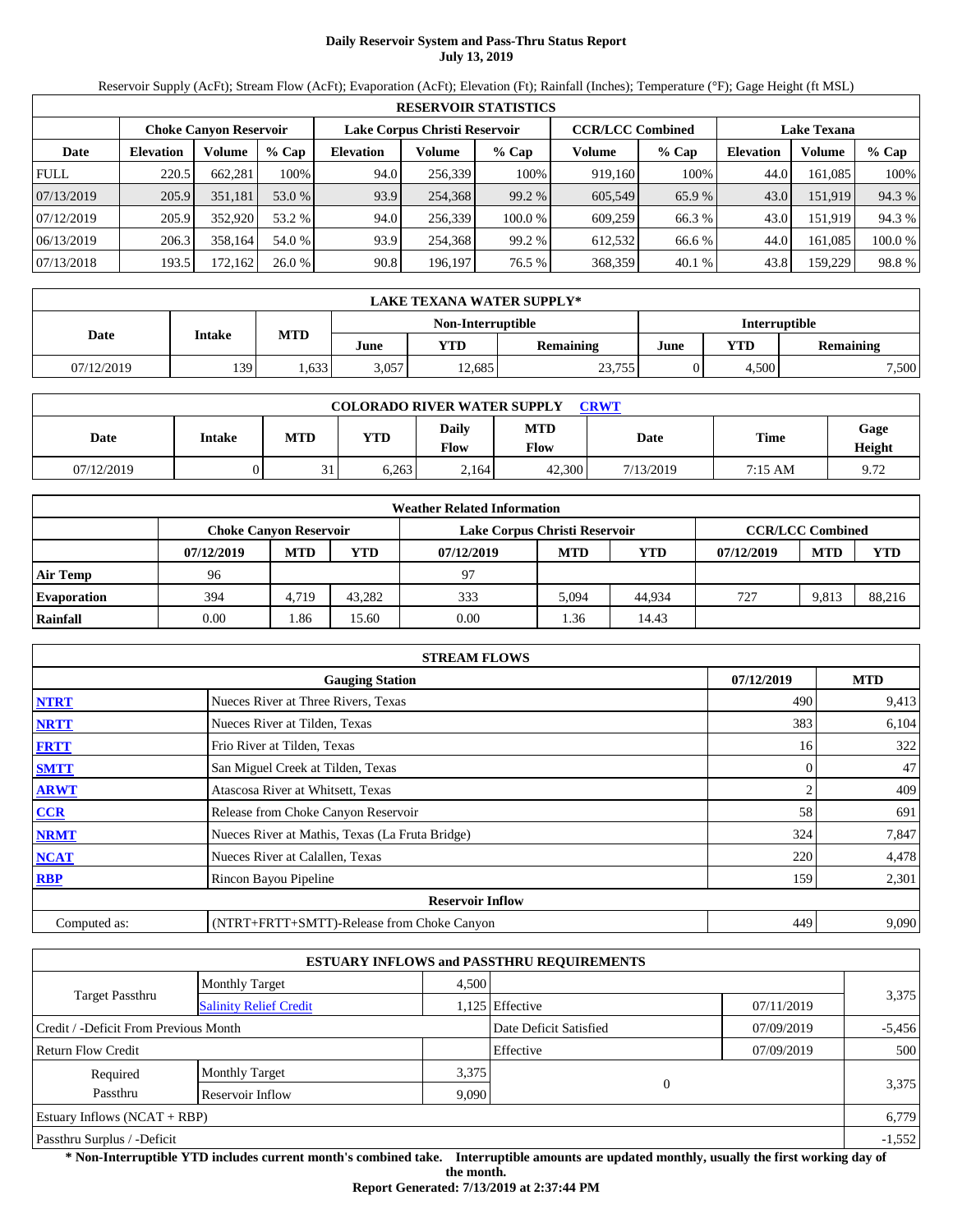# **Daily Reservoir System and Pass-Thru Status Report July 14, 2019**

Reservoir Supply (AcFt); Stream Flow (AcFt); Evaporation (AcFt); Elevation (Ft); Rainfall (Inches); Temperature (°F); Gage Height (ft MSL)

|             | <b>RESERVOIR STATISTICS</b> |                               |         |                               |         |         |                         |         |                    |               |         |
|-------------|-----------------------------|-------------------------------|---------|-------------------------------|---------|---------|-------------------------|---------|--------------------|---------------|---------|
|             |                             | <b>Choke Canvon Reservoir</b> |         | Lake Corpus Christi Reservoir |         |         | <b>CCR/LCC Combined</b> |         | <b>Lake Texana</b> |               |         |
| Date        | <b>Elevation</b>            | Volume                        | $%$ Cap | <b>Elevation</b>              | Volume  | $%$ Cap | Volume                  | $%$ Cap | <b>Elevation</b>   | <b>Volume</b> | % Cap   |
| <b>FULL</b> | 220.5                       | 662,281                       | 100%    | 94.0                          | 256,339 | 100%    | 919.160                 | 100%    | 44.0               | 161.085       | 100%    |
| 07/14/2019  | 205.9                       | 351,181                       | 53.0 %  | 93.9                          | 254.368 | 99.2 %  | 605.549                 | 65.9 %  | 42.9               | 151.018       | 93.8%   |
| 07/13/2019  | 205.9                       | 351.181                       | 53.0 %  | 93.9                          | 254,368 | 99.2 %  | 605,549                 | 65.9%   | 43.0               | 151.919       | 94.3 %  |
| 06/14/2019  | 206.4                       | 359,922                       | 54.3 %  | 93.9                          | 254,368 | 99.2 %  | 614.290                 | 66.8%   | 44.0               | 161.085       | 100.0 % |
| 07/14/2018  | 193.5                       | 172.162                       | 26.0%   | 90.8                          | 196,197 | 76.5 %  | 368,359                 | 40.1 %  | 43.8               | 159,229       | 98.8%   |

|            | <b>LAKE TEXANA WATER SUPPLY*</b> |                   |       |            |                          |  |       |                  |  |
|------------|----------------------------------|-------------------|-------|------------|--------------------------|--|-------|------------------|--|
|            | Non-Interruptible                |                   |       |            |                          |  |       | Interruptible    |  |
| Date       | Intake                           | <b>MTD</b>        | June  | <b>VTD</b> | <b>Remaining</b><br>June |  | YTD   | <b>Remaining</b> |  |
| 07/13/2019 | 139                              | 771<br>$\sqrt{1}$ | 3,057 | 2,685      | 23,755                   |  | 4,500 | 7,500            |  |

| <b>COLORADO RIVER WATER SUPPLY</b><br><b>CRWT</b> |        |            |            |                       |                    |           |         |                |  |  |
|---------------------------------------------------|--------|------------|------------|-----------------------|--------------------|-----------|---------|----------------|--|--|
| Date                                              | Intake | <b>MTD</b> | <b>YTD</b> | Daily<br><b>Flow</b>  | <b>MTD</b><br>Flow | Date      | Time    | Gage<br>Height |  |  |
| 07/13/2019                                        |        | 21         | 6.263      | 2321<br>2.J <i>LL</i> | 44.623             | 7/14/2019 | 7:15 AM | 9.41           |  |  |

|                    |                               |            |        | <b>Weather Related Information</b> |            |        |            |                         |            |
|--------------------|-------------------------------|------------|--------|------------------------------------|------------|--------|------------|-------------------------|------------|
|                    | <b>Choke Canvon Reservoir</b> |            |        | Lake Corpus Christi Reservoir      |            |        |            | <b>CCR/LCC Combined</b> |            |
|                    | 07/13/2019                    | <b>MTD</b> | YTD    | 07/13/2019                         | <b>MTD</b> | YTD    | 07/13/2019 | <b>MTD</b>              | <b>YTD</b> |
| <b>Air Temp</b>    | 97                            |            |        | 96                                 |            |        |            |                         |            |
| <b>Evaporation</b> | 435                           | 5.154      | 43.717 | 424                                | 5.518      | 45,358 | 859        | 10.672                  | 89,075     |
| Rainfall           | 0.00                          | . 86       | 15.60  | 0.00                               | .36        | 14.43  |            |                         |            |

|              | <b>STREAM FLOWS</b>                             |            |            |
|--------------|-------------------------------------------------|------------|------------|
|              | <b>Gauging Station</b>                          | 07/13/2019 | <b>MTD</b> |
| <b>NTRT</b>  | Nueces River at Three Rivers, Texas             | 474        | 9,887      |
| <b>NRTT</b>  | Nueces River at Tilden, Texas                   | 373        | 6,477      |
| <b>FRTT</b>  | Frio River at Tilden, Texas                     | 15         | 337        |
| <b>SMTT</b>  | San Miguel Creek at Tilden, Texas               | 0          | 47         |
| <b>ARWT</b>  | Atascosa River at Whitsett, Texas               |            | 410        |
| CCR          | Release from Choke Canyon Reservoir             | 58         | 748        |
| <b>NRMT</b>  | Nueces River at Mathis, Texas (La Fruta Bridge) | 300        | 8,146      |
| <b>NCAT</b>  | Nueces River at Calallen, Texas                 | 90         | 4,568      |
| <b>RBP</b>   | Rincon Bayou Pipeline                           | 119        | 2,420      |
|              | <b>Reservoir Inflow</b>                         |            |            |
| Computed as: | (NTRT+FRTT+SMTT)-Release from Choke Canyon      | 432        | 9,522      |

|                                       |                               |       | <b>ESTUARY INFLOWS and PASSTHRU REQUIREMENTS</b> |            |          |  |
|---------------------------------------|-------------------------------|-------|--------------------------------------------------|------------|----------|--|
|                                       | <b>Monthly Target</b>         | 4,500 |                                                  |            |          |  |
| <b>Target Passthru</b>                | <b>Salinity Relief Credit</b> |       | 1,125 Effective                                  | 07/11/2019 | 3,375    |  |
| Credit / -Deficit From Previous Month |                               |       | Date Deficit Satisfied                           | 07/09/2019 | $-5,456$ |  |
| <b>Return Flow Credit</b>             |                               |       | Effective                                        | 07/09/2019 | 500      |  |
| Required                              | <b>Monthly Target</b>         | 3,375 |                                                  |            |          |  |
| Passthru                              | Reservoir Inflow              | 9,522 | $\theta$                                         |            | 3,375    |  |
| Estuary Inflows $(NCAT + RBP)$        |                               |       |                                                  |            | 6,988    |  |
| Passthru Surplus / -Deficit           |                               |       |                                                  |            | $-1,343$ |  |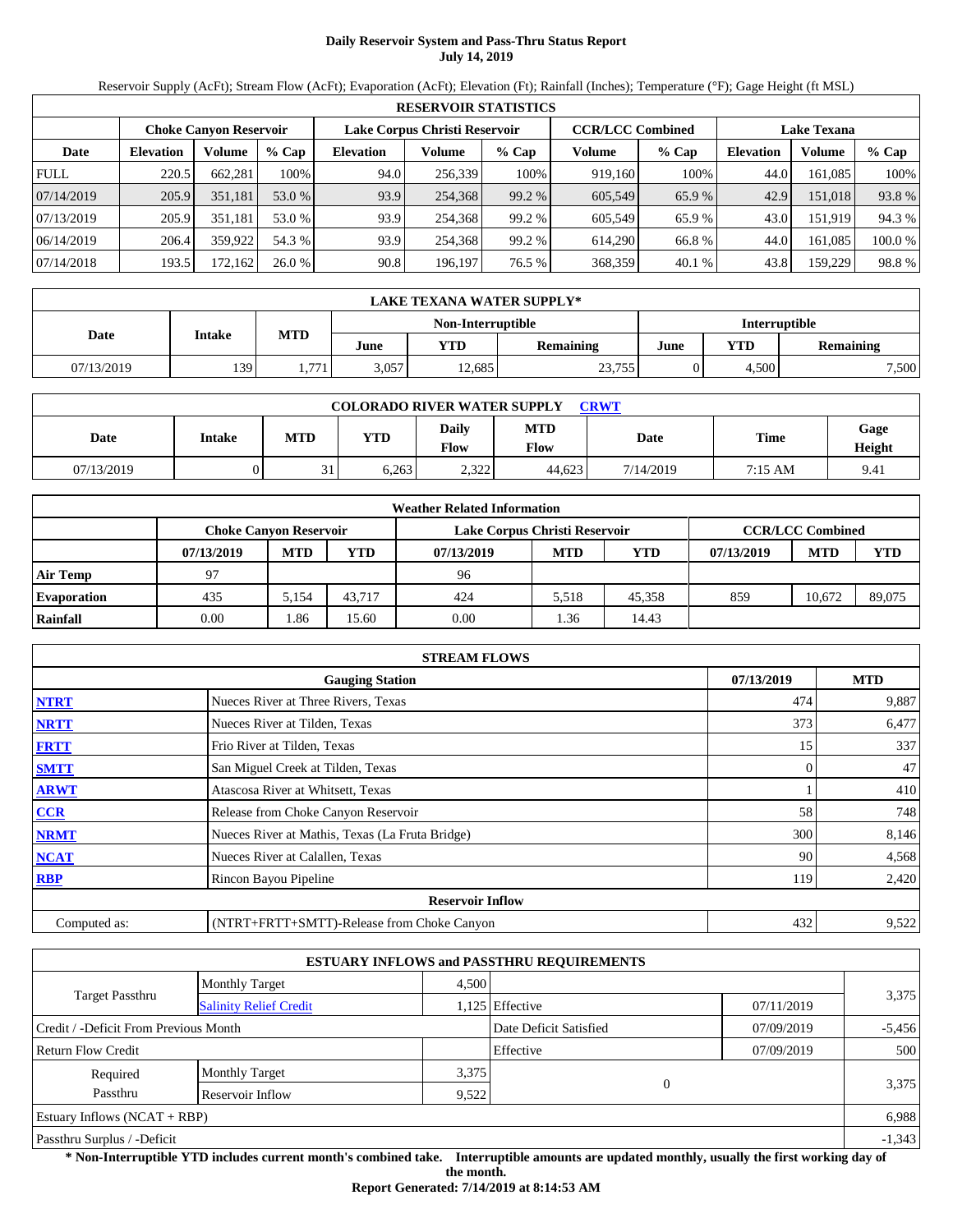# **Daily Reservoir System and Pass-Thru Status Report July 15, 2019**

Reservoir Supply (AcFt); Stream Flow (AcFt); Evaporation (AcFt); Elevation (Ft); Rainfall (Inches); Temperature (°F); Gage Height (ft MSL)

|             |                               |         |         |                               | <b>RESERVOIR STATISTICS</b> |         |                         |         |                    |         |        |
|-------------|-------------------------------|---------|---------|-------------------------------|-----------------------------|---------|-------------------------|---------|--------------------|---------|--------|
|             | <b>Choke Canyon Reservoir</b> |         |         | Lake Corpus Christi Reservoir |                             |         | <b>CCR/LCC Combined</b> |         | <b>Lake Texana</b> |         |        |
| Date        | <b>Elevation</b>              | Volume  | $%$ Cap | <b>Elevation</b>              | Volume                      | $%$ Cap | Volume                  | $%$ Cap | <b>Elevation</b>   | Volume  | % Cap  |
| <b>FULL</b> | 220.5                         | 662,281 | 100%    | 94.0                          | 256,339                     | 100%    | 919,160                 | 100%    | 44.0               | 161.085 | 100%   |
| 07/15/2019  | 205.9                         | 351.181 | 53.0 %  | 93.9                          | 254,368                     | 99.2 %  | 605,549                 | 65.9%   | 42.9               | 151,018 | 93.8%  |
| 07/14/2019  | 205.9                         | 351,181 | 53.0 %  | 93.9                          | 254.368                     | 99.2 %  | 605.549                 | 65.9%   | 42.9               | 151,018 | 93.8%  |
| 06/15/2019  | 206.2                         | 356,411 | 53.8 %  | 93.8                          | 252,402                     | 98.5 %  | 608,813                 | 66.2 %  | 43.9               | 160,156 | 99.4 % |
| 07/15/2018  | 193.4                         | 171,025 | 25.8 %  | 90.8                          | 196.197                     | 76.5 %  | 367,222                 | 40.0 %  | 43.9               | 160,156 | 99.4 % |

|            | LAKE TEXANA WATER SUPPLY* |            |                   |       |           |      |                      |                  |  |  |
|------------|---------------------------|------------|-------------------|-------|-----------|------|----------------------|------------------|--|--|
|            | <b>Intake</b>             |            | Non-Interruptible |       |           |      | <b>Interruptible</b> |                  |  |  |
| Date       |                           | <b>MTD</b> | June              | YTD   | Remaining | June | YTD                  | <b>Remaining</b> |  |  |
| 07/14/2019 | 139                       | .910       | 3,057             | 2.685 | 23,755    |      | 4,500                | 7,500            |  |  |

| <b>COLORADO RIVER WATER SUPPLY</b><br>CRWT |        |            |            |                      |                    |           |                   |                |  |  |
|--------------------------------------------|--------|------------|------------|----------------------|--------------------|-----------|-------------------|----------------|--|--|
| Date                                       | Intake | <b>MTD</b> | <b>YTD</b> | Daily<br><b>Flow</b> | <b>MTD</b><br>Flow | Date      | Time              | Gage<br>Height |  |  |
| 07/14/2019                                 |        | ◡          | 6.263      | 2.045                | 46.667             | 7/15/2019 | $7:15 \text{ AM}$ | 9.35           |  |  |

|                    |            |                               |        | <b>Weather Related Information</b> |            |            |            |                         |            |
|--------------------|------------|-------------------------------|--------|------------------------------------|------------|------------|------------|-------------------------|------------|
|                    |            | <b>Choke Canvon Reservoir</b> |        | Lake Corpus Christi Reservoir      |            |            |            | <b>CCR/LCC Combined</b> |            |
|                    | 07/14/2019 | <b>MTD</b>                    | YTD    | 07/14/2019                         | <b>MTD</b> | <b>YTD</b> | 07/14/2019 | <b>MTD</b>              | <b>YTD</b> |
| <b>Air Temp</b>    | 99         |                               |        | 100                                |            |            |            |                         |            |
| <b>Evaporation</b> | 435        | 5,589                         | 44,152 | 436                                | 5.954      | 45.794     | 871        | 11.543                  | 89,946     |
| Rainfall           | 0.00       | . 86                          | 15.60  | 0.00                               | .36        | 14.43      |            |                         |            |

|              | <b>STREAM FLOWS</b>                             |            |            |
|--------------|-------------------------------------------------|------------|------------|
|              | <b>Gauging Station</b>                          | 07/14/2019 | <b>MTD</b> |
| <b>NTRT</b>  | Nueces River at Three Rivers, Texas             | 461        | 10,348     |
| <b>NRTT</b>  | Nueces River at Tilden, Texas                   | 363        | 6,840      |
| <b>FRTT</b>  | Frio River at Tilden, Texas                     | 13         | 350        |
| <b>SMTT</b>  | San Miguel Creek at Tilden, Texas               | 0          | 47         |
| <b>ARWT</b>  | Atascosa River at Whitsett, Texas               |            | 411        |
| CCR          | Release from Choke Canyon Reservoir             | 58         | 806        |
| <b>NRMT</b>  | Nueces River at Mathis, Texas (La Fruta Bridge) | 292        | 8,438      |
| <b>NCAT</b>  | Nueces River at Calallen, Texas                 | 40         | 4,608      |
| <b>RBP</b>   | Rincon Bayou Pipeline                           | 119        | 2,539      |
|              | <b>Reservoir Inflow</b>                         |            |            |
| Computed as: | (NTRT+FRTT+SMTT)-Release from Choke Canyon      | 416        | 9,938      |

|                                       |                               |       | <b>ESTUARY INFLOWS and PASSTHRU REQUIREMENTS</b> |            |          |  |
|---------------------------------------|-------------------------------|-------|--------------------------------------------------|------------|----------|--|
|                                       | <b>Monthly Target</b>         | 4.500 |                                                  |            |          |  |
| Target Passthru                       | <b>Salinity Relief Credit</b> |       | 1.125 Effective<br>07/11/2019                    |            | 3,375    |  |
| Credit / -Deficit From Previous Month |                               |       | Date Deficit Satisfied                           | 07/09/2019 | $-5,456$ |  |
| <b>Return Flow Credit</b>             |                               |       | Effective                                        | 07/09/2019 | 500      |  |
| Required                              | <b>Monthly Target</b>         | 3,375 |                                                  |            |          |  |
| Passthru                              | Reservoir Inflow              | 9,938 | $\theta$                                         |            | 3,375    |  |
| Estuary Inflows $(NCAT + RBP)$        |                               |       |                                                  |            | 7,147    |  |
| Passthru Surplus / -Deficit           |                               |       |                                                  |            | $-1,184$ |  |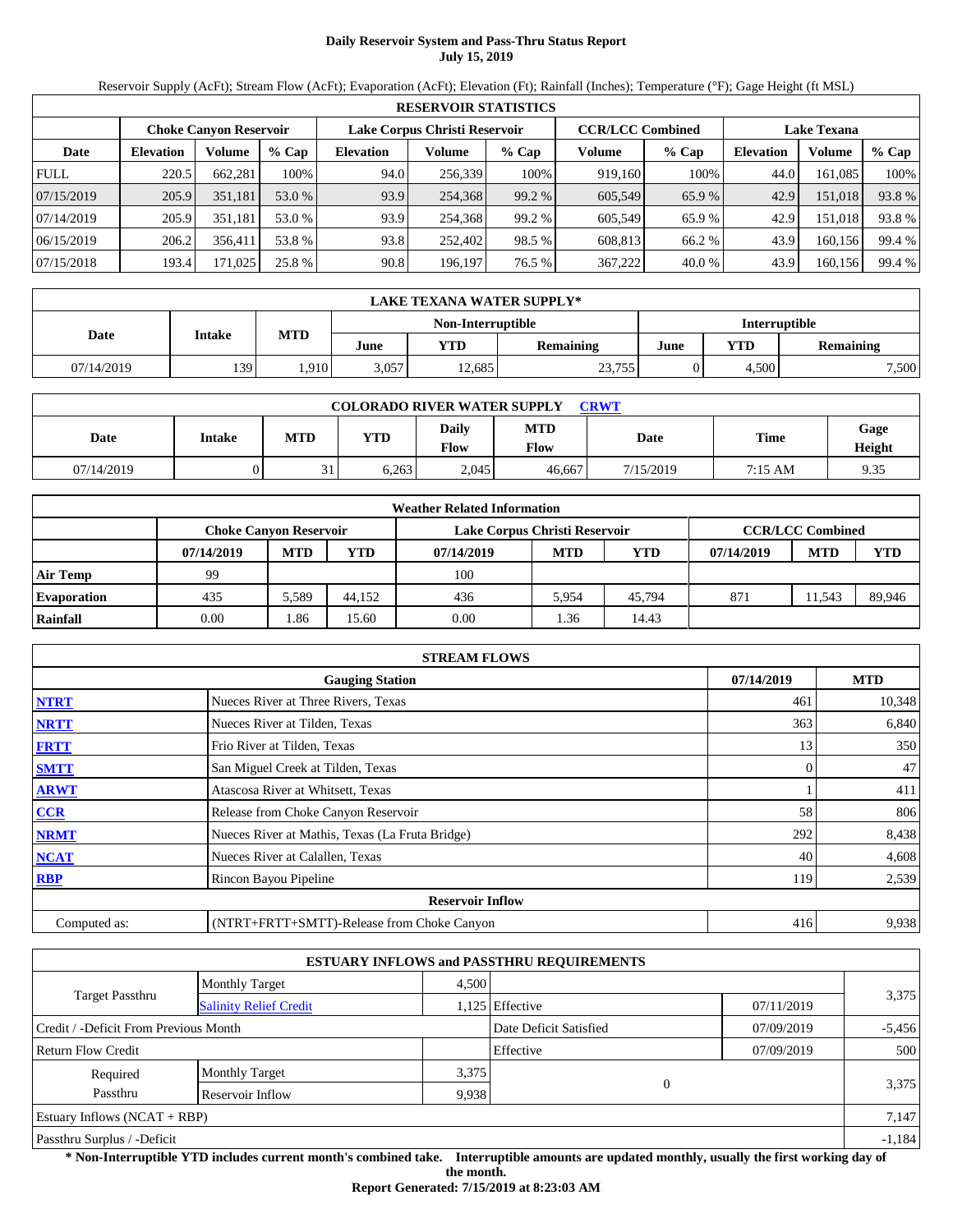# **Daily Reservoir System and Pass-Thru Status Report July 16, 2019**

Reservoir Supply (AcFt); Stream Flow (AcFt); Evaporation (AcFt); Elevation (Ft); Rainfall (Inches); Temperature (°F); Gage Height (ft MSL)

|             |                               |         |         |                  | <b>RESERVOIR STATISTICS</b>   |         |                         |         |                    |         |        |
|-------------|-------------------------------|---------|---------|------------------|-------------------------------|---------|-------------------------|---------|--------------------|---------|--------|
|             | <b>Choke Canyon Reservoir</b> |         |         |                  | Lake Corpus Christi Reservoir |         | <b>CCR/LCC Combined</b> |         | <b>Lake Texana</b> |         |        |
| Date        | <b>Elevation</b>              | Volume  | $%$ Cap | <b>Elevation</b> | Volume                        | $%$ Cap | Volume                  | $%$ Cap | <b>Elevation</b>   | Volume  | % Cap  |
| <b>FULL</b> | 220.5                         | 662,281 | 100%    | 94.0             | 256,339                       | 100%    | 919,160                 | 100%    | 44.0               | 161,085 | 100%   |
| 07/16/2019  | 205.8                         | 349,447 | 52.7 %  | 93.9             | 254,368                       | 99.2 %  | 603,815                 | 65.7 %  | 42.8               | 150,120 | 93.2 % |
| 07/15/2019  | 205.9                         | 351.181 | 53.0 %  | 93.9             | 254,368                       | 99.2 %  | 605.549                 | 65.9%   | 42.9               | 151.018 | 93.8%  |
| 06/16/2019  | 206.2                         | 356.411 | 53.8 %  | 93.8             | 252,402                       | 98.5 %  | 608,813                 | 66.2 %  | 43.9               | 160.156 | 99.4 % |
| 07/16/2018  | 193.3                         | 169,893 | 25.6 %  | 90.7             | 194,426                       | 75.8 %  | 364,319                 | 39.6 %  | 43.9               | 160,156 | 99.4 % |

|            | LAKE TEXANA WATER SUPPLY*    |       |       |                   |                  |                      |       |           |  |  |
|------------|------------------------------|-------|-------|-------------------|------------------|----------------------|-------|-----------|--|--|
|            |                              |       |       | Non-Interruptible |                  | <b>Interruptible</b> |       |           |  |  |
|            | <b>MTD</b><br>Date<br>Intake |       | June  | <b>YTD</b>        | <b>Remaining</b> | June                 | YTD   | Remaining |  |  |
| 07/15/2019 | 1381                         | 2.048 | 3.057 | 12.685            | 23,755           |                      | 4.500 | 7,500     |  |  |

| <b>COLORADO RIVER WATER SUPPLY</b><br><b>CRWT</b> |        |            |            |                             |                    |           |             |                |  |  |
|---------------------------------------------------|--------|------------|------------|-----------------------------|--------------------|-----------|-------------|----------------|--|--|
| Date                                              | Intake | <b>MTD</b> | <b>YTD</b> | <b>Daily</b><br><b>Flow</b> | <b>MTD</b><br>Flow | Date      | <b>Time</b> | Gage<br>Height |  |  |
| 07/15/2019                                        |        | 21         | 6.263      | 2.124                       | 48.791             | 7/16/2019 | 7:15 AM     | 9.60           |  |  |

|                    |                               |            |        | <b>Weather Related Information</b> |            |            |            |                         |            |
|--------------------|-------------------------------|------------|--------|------------------------------------|------------|------------|------------|-------------------------|------------|
|                    | <b>Choke Canvon Reservoir</b> |            |        | Lake Corpus Christi Reservoir      |            |            |            | <b>CCR/LCC Combined</b> |            |
|                    | 07/15/2019                    | <b>MTD</b> | YTD    | 07/15/2019                         | <b>MTD</b> | <b>YTD</b> | 07/15/2019 | <b>MTD</b>              | <b>YTD</b> |
| <b>Air Temp</b>    | 98                            |            |        | 100                                |            |            |            |                         |            |
| <b>Evaporation</b> | 414                           | 6.003      | 44.566 | 482                                | 6.436      | 46,276     | 896        | 12.439                  | 90,842     |
| Rainfall           | 0.00                          | . 86       | 15.60  | 0.00                               | .36        | 14.43      |            |                         |            |

|              | <b>STREAM FLOWS</b>                             |            |            |
|--------------|-------------------------------------------------|------------|------------|
|              | <b>Gauging Station</b>                          | 07/15/2019 | <b>MTD</b> |
| <b>NTRT</b>  | Nueces River at Three Rivers, Texas             | 451        | 10,798     |
| <b>NRTT</b>  | Nueces River at Tilden, Texas                   | 347        | 7,188      |
| <b>FRTT</b>  | Frio River at Tilden, Texas                     | 14         | 364        |
| <b>SMTT</b>  | San Miguel Creek at Tilden, Texas               | 0          | 47         |
| <b>ARWT</b>  | Atascosa River at Whitsett, Texas               |            | 414        |
| CCR          | Release from Choke Canyon Reservoir             | 58         | 863        |
| <b>NRMT</b>  | Nueces River at Mathis, Texas (La Fruta Bridge) | 292        | 8,730      |
| <b>NCAT</b>  | Nueces River at Calallen, Texas                 | 24         | 4,632      |
| <b>RBP</b>   | Rincon Bayou Pipeline                           | 119        | 2,658      |
|              | <b>Reservoir Inflow</b>                         |            |            |
| Computed as: | (NTRT+FRTT+SMTT)-Release from Choke Canyon      | 407        | 10,345     |

|                                                  |                       |        | <b>ESTUARY INFLOWS and PASSTHRU REQUIREMENTS</b> |            |          |  |
|--------------------------------------------------|-----------------------|--------|--------------------------------------------------|------------|----------|--|
|                                                  | <b>Monthly Target</b> | 4.500  |                                                  |            |          |  |
| Target Passthru<br><b>Salinity Relief Credit</b> |                       |        | 1,125 Effective                                  | 07/11/2019 | 3,375    |  |
| Credit / -Deficit From Previous Month            |                       |        | Date Deficit Satisfied                           | 07/09/2019 | $-5,456$ |  |
| <b>Return Flow Credit</b>                        |                       |        | Effective                                        | 07/09/2019 | 500      |  |
| Required                                         | <b>Monthly Target</b> | 3,375  |                                                  |            |          |  |
| Passthru                                         | Reservoir Inflow      | 10,345 | $\Omega$                                         |            | 3,375    |  |
| Estuary Inflows $(NCAT + RBP)$                   |                       |        |                                                  |            | 7,290    |  |
| Passthru Surplus / -Deficit                      |                       |        |                                                  |            | $-1,041$ |  |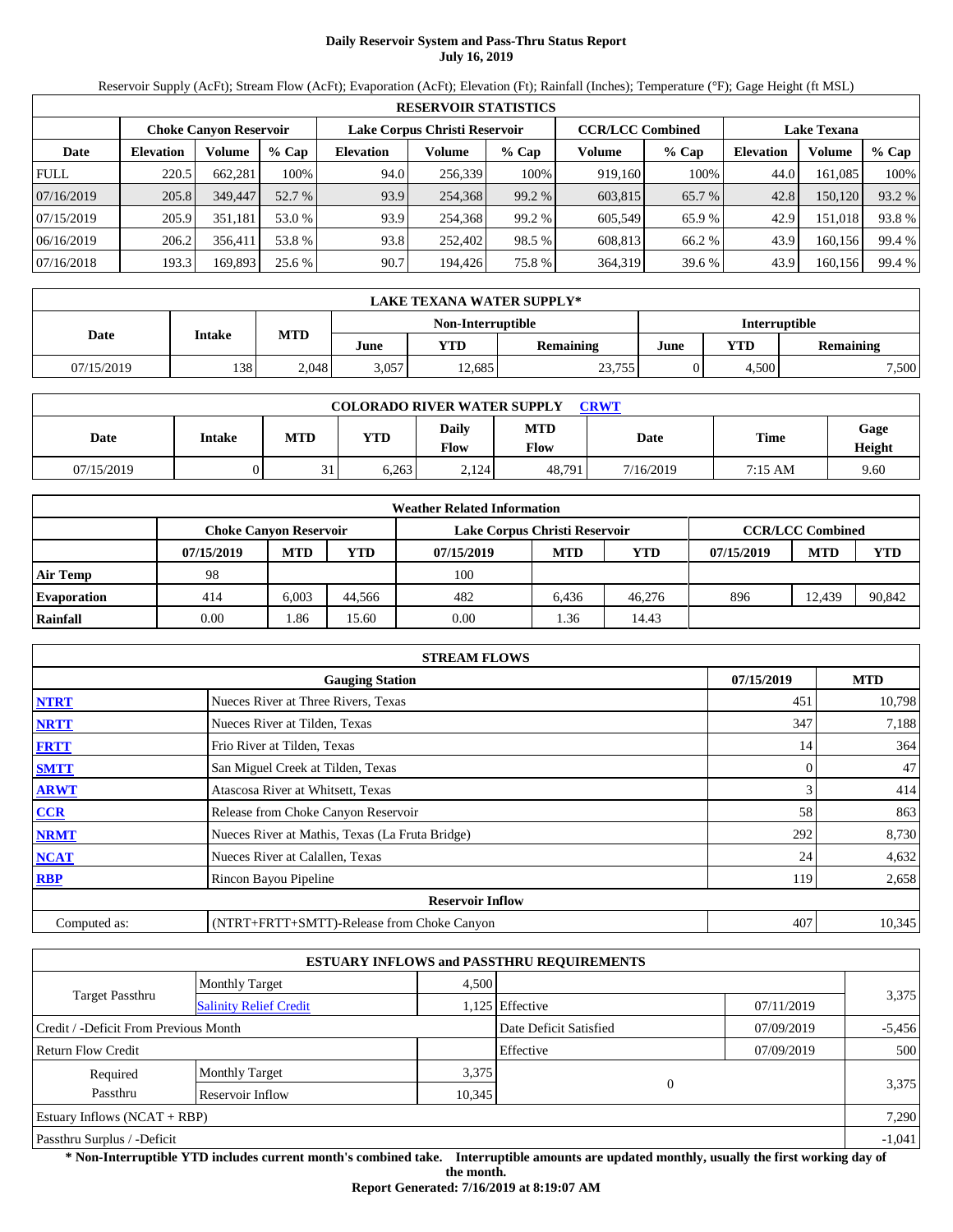# **Daily Reservoir System and Pass-Thru Status Report July 17, 2019**

Reservoir Supply (AcFt); Stream Flow (AcFt); Evaporation (AcFt); Elevation (Ft); Rainfall (Inches); Temperature (°F); Gage Height (ft MSL)

|             | <b>RESERVOIR STATISTICS</b> |                                                                                                                 |         |                  |         |         |         |         |                  |               |         |
|-------------|-----------------------------|-----------------------------------------------------------------------------------------------------------------|---------|------------------|---------|---------|---------|---------|------------------|---------------|---------|
|             |                             | Lake Corpus Christi Reservoir<br><b>CCR/LCC Combined</b><br><b>Lake Texana</b><br><b>Choke Canvon Reservoir</b> |         |                  |         |         |         |         |                  |               |         |
| Date        | <b>Elevation</b>            | Volume                                                                                                          | $%$ Cap | <b>Elevation</b> | Volume  | $%$ Cap | Volume  | $%$ Cap | <b>Elevation</b> | <b>Volume</b> | % Cap   |
| <b>FULL</b> | 220.5                       | 662.281                                                                                                         | 100%    | 94.0             | 256,339 | 100%    | 919.160 | 100%    | 44.0             | 161.085       | 100%    |
| 07/17/2019  | 205.8                       | 349,447                                                                                                         | 52.7 %  | 93.8             | 252,402 | 98.5 %  | 601.849 | 65.5 %  | 42.8             | 150,120       | 93.2 %  |
| 07/16/2019  | 205.8                       | 349,447                                                                                                         | 52.7 %  | 93.9             | 254.368 | 99.2 %  | 603.815 | 65.7 %  | 42.8             | 150.120       | 93.2 %  |
| 06/17/2019  | 206.2                       | 356.411                                                                                                         | 53.8 %  | 93.8             | 252.402 | 98.5 %  | 608.813 | 66.2 %  | 44.0             | 161.085       | 100.0 % |
| 07/17/2018  | 193.4                       | 171,025                                                                                                         | 25.8 %  | 90.7             | 194.426 | 75.8 %  | 365,451 | 39.8 %  | 43.8             | 159,229       | 98.8%   |

|            | <b>LAKE TEXANA WATER SUPPLY*</b> |            |       |                   |           |      |               |                  |  |  |  |
|------------|----------------------------------|------------|-------|-------------------|-----------|------|---------------|------------------|--|--|--|
|            |                                  |            |       | Non-Interruptible |           |      | Interruptible |                  |  |  |  |
| Date       | Intake                           | <b>MTD</b> | June  | YTD               | Remaining | June | YTD           | <b>Remaining</b> |  |  |  |
| 07/16/2019 | 138                              | 2,186      | 3.057 | 12.685            | 23,755    |      | 4.500         | 7,500            |  |  |  |

| <b>COLORADO RIVER WATER SUPPLY</b><br>CRWT |        |            |            |                      |                    |           |         |                |  |  |  |
|--------------------------------------------|--------|------------|------------|----------------------|--------------------|-----------|---------|----------------|--|--|--|
| Date                                       | Intake | <b>MTD</b> | <b>YTD</b> | Daily<br><b>Flow</b> | <b>MTD</b><br>Flow | Date      | Time    | Gage<br>Height |  |  |  |
| 07/16/2019                                 |        | ◡          | 6.263      | 2.184                | 50,975             | 7/17/2019 | 7:15 AM | 9.37           |  |  |  |

|                    |                               |            |        | <b>Weather Related Information</b> |            |            |            |                         |            |
|--------------------|-------------------------------|------------|--------|------------------------------------|------------|------------|------------|-------------------------|------------|
|                    | <b>Choke Canvon Reservoir</b> |            |        | Lake Corpus Christi Reservoir      |            |            |            | <b>CCR/LCC Combined</b> |            |
|                    | 07/16/2019                    | <b>MTD</b> | YTD    | 07/16/2019                         | <b>MTD</b> | <b>YTD</b> | 07/16/2019 | <b>MTD</b>              | <b>YTD</b> |
| <b>Air Temp</b>    | 97                            |            |        | 95                                 |            |            |            |                         |            |
| <b>Evaporation</b> | 444                           | 6,447      | 45.010 | 252                                | 6.688      | 46,528     | 696        | 13.135                  | 91,538     |
| Rainfall           | 0.00                          | . 86       | 15.60  | 0.00                               | .36        | 14.43      |            |                         |            |

|              | <b>STREAM FLOWS</b>                             |            |            |
|--------------|-------------------------------------------------|------------|------------|
|              | <b>Gauging Station</b>                          | 07/16/2019 | <b>MTD</b> |
| <b>NTRT</b>  | Nueces River at Three Rivers, Texas             | 433        | 11,231     |
| <b>NRTT</b>  | Nueces River at Tilden, Texas                   | 371        | 7,559      |
| <b>FRTT</b>  | Frio River at Tilden, Texas                     | 8          | 371        |
| <b>SMTT</b>  | San Miguel Creek at Tilden, Texas               |            | 47         |
| <b>ARWT</b>  | Atascosa River at Whitsett, Texas               |            | 416        |
| <b>CCR</b>   | Release from Choke Canyon Reservoir             | 58         | 921        |
| <b>NRMT</b>  | Nueces River at Mathis, Texas (La Fruta Bridge) | 298        | 9,028      |
| <b>NCAT</b>  | Nueces River at Calallen, Texas                 | 11         | 4,643      |
| <b>RBP</b>   | Rincon Bayou Pipeline                           | 117        | 2,775      |
|              | <b>Reservoir Inflow</b>                         |            |            |
| Computed as: | (NTRT+FRTT+SMTT)-Release from Choke Canyon      | 383        | 10,728     |

|                                                         |                       |        | <b>ESTUARY INFLOWS and PASSTHRU REQUIREMENTS</b> |            |          |  |
|---------------------------------------------------------|-----------------------|--------|--------------------------------------------------|------------|----------|--|
|                                                         | <b>Monthly Target</b> | 4,500  |                                                  |            |          |  |
| <b>Target Passthru</b><br><b>Salinity Relief Credit</b> |                       |        | 1,125 Effective                                  | 07/11/2019 | 3,375    |  |
| Credit / -Deficit From Previous Month                   |                       |        | Date Deficit Satisfied                           | 07/09/2019 | $-5,456$ |  |
| <b>Return Flow Credit</b>                               |                       |        | Effective                                        | 07/09/2019 | 500      |  |
| Required                                                | <b>Monthly Target</b> | 3,375  |                                                  |            |          |  |
| Passthru                                                | Reservoir Inflow      | 10,728 | $\Omega$                                         |            | 3,375    |  |
| Estuary Inflows $(NCAT + RBP)$                          |                       |        |                                                  |            | 7,418    |  |
| Passthru Surplus / -Deficit                             |                       |        |                                                  |            | $-913$   |  |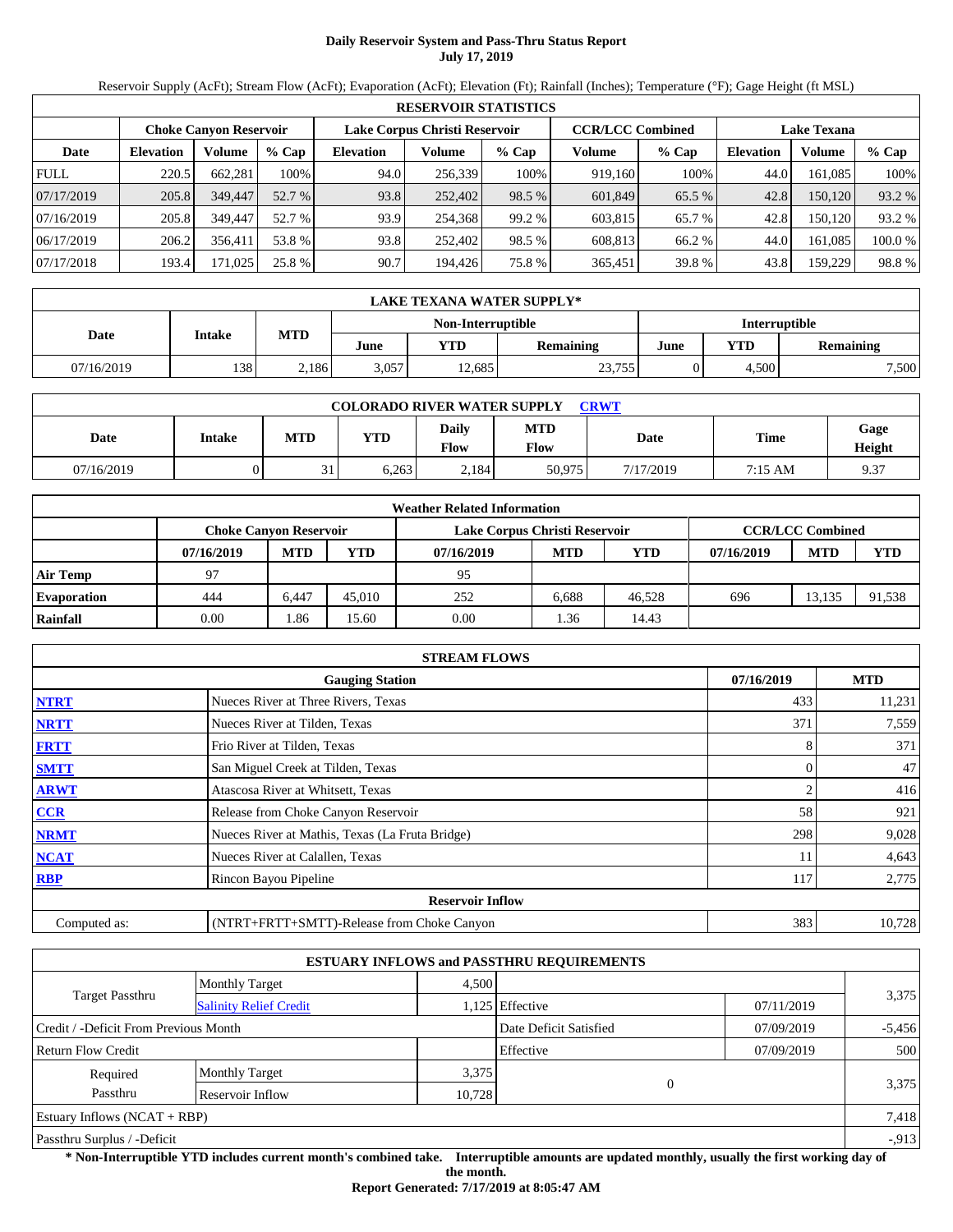# **Daily Reservoir System and Pass-Thru Status Report July 18, 2019**

Reservoir Supply (AcFt); Stream Flow (AcFt); Evaporation (AcFt); Elevation (Ft); Rainfall (Inches); Temperature (°F); Gage Height (ft MSL)

|             | <b>RESERVOIR STATISTICS</b> |                               |         |                  |                               |         |                         |         |                  |                    |        |  |  |
|-------------|-----------------------------|-------------------------------|---------|------------------|-------------------------------|---------|-------------------------|---------|------------------|--------------------|--------|--|--|
|             |                             | <b>Choke Canyon Reservoir</b> |         |                  | Lake Corpus Christi Reservoir |         | <b>CCR/LCC Combined</b> |         |                  | <b>Lake Texana</b> |        |  |  |
| Date        | <b>Elevation</b>            | Volume                        | $%$ Cap | <b>Elevation</b> | Volume                        | $%$ Cap | Volume                  | $%$ Cap | <b>Elevation</b> | Volume             | % Cap  |  |  |
| <b>FULL</b> | 220.5                       | 662.281                       | 100%    | 94.0             | 256,339                       | 100%    | 919,160                 | 100%    | 44.0             | 161.085            | 100%   |  |  |
| 07/18/2019  | 205.7                       | 347,718                       | 52.5 %  | 93.8             | 252,402                       | 98.5 %  | 600,120                 | 65.3 %  | 42.7             | 149,224            | 92.6 % |  |  |
| 07/17/2019  | 205.8                       | 349,447                       | 52.7 %  | 93.8             | 252,402                       | 98.5 %  | 601.849                 | 65.5 %  | 42.8             | 150.120            | 93.2 % |  |  |
| 06/18/2019  | 206.3                       | 358.164                       | 54.0 %  | 93.8             | 252,402                       | 98.5 %  | 610.566                 | 66.4 %  | 43.9             | 160.156            | 99.4 % |  |  |
| 07/18/2018  | 193.3                       | 169,893                       | 25.6 %  | 90.7             | 194,426                       | 75.8 %  | 364,319                 | 39.6 %  | 43.7             | 158,306            | 98.3%  |  |  |

|            | <b>LAKE TEXANA WATER SUPPLY*</b> |            |       |                   |                  |                      |       |           |  |  |
|------------|----------------------------------|------------|-------|-------------------|------------------|----------------------|-------|-----------|--|--|
|            |                                  |            |       | Non-Interruptible |                  | <b>Interruptible</b> |       |           |  |  |
| Date       | Intake                           | <b>MTD</b> | June  | $\mathbf{v_{TD}}$ | <b>Remaining</b> | June                 | YTD   | Remaining |  |  |
| 07/17/2019 | 138                              | 2,325      | 3.057 | 12,685            | 23,755           |                      | 4.500 | 7,500     |  |  |

| <b>COLORADO RIVER WATER SUPPLY</b><br><b>CRWT</b> |        |             |            |                      |                    |           |         |                |  |  |  |
|---------------------------------------------------|--------|-------------|------------|----------------------|--------------------|-----------|---------|----------------|--|--|--|
| Date                                              | Intake | <b>MTD</b>  | <b>YTD</b> | Daily<br><b>Flow</b> | <b>MTD</b><br>Flow | Date      | Time    | Gage<br>Height |  |  |  |
| 07/17/2019                                        |        | $\sim$<br>◡ | 6.263      | .,927                | 52.902             | 7/18/2019 | 7:15 AM | 9.19           |  |  |  |

|                    |                               |            |        | <b>Weather Related Information</b> |            |            |            |                         |            |
|--------------------|-------------------------------|------------|--------|------------------------------------|------------|------------|------------|-------------------------|------------|
|                    | <b>Choke Canvon Reservoir</b> |            |        | Lake Corpus Christi Reservoir      |            |            |            | <b>CCR/LCC Combined</b> |            |
|                    | 07/17/2019                    | <b>MTD</b> | YTD    | 07/17/2019                         | <b>MTD</b> | <b>YTD</b> | 07/17/2019 | <b>MTD</b>              | <b>YTD</b> |
| <b>Air Temp</b>    | 97                            |            |        | 95                                 |            |            |            |                         |            |
| <b>Evaporation</b> | 402                           | 6,849      | 45.412 | 549                                | 7.237      | 47.077     | 951        | 14.086                  | 92,489     |
| Rainfall           | 0.00                          | . 86       | 15.60  | 0.00                               | .36        | 14.43      |            |                         |            |

|              | <b>STREAM FLOWS</b>                             |            |            |
|--------------|-------------------------------------------------|------------|------------|
|              | <b>Gauging Station</b>                          | 07/17/2019 | <b>MTD</b> |
| <b>NTRT</b>  | Nueces River at Three Rivers, Texas             | 399        | 11,630     |
| <b>NRTT</b>  | Nueces River at Tilden, Texas                   | 347        | 7,906      |
| <b>FRTT</b>  | Frio River at Tilden, Texas                     | 8          | 379        |
| <b>SMTT</b>  | San Miguel Creek at Tilden, Texas               | 0          | 47         |
| <b>ARWT</b>  | Atascosa River at Whitsett, Texas               | 11         | 427        |
| CCR          | Release from Choke Canyon Reservoir             | 58         | 979        |
| <b>NRMT</b>  | Nueces River at Mathis, Texas (La Fruta Bridge) | 298        | 9,326      |
| <b>NCAT</b>  | Nueces River at Calallen, Texas                 |            | 4,650      |
| <b>RBP</b>   | Rincon Bayou Pipeline                           | 119        | 2,894      |
|              | <b>Reservoir Inflow</b>                         |            |            |
| Computed as: | (NTRT+FRTT+SMTT)-Release from Choke Canyon      | 349        | 11,077     |

|                                       |                               |        | <b>ESTUARY INFLOWS and PASSTHRU REQUIREMENTS</b> |            |          |
|---------------------------------------|-------------------------------|--------|--------------------------------------------------|------------|----------|
|                                       | <b>Monthly Target</b>         | 4.500  |                                                  |            |          |
| Target Passthru                       | <b>Salinity Relief Credit</b> |        | 1,125 Effective                                  | 07/11/2019 | 3,375    |
| Credit / -Deficit From Previous Month |                               |        | Date Deficit Satisfied                           | 07/09/2019 | $-5,456$ |
| <b>Return Flow Credit</b>             |                               |        | Effective                                        | 07/09/2019 | 500      |
| Required                              | <b>Monthly Target</b>         | 3,375  |                                                  |            |          |
| Passthru                              | Reservoir Inflow              | 11,077 | $\Omega$                                         |            | 3,375    |
| Estuary Inflows $(NCAT + RBP)$        |                               |        |                                                  |            | 7,544    |
| Passthru Surplus / -Deficit           |                               |        |                                                  |            | $-0.787$ |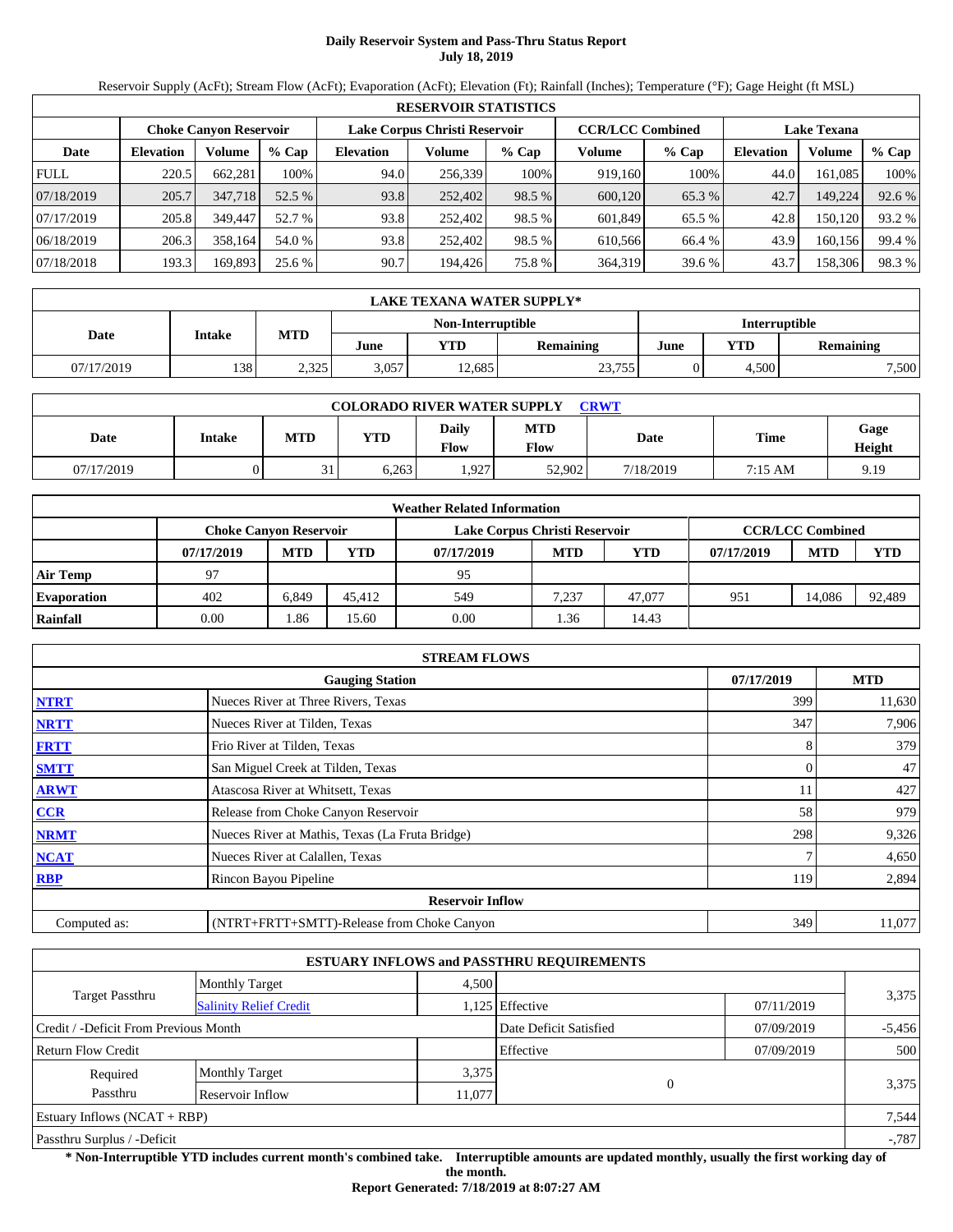# **Daily Reservoir System and Pass-Thru Status Report July 19, 2019**

Reservoir Supply (AcFt); Stream Flow (AcFt); Evaporation (AcFt); Elevation (Ft); Rainfall (Inches); Temperature (°F); Gage Height (ft MSL)

|             | <b>RESERVOIR STATISTICS</b>   |         |         |                  |                               |         |         |                         |                    |         |        |  |
|-------------|-------------------------------|---------|---------|------------------|-------------------------------|---------|---------|-------------------------|--------------------|---------|--------|--|
|             | <b>Choke Canyon Reservoir</b> |         |         |                  | Lake Corpus Christi Reservoir |         |         | <b>CCR/LCC Combined</b> | <b>Lake Texana</b> |         |        |  |
| Date        | <b>Elevation</b>              | Volume  | $%$ Cap | <b>Elevation</b> | Volume                        | $%$ Cap | Volume  | $%$ Cap                 | <b>Elevation</b>   | Volume  | % Cap  |  |
| <b>FULL</b> | 220.5                         | 662,281 | 100%    | 94.0             | 256,339                       | 100%    | 919,160 | 100%                    | 44.0               | 161.085 | 100%   |  |
| 07/19/2019  | 205.7                         | 347,718 | 52.5 %  | 93.8             | 252,402                       | 98.5 %  | 600,120 | 65.3 %                  | 42.7               | 149,224 | 92.6 % |  |
| 07/18/2019  | 205.7                         | 347.718 | 52.5 %  | 93.8             | 252,402                       | 98.5 %  | 600.120 | 65.3 %                  | 42.7               | 149.224 | 92.6 % |  |
| 06/19/2019  | 206.2                         | 356,411 | 53.8 %  | 93.8             | 252,402                       | 98.5 %  | 608,813 | 66.2 %                  | 43.8               | 159.229 | 98.8%  |  |
| 07/19/2018  | 193.2                         | 168,766 | 25.5 %  | 90.6             | 192,663                       | 75.2 %  | 361,429 | 39.3 %                  | 43.6               | 157,385 | 97.7 % |  |

|            | LAKE TEXANA WATER SUPPLY* |            |       |                   |                  |                      |                         |       |  |  |
|------------|---------------------------|------------|-------|-------------------|------------------|----------------------|-------------------------|-------|--|--|
|            |                           |            |       | Non-Interruptible |                  | <b>Interruptible</b> |                         |       |  |  |
| Date       | <b>Intake</b>             | <b>MTD</b> | June  | VTD               | <b>Remaining</b> | June                 | YTD<br><b>Remaining</b> |       |  |  |
| 07/18/2019 | 138                       | 2,463      | 3.057 | 2.685             | 23,755           |                      | 4.500                   | 7,500 |  |  |

| <b>COLORADO RIVER WATER SUPPLY</b><br><b>CRWT</b> |        |            |            |                             |                    |           |         |                |  |  |
|---------------------------------------------------|--------|------------|------------|-----------------------------|--------------------|-----------|---------|----------------|--|--|
| Date                                              | Intake | <b>MTD</b> | <b>YTD</b> | <b>Daily</b><br><b>Flow</b> | <b>MTD</b><br>Flow | Date      | Time    | Gage<br>Height |  |  |
| 07/18/2019                                        |        | 21         | 6.263      | .749                        | 54.651             | 7/19/2019 | 7:15 AM | 9.09           |  |  |

|                    |                               |            |        | <b>Weather Related Information</b> |            |        |            |                         |            |
|--------------------|-------------------------------|------------|--------|------------------------------------|------------|--------|------------|-------------------------|------------|
|                    | <b>Choke Canvon Reservoir</b> |            |        | Lake Corpus Christi Reservoir      |            |        |            | <b>CCR/LCC Combined</b> |            |
|                    | 07/18/2019                    | <b>MTD</b> | YTD    | 07/18/2019                         | <b>MTD</b> | YTD    | 07/18/2019 | <b>MTD</b>              | <b>YTD</b> |
| <b>Air Temp</b>    | 98                            |            |        | 96                                 |            |        |            |                         |            |
| <b>Evaporation</b> | 503                           | 7,352      | 45.915 | 503                                | 7.740      | 47.580 | 1.006      | 15.092                  | 93,495     |
| Rainfall           | 0.00                          | .86        | 15.60  | 0.00                               | .36        | 14.43  |            |                         |            |

|              | <b>STREAM FLOWS</b>                             |            |            |
|--------------|-------------------------------------------------|------------|------------|
|              | <b>Gauging Station</b>                          | 07/18/2019 | <b>MTD</b> |
| <b>NTRT</b>  | Nueces River at Three Rivers, Texas             | 381        | 12,011     |
| <b>NRTT</b>  | Nueces River at Tilden, Texas                   | 330        | 8,236      |
| <b>FRTT</b>  | Frio River at Tilden, Texas                     |            | 386        |
| <b>SMTT</b>  | San Miguel Creek at Tilden, Texas               | 0          | 47         |
| <b>ARWT</b>  | Atascosa River at Whitsett, Texas               | 23         | 450        |
| <b>CCR</b>   | Release from Choke Canyon Reservoir             | 58         | 1,036      |
| <b>NRMT</b>  | Nueces River at Mathis, Texas (La Fruta Bridge) | 296        | 9,621      |
| <b>NCAT</b>  | Nueces River at Calallen, Texas                 |            | 4,652      |
| <b>RBP</b>   | Rincon Bayou Pipeline                           | 119        | 3,013      |
|              | <b>Reservoir Inflow</b>                         |            |            |
| Computed as: | (NTRT+FRTT+SMTT)-Release from Choke Canyon      | 331        | 11,408     |

|                                                  |                       |        | <b>ESTUARY INFLOWS and PASSTHRU REQUIREMENTS</b> |            |          |
|--------------------------------------------------|-----------------------|--------|--------------------------------------------------|------------|----------|
|                                                  | <b>Monthly Target</b> | 4.500  |                                                  |            |          |
| Target Passthru<br><b>Salinity Relief Credit</b> |                       |        | 1,125 Effective                                  | 07/11/2019 | 3,375    |
| Credit / -Deficit From Previous Month            |                       |        | Date Deficit Satisfied                           | 07/09/2019 | $-5,456$ |
| <b>Return Flow Credit</b>                        |                       |        | Effective                                        | 07/09/2019 | 500      |
| Required                                         | <b>Monthly Target</b> | 3,375  |                                                  |            |          |
| Passthru                                         | Reservoir Inflow      | 11,408 | $\Omega$                                         |            | 3,375    |
| Estuary Inflows $(NCAT + RBP)$                   |                       |        |                                                  |            | 7,665    |
| Passthru Surplus / -Deficit                      |                       |        |                                                  |            | $-0.666$ |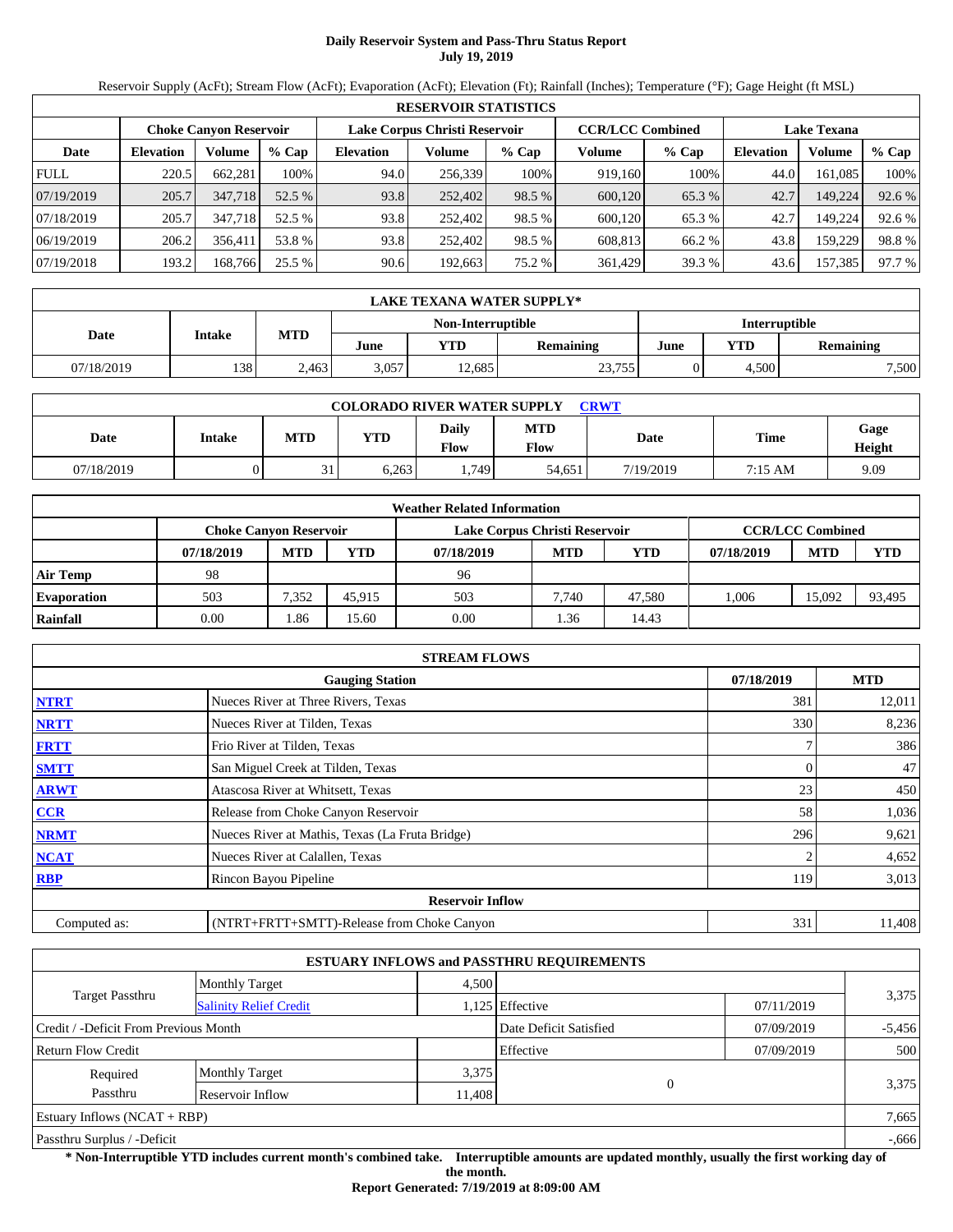# **Daily Reservoir System and Pass-Thru Status Report July 20, 2019**

Reservoir Supply (AcFt); Stream Flow (AcFt); Evaporation (AcFt); Elevation (Ft); Rainfall (Inches); Temperature (°F); Gage Height (ft MSL)

|             | <b>RESERVOIR STATISTICS</b>   |         |         |                  |                               |         |         |                         |                    |         |        |  |
|-------------|-------------------------------|---------|---------|------------------|-------------------------------|---------|---------|-------------------------|--------------------|---------|--------|--|
|             | <b>Choke Canvon Reservoir</b> |         |         |                  | Lake Corpus Christi Reservoir |         |         | <b>CCR/LCC Combined</b> | <b>Lake Texana</b> |         |        |  |
| Date        | <b>Elevation</b>              | Volume  | $%$ Cap | <b>Elevation</b> | Volume                        | $%$ Cap | Volume  | $%$ Cap                 | <b>Elevation</b>   | Volume  | % Cap  |  |
| <b>FULL</b> | 220.5                         | 662.281 | 100%    | 94.0             | 256,339                       | 100%    | 919,160 | 100%                    | 44.0               | 161.085 | 100%   |  |
| 07/20/2019  | 205.7                         | 347,718 | 52.5 %  | 93.8             | 252,402                       | 98.5 %  | 600,120 | 65.3 %                  | 42.6               | 148,332 | 92.1 % |  |
| 07/19/2019  | 205.7                         | 347,718 | 52.5 %  | 93.8             | 252,402                       | 98.5 %  | 600.120 | 65.3 %                  | 42.7               | 149.224 | 92.6 % |  |
| 06/20/2019  | 206.1                         | 354,663 | 53.5 %  | 93.8             | 252,402                       | 98.5 %  | 607,065 | 66.0 %                  | 43.9               | 160,156 | 99.4 % |  |
| 07/20/2018  | 193.2                         | 168.766 | 25.5 %  | 90.6             | 192,663                       | 75.2 %  | 361,429 | 39.3 %                  | 43.6               | 157,385 | 97.7 % |  |

|            | LAKE TEXANA WATER SUPPLY* |            |       |                   |           |                      |                         |       |  |  |
|------------|---------------------------|------------|-------|-------------------|-----------|----------------------|-------------------------|-------|--|--|
|            |                           |            |       | Non-Interruptible |           | <b>Interruptible</b> |                         |       |  |  |
| Date       | <b>Intake</b>             | <b>MTD</b> | June  | YTD               | Remaining | June                 | YTD<br><b>Remaining</b> |       |  |  |
| 07/19/2019 | 1381                      | 2,601      | 3,057 | 2.685             | 23,755    |                      | 4,500                   | 7,500 |  |  |

| <b>COLORADO RIVER WATER SUPPLY</b><br><b>CRWT</b> |        |            |            |                      |                    |           |         |                |  |  |
|---------------------------------------------------|--------|------------|------------|----------------------|--------------------|-----------|---------|----------------|--|--|
| Date                                              | Intake | <b>MTD</b> | <b>YTD</b> | Daily<br><b>Flow</b> | <b>MTD</b><br>Flow | Date      | Time    | Gage<br>Height |  |  |
| 07/19/2019                                        |        | 21<br>◡    | 6.263      | .,530                | 56.181             | 7/20/2019 | 7:15 AM | 8.93           |  |  |

|                    |                               |            |        | <b>Weather Related Information</b> |            |        |            |                         |            |
|--------------------|-------------------------------|------------|--------|------------------------------------|------------|--------|------------|-------------------------|------------|
|                    | <b>Choke Canvon Reservoir</b> |            |        | Lake Corpus Christi Reservoir      |            |        |            | <b>CCR/LCC Combined</b> |            |
|                    | 07/19/2019                    | <b>MTD</b> | YTD    | 07/19/2019                         | <b>MTD</b> | YTD    | 07/19/2019 | <b>MTD</b>              | <b>YTD</b> |
| <b>Air Temp</b>    | 99                            |            |        | 96                                 |            |        |            |                         |            |
| <b>Evaporation</b> | 483                           | 7.835      | 46.398 | 435                                | 8.175      | 48,015 | 918        | 16.010                  | 94,413     |
| Rainfall           | 0.00                          | .86        | 15.60  | 0.00                               | .36        | 14.43  |            |                         |            |

|              | <b>STREAM FLOWS</b>                             |            |            |
|--------------|-------------------------------------------------|------------|------------|
|              | <b>Gauging Station</b>                          | 07/19/2019 | <b>MTD</b> |
| <b>NTRT</b>  | Nueces River at Three Rivers, Texas             | 379        | 12,390     |
| <b>NRTT</b>  | Nueces River at Tilden, Texas                   | 306        | 8,541      |
| <b>FRTT</b>  | Frio River at Tilden, Texas                     |            | 394        |
| <b>SMTT</b>  | San Miguel Creek at Tilden, Texas               | 0          | 47         |
| <b>ARWT</b>  | Atascosa River at Whitsett, Texas               |            | 461        |
| CCR          | Release from Choke Canyon Reservoir             | 58         | 1,094      |
| <b>NRMT</b>  | Nueces River at Mathis, Texas (La Fruta Bridge) | 298        | 9,919      |
| <b>NCAT</b>  | Nueces River at Calallen, Texas                 |            | 4,655      |
| <b>RBP</b>   | Rincon Bayou Pipeline                           | 119        | 3,132      |
|              | <b>Reservoir Inflow</b>                         |            |            |
| Computed as: | (NTRT+FRTT+SMTT)-Release from Choke Canyon      | 329        | 11,737     |

|                                                  |                       |        | <b>ESTUARY INFLOWS and PASSTHRU REQUIREMENTS</b> |            |          |
|--------------------------------------------------|-----------------------|--------|--------------------------------------------------|------------|----------|
|                                                  | <b>Monthly Target</b> | 4.500  |                                                  |            |          |
| Target Passthru<br><b>Salinity Relief Credit</b> |                       |        | 1,125 Effective                                  | 07/11/2019 | 3,375    |
| Credit / -Deficit From Previous Month            |                       |        | Date Deficit Satisfied                           | 07/09/2019 | $-5,456$ |
| <b>Return Flow Credit</b>                        |                       |        | Effective                                        | 07/09/2019 | 500      |
| Required                                         | <b>Monthly Target</b> | 3,375  |                                                  |            |          |
| Passthru                                         | Reservoir Inflow      | 11,737 | $\Omega$                                         |            | 3,375    |
| Estuary Inflows $(NCAT + RBP)$                   |                       |        |                                                  |            | 7,787    |
| Passthru Surplus / -Deficit                      |                       |        |                                                  |            | $-.544$  |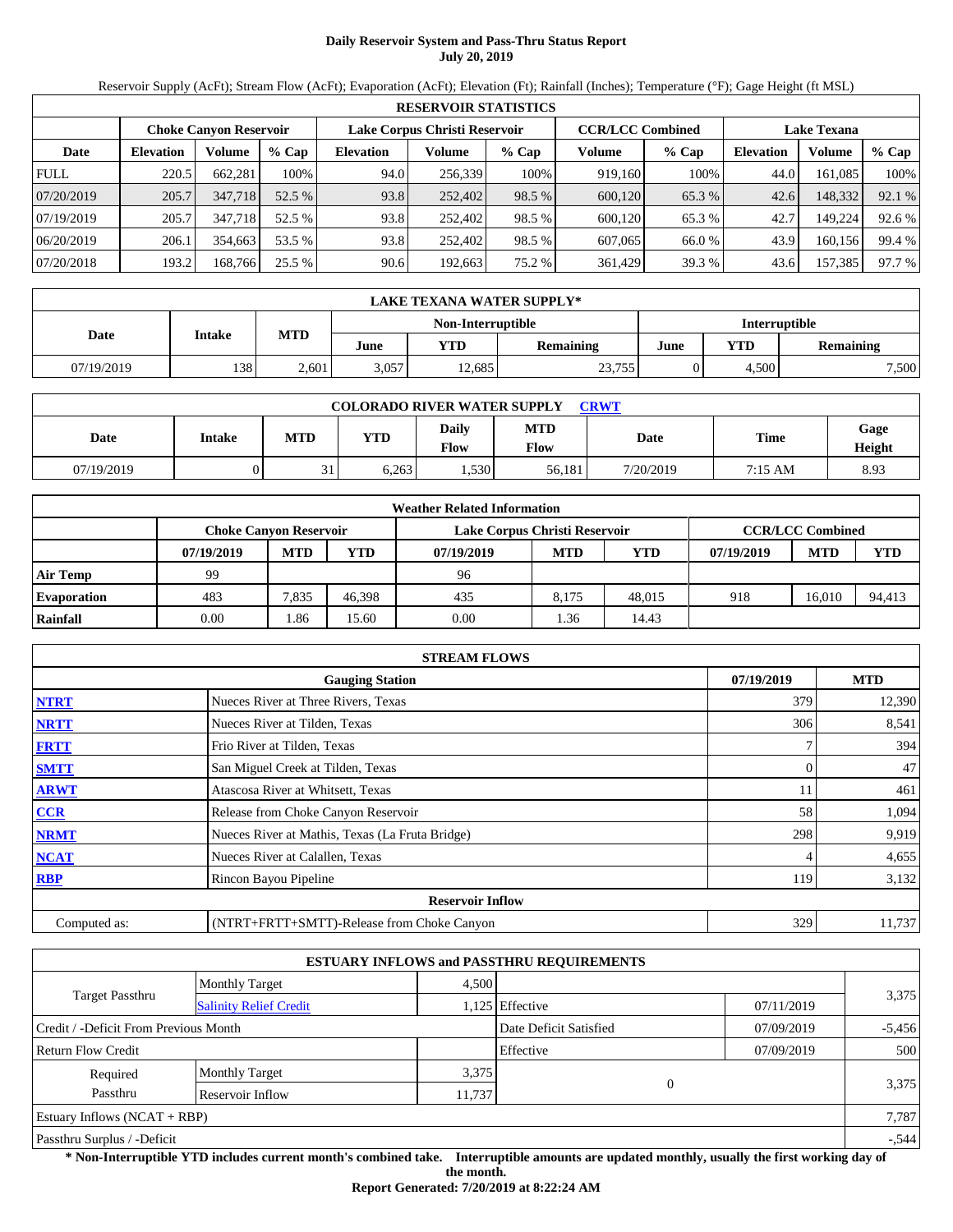# **Daily Reservoir System and Pass-Thru Status Report July 21, 2019**

Reservoir Supply (AcFt); Stream Flow (AcFt); Evaporation (AcFt); Elevation (Ft); Rainfall (Inches); Temperature (°F); Gage Height (ft MSL)

|             | <b>RESERVOIR STATISTICS</b> |                        |         |                  |                               |         |                         |         |                  |                    |        |  |
|-------------|-----------------------------|------------------------|---------|------------------|-------------------------------|---------|-------------------------|---------|------------------|--------------------|--------|--|
|             |                             | Choke Canvon Reservoir |         |                  | Lake Corpus Christi Reservoir |         | <b>CCR/LCC Combined</b> |         |                  | <b>Lake Texana</b> |        |  |
| Date        | <b>Elevation</b>            | Volume                 | $%$ Cap | <b>Elevation</b> | Volume                        | $%$ Cap | Volume                  | $%$ Cap | <b>Elevation</b> | Volume             | % Cap  |  |
| <b>FULL</b> | 220.5                       | 662.281                | 100%    | 94.0             | 256,339                       | 100%    | 919.160                 | 100%    | 44.0             | 161,085            | 100%   |  |
| 07/21/2019  | 205.7                       | 347,718                | 52.5 %  | 93.7             | 250,442                       | 97.7 %  | 598,160                 | 65.1 %  | 42.6             | 148,332            | 92.1 % |  |
| 07/20/2019  | 205.7                       | 347,718                | 52.5 %  | 93.8             | 252,402                       | 98.5 %  | 600.120                 | 65.3 %  | 42.6             | 148,332            | 92.1 % |  |
| 06/21/2019  | 206.1                       | 354,663                | 53.5 %  | 93.8             | 252,402                       | 98.5 %  | 607,065                 | 66.0 %  | 43.8             | 159.229            | 98.8%  |  |
| 07/21/2018  | 193.2                       | 168,766                | 25.5 %  | 90.5             | 190,909                       | 74.5 %  | 359,675                 | 39.1 %  | 43.6             | 157,385            | 97.7 % |  |

|            | LAKE TEXANA WATER SUPPLY* |            |       |                   |                  |                      |                         |       |  |  |
|------------|---------------------------|------------|-------|-------------------|------------------|----------------------|-------------------------|-------|--|--|
|            |                           |            |       | Non-Interruptible |                  | <b>Interruptible</b> |                         |       |  |  |
| Date       | <b>Intake</b>             | <b>MTD</b> | June  | VTD               | <b>Remaining</b> | June                 | YTD<br><b>Remaining</b> |       |  |  |
| 07/20/2019 | 138                       | 2.740      | 3.057 | 2.685             | 23,755           |                      | 4.500                   | 7,500 |  |  |

| <b>COLORADO RIVER WATER SUPPLY</b><br><b>CRWT</b> |        |            |            |                             |                    |           |         |                |  |  |  |
|---------------------------------------------------|--------|------------|------------|-----------------------------|--------------------|-----------|---------|----------------|--|--|--|
| Date                                              | Intake | <b>MTD</b> | <b>YTD</b> | <b>Daily</b><br><b>Flow</b> | <b>MTD</b><br>Flow | Date      | Time    | Gage<br>Height |  |  |  |
| 07/20/2019                                        |        | 21         | 6.263      | .388                        | 57,569             | 7/21/2019 | 7:15 AM | 8.72           |  |  |  |

|                    |                               |            |        | <b>Weather Related Information</b> |            |        |            |                         |            |
|--------------------|-------------------------------|------------|--------|------------------------------------|------------|--------|------------|-------------------------|------------|
|                    | <b>Choke Canvon Reservoir</b> |            |        | Lake Corpus Christi Reservoir      |            |        |            | <b>CCR/LCC Combined</b> |            |
|                    | 07/20/2019                    | <b>MTD</b> | YTD    | 07/20/2019                         | <b>MTD</b> | YTD    | 07/20/2019 | <b>MTD</b>              | <b>YTD</b> |
| <b>Air Temp</b>    | 99                            |            |        | 97                                 |            |        |            |                         |            |
| <b>Evaporation</b> | 493                           | 8.328      | 46.891 | 388                                | 8.563      | 48,403 | 881        | 16.891                  | 95,294     |
| Rainfall           | 0.00                          | . 86       | 15.60  | 0.00                               | .36        | 14.43  |            |                         |            |

|              | <b>STREAM FLOWS</b>                             |            |            |
|--------------|-------------------------------------------------|------------|------------|
|              | <b>Gauging Station</b>                          | 07/20/2019 | <b>MTD</b> |
| <b>NTRT</b>  | Nueces River at Three Rivers, Texas             | 351        | 12,742     |
| <b>NRTT</b>  | Nueces River at Tilden, Texas                   | 284        | 8,825      |
| <b>FRTT</b>  | Frio River at Tilden, Texas                     |            | 400        |
| <b>SMTT</b>  | San Miguel Creek at Tilden, Texas               | 0          | 47         |
| <b>ARWT</b>  | Atascosa River at Whitsett, Texas               | 6          | 467        |
| CCR          | Release from Choke Canyon Reservoir             | 58         | 1,151      |
| <b>NRMT</b>  | Nueces River at Mathis, Texas (La Fruta Bridge) | 298        | 10,217     |
| <b>NCAT</b>  | Nueces River at Calallen, Texas                 |            | 4,660      |
| <b>RBP</b>   | Rincon Bayou Pipeline                           | 117        | 3,249      |
|              | <b>Reservoir Inflow</b>                         |            |            |
| Computed as: | (NTRT+FRTT+SMTT)-Release from Choke Canyon      | 300        | 12,037     |

|                                                  |                       |       | <b>ESTUARY INFLOWS and PASSTHRU REQUIREMENTS</b> |            |          |  |
|--------------------------------------------------|-----------------------|-------|--------------------------------------------------|------------|----------|--|
|                                                  | <b>Monthly Target</b> | 4.500 |                                                  |            |          |  |
| Target Passthru<br><b>Salinity Relief Credit</b> |                       |       | 1,125 Effective                                  | 07/11/2019 | 3,375    |  |
| Credit / -Deficit From Previous Month            |                       |       | Date Deficit Satisfied                           | 07/09/2019 | $-5,456$ |  |
| <b>Return Flow Credit</b>                        |                       |       | Effective                                        | 07/09/2019 | 500      |  |
| Required                                         | <b>Monthly Target</b> | 3,375 |                                                  |            |          |  |
| Passthru<br>Reservoir Inflow                     |                       |       | $\Omega$<br>12,037                               |            | 3,375    |  |
| Estuary Inflows $(NCAT + RBP)$                   |                       |       |                                                  |            | 7,910    |  |
| Passthru Surplus / -Deficit                      |                       |       |                                                  |            | $-421$   |  |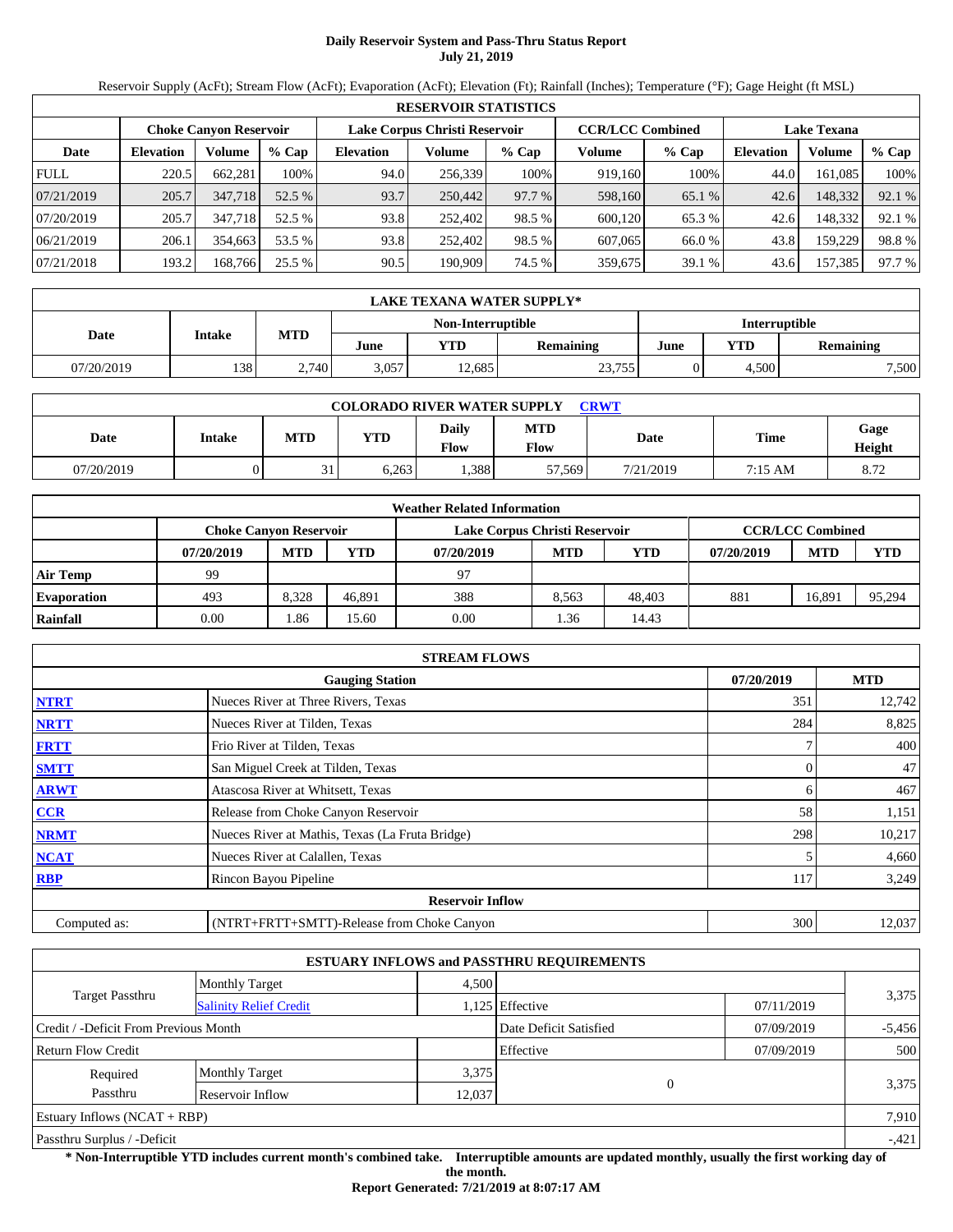# **Daily Reservoir System and Pass-Thru Status Report July 22, 2019**

Reservoir Supply (AcFt); Stream Flow (AcFt); Evaporation (AcFt); Elevation (Ft); Rainfall (Inches); Temperature (°F); Gage Height (ft MSL)

|             | <b>RESERVOIR STATISTICS</b> |                               |         |                               |         |         |                         |         |                    |         |        |  |
|-------------|-----------------------------|-------------------------------|---------|-------------------------------|---------|---------|-------------------------|---------|--------------------|---------|--------|--|
|             |                             | <b>Choke Canvon Reservoir</b> |         | Lake Corpus Christi Reservoir |         |         | <b>CCR/LCC Combined</b> |         | <b>Lake Texana</b> |         |        |  |
| Date        | <b>Elevation</b>            | Volume                        | $%$ Cap | <b>Elevation</b>              | Volume  | $%$ Cap | Volume                  | $%$ Cap | <b>Elevation</b>   | Volume  | % Cap  |  |
| <b>FULL</b> | 220.5                       | 662.281                       | 100%    | 94.0                          | 256,339 | 100%    | 919,160                 | 100%    | 44.0               | 161.085 | 100%   |  |
| 07/22/2019  | 205.7                       | 347,718                       | 52.5 %  | 93.7                          | 250,442 | 97.7 %  | 598,160                 | 65.1 %  | 42.6               | 148,332 | 92.1 % |  |
| 07/21/2019  | 205.7                       | 347,718                       | 52.5 %  | 93.7                          | 250,442 | 97.7 %  | 598,160                 | 65.1 %  | 42.6               | 148,332 | 92.1 % |  |
| 06/22/2019  | 206.1                       | 354,663                       | 53.5 %  | 93.8                          | 252,402 | 98.5 %  | 607,065                 | 66.0 %  | 43.8               | 159.229 | 98.8%  |  |
| 07/22/2018  | 193.2                       | 168.766                       | 25.5 %  | 90.5                          | 190.909 | 74.5 %  | 359,675                 | 39.1 %  | 43.6               | 157,385 | 97.7 % |  |

|            | LAKE TEXANA WATER SUPPLY* |            |       |                   |           |                      |                         |       |  |  |
|------------|---------------------------|------------|-------|-------------------|-----------|----------------------|-------------------------|-------|--|--|
|            |                           |            |       | Non-Interruptible |           | <b>Interruptible</b> |                         |       |  |  |
| Date       | <b>Intake</b>             | <b>MTD</b> | June  | YTD               | Remaining | June                 | YTD<br><b>Remaining</b> |       |  |  |
| 07/21/2019 | 139                       | 2,878      | 3,057 | 2.685             | 23,755    |                      | 4,500                   | 7,500 |  |  |

| <b>COLORADO RIVER WATER SUPPLY</b><br><b>CRWT</b> |        |            |            |                             |                    |           |             |                |  |  |  |
|---------------------------------------------------|--------|------------|------------|-----------------------------|--------------------|-----------|-------------|----------------|--|--|--|
| Date                                              | Intake | <b>MTD</b> | <b>YTD</b> | <b>Daily</b><br><b>Flow</b> | <b>MTD</b><br>Flow | Date      | <b>Time</b> | Gage<br>Height |  |  |  |
| 07/21/2019                                        |        | 21         | 6.263      | .290                        | 58,859             | 7/22/2019 | 7:15 AM     | 8.86           |  |  |  |

|                    |                               |            |        | <b>Weather Related Information</b> |            |            |            |                         |            |
|--------------------|-------------------------------|------------|--------|------------------------------------|------------|------------|------------|-------------------------|------------|
|                    | <b>Choke Canvon Reservoir</b> |            |        | Lake Corpus Christi Reservoir      |            |            |            | <b>CCR/LCC Combined</b> |            |
|                    | 07/21/2019                    | <b>MTD</b> | YTD    | 07/21/2019                         | <b>MTD</b> | <b>YTD</b> | 07/21/2019 | <b>MTD</b>              | <b>YTD</b> |
| <b>Air Temp</b>    | 99                            |            |        | 97                                 |            |            |            |                         |            |
| <b>Evaporation</b> | 493                           | 8,821      | 47.384 | 445                                | 9.008      | 48.848     | 938        | 17.829                  | 96,232     |
| Rainfall           | 0.00                          | . 86       | 15.60  | 0.00                               | .36        | 14.43      |            |                         |            |

|              | <b>STREAM FLOWS</b>                             |            |            |
|--------------|-------------------------------------------------|------------|------------|
|              | <b>Gauging Station</b>                          | 07/21/2019 | <b>MTD</b> |
| <b>NTRT</b>  | Nueces River at Three Rivers, Texas             | 328        | 13,069     |
| <b>NRTT</b>  | Nueces River at Tilden, Texas                   | 282        | 9,107      |
| <b>FRTT</b>  | Frio River at Tilden, Texas                     | h.         | 406        |
| <b>SMTT</b>  | San Miguel Creek at Tilden, Texas               | 0          | 47         |
| <b>ARWT</b>  | Atascosa River at Whitsett, Texas               |            | 471        |
| CCR          | Release from Choke Canyon Reservoir             | 58         | 1,209      |
| <b>NRMT</b>  | Nueces River at Mathis, Texas (La Fruta Bridge) | 300        | 10,517     |
| <b>NCAT</b>  | Nueces River at Calallen, Texas                 | 24         | 4,684      |
| <b>RBP</b>   | Rincon Bayou Pipeline                           | 117        | 3,367      |
|              | <b>Reservoir Inflow</b>                         |            |            |
| Computed as: | (NTRT+FRTT+SMTT)-Release from Choke Canyon      | 276        | 12,313     |

|                                                         |                       |        | <b>ESTUARY INFLOWS and PASSTHRU REQUIREMENTS</b> |            |          |  |
|---------------------------------------------------------|-----------------------|--------|--------------------------------------------------|------------|----------|--|
|                                                         | <b>Monthly Target</b> | 4.500  |                                                  |            |          |  |
| <b>Target Passthru</b><br><b>Salinity Relief Credit</b> |                       |        | 1,125 Effective                                  | 07/11/2019 | 3,375    |  |
| Credit / -Deficit From Previous Month                   |                       |        | Date Deficit Satisfied                           | 07/09/2019 | $-5,456$ |  |
| <b>Return Flow Credit</b>                               |                       |        | Effective                                        | 07/09/2019 | 500      |  |
| Required                                                | <b>Monthly Target</b> | 3,375  |                                                  |            |          |  |
| Passthru                                                | Reservoir Inflow      | 12,313 | $\Omega$                                         |            | 3,375    |  |
| Estuary Inflows $(NCAT + RBP)$                          |                       |        |                                                  |            | 8,051    |  |
| Passthru Surplus / -Deficit                             |                       |        |                                                  |            | $-.280$  |  |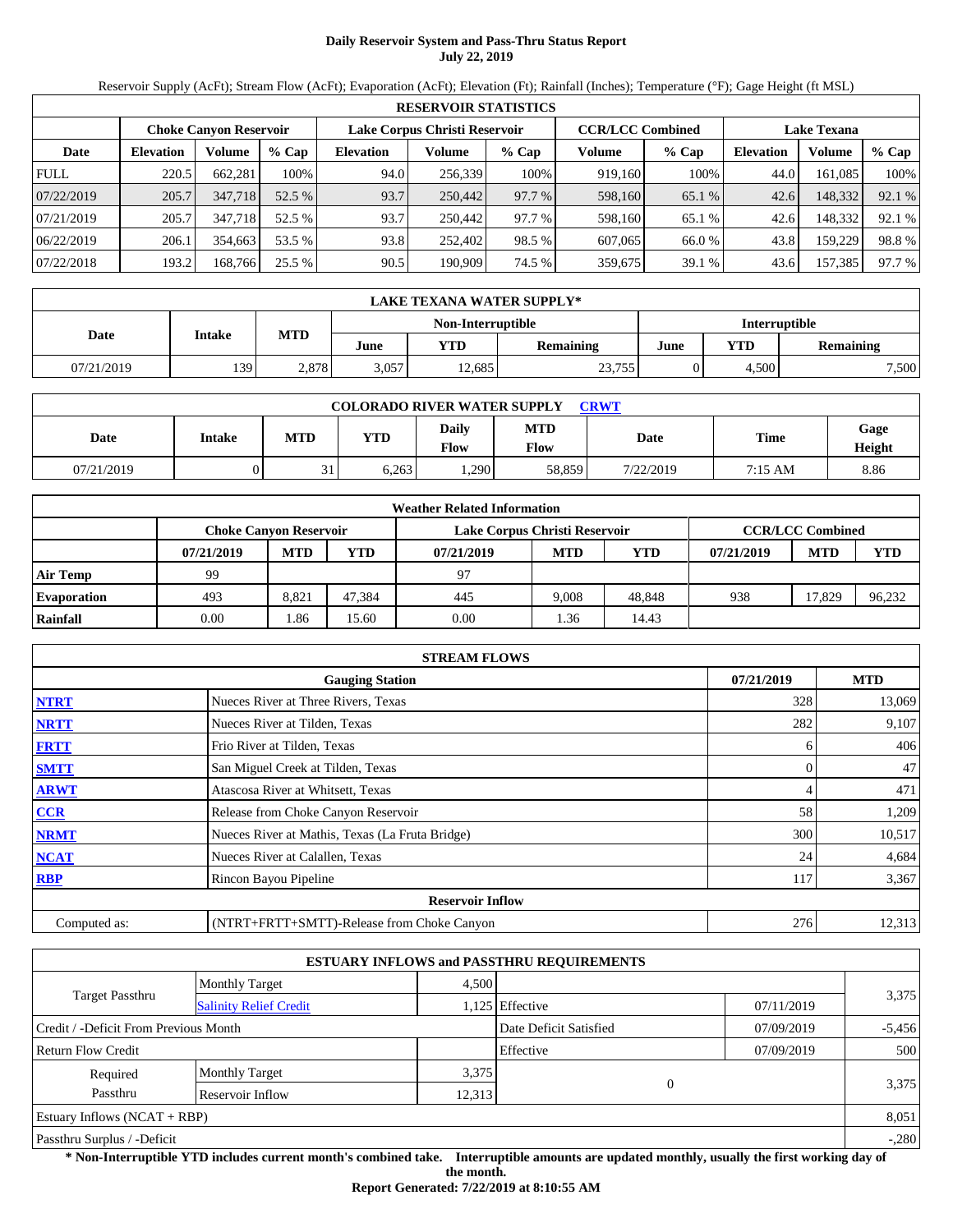### **Daily Reservoir System and Pass-Thru Status Report July 23, 2019**

Reservoir Supply (AcFt); Stream Flow (AcFt); Evaporation (AcFt); Elevation (Ft); Rainfall (Inches); Temperature (°F); Gage Height (ft MSL)

|             | <b>RESERVOIR STATISTICS</b> |                               |         |                               |         |         |                         |         |                    |         |        |  |
|-------------|-----------------------------|-------------------------------|---------|-------------------------------|---------|---------|-------------------------|---------|--------------------|---------|--------|--|
|             |                             | <b>Choke Canyon Reservoir</b> |         | Lake Corpus Christi Reservoir |         |         | <b>CCR/LCC Combined</b> |         | <b>Lake Texana</b> |         |        |  |
| Date        | <b>Elevation</b>            | Volume                        | $%$ Cap | <b>Elevation</b>              | Volume  | $%$ Cap | Volume                  | $%$ Cap | <b>Elevation</b>   | Volume  | % Cap  |  |
| <b>FULL</b> | 220.5                       | 662.281                       | 100%    | 94.0                          | 256,339 | 100%    | 919,160                 | 100%    | 44.0               | 161.085 | 100%   |  |
| 07/23/2019  | 205.7                       | 347,718                       | 52.5 %  | 93.7                          | 250,442 | 97.7 %  | 598,160                 | 65.1 %  | 42.5               | 147,442 | 91.5 % |  |
| 07/22/2019  | 205.7                       | 347,718                       | 52.5 %  | 93.7                          | 250,442 | 97.7 %  | 598,160                 | 65.1 %  | 42.6               | 148.332 | 92.1 % |  |
| 06/23/2019  | 206.1                       | 354.663                       | 53.5 %  | 93.8                          | 252.402 | 98.5 %  | 607,065                 | 66.0 %  | 43.8               | 159.229 | 98.8%  |  |
| 07/23/2018  | 193.2                       | 168,766                       | 25.5 %  | 90.5                          | 190,909 | 74.5 %  | 359,675                 | 39.1 %  | 43.5               | 156,467 | 97.1 % |  |

|            | <b>LAKE TEXANA WATER SUPPLY*</b> |            |       |                   |           |                      |       |                  |  |  |
|------------|----------------------------------|------------|-------|-------------------|-----------|----------------------|-------|------------------|--|--|
|            |                                  |            |       | Non-Interruptible |           | <b>Interruptible</b> |       |                  |  |  |
| Date       | <b>Intake</b>                    | <b>MTD</b> | June  | <b>YTD</b>        | Remaining | YTD<br>June          |       | <b>Remaining</b> |  |  |
| 07/22/2019 | 99                               | 2,977      | 3,057 | 12,685            | 23,755    |                      | 4,500 | 7,500            |  |  |

| <b>COLORADO RIVER WATER SUPPLY</b><br><b>CRWT</b> |        |              |            |                      |                    |           |         |                |  |  |
|---------------------------------------------------|--------|--------------|------------|----------------------|--------------------|-----------|---------|----------------|--|--|
| Date                                              | Intake | <b>MTD</b>   | <b>YTD</b> | Daily<br><b>Flow</b> | <b>MTD</b><br>Flow | Date      | Time    | Gage<br>Height |  |  |
| 07/22/2019                                        | 40     | $\mathbf{r}$ | 6.304      | .348                 | 60.207             | 7/23/2019 | 7:15 AM | 8.83           |  |  |

|                    |                               |            |        | <b>Weather Related Information</b> |            |            |            |                         |            |
|--------------------|-------------------------------|------------|--------|------------------------------------|------------|------------|------------|-------------------------|------------|
|                    | <b>Choke Canyon Reservoir</b> |            |        | Lake Corpus Christi Reservoir      |            |            |            | <b>CCR/LCC Combined</b> |            |
|                    | 07/22/2019                    | <b>MTD</b> | YTD    | 07/22/2019                         | <b>MTD</b> | <b>YTD</b> | 07/22/2019 | <b>MTD</b>              | <b>YTD</b> |
| <b>Air Temp</b>    | 92                            |            |        | 98                                 |            |            |            |                         |            |
| <b>Evaporation</b> | 251                           | 9.072      | 47.635 | 376                                | 9.384      | 49.224     | 627        | 18.456                  | 96,859     |
| Rainfall           | 0.00                          | . 86       | 15.60  | 0.00                               | .36        | 14.43      |            |                         |            |

|              | <b>STREAM FLOWS</b>                             |            |            |
|--------------|-------------------------------------------------|------------|------------|
|              | <b>Gauging Station</b>                          | 07/22/2019 | <b>MTD</b> |
| <b>NTRT</b>  | Nueces River at Three Rivers, Texas             | 320        | 13,389     |
| <b>NRTT</b>  | Nueces River at Tilden, Texas                   | 296        | 9,403      |
| <b>FRTT</b>  | Frio River at Tilden, Texas                     |            | 411        |
| <b>SMTT</b>  | San Miguel Creek at Tilden, Texas               | $\Omega$   | 47         |
| <b>ARWT</b>  | Atascosa River at Whitsett, Texas               |            | 472        |
| CCR          | Release from Choke Canyon Reservoir             | 58         | 1,266      |
| <b>NRMT</b>  | Nueces River at Mathis, Texas (La Fruta Bridge) | 276        | 10,792     |
| <b>NCAT</b>  | Nueces River at Calallen, Texas                 | 63         | 4,747      |
| <b>RBP</b>   | Rincon Bayou Pipeline                           | 118        | 3,484      |
|              | <b>Reservoir Inflow</b>                         |            |            |
| Computed as: | (NTRT+FRTT+SMTT)-Release from Choke Canyon      | 267        | 12,580     |

|                                                  |                       |        | <b>ESTUARY INFLOWS and PASSTHRU REQUIREMENTS</b> |            |          |  |
|--------------------------------------------------|-----------------------|--------|--------------------------------------------------|------------|----------|--|
|                                                  | <b>Monthly Target</b> | 4,500  |                                                  |            |          |  |
| Target Passthru<br><b>Salinity Relief Credit</b> |                       |        | 1,125 Effective                                  | 07/11/2019 | 3,375    |  |
| Credit / -Deficit From Previous Month            |                       |        | Date Deficit Satisfied                           | 07/09/2019 | $-5,456$ |  |
| Return Flow Credit                               |                       |        | Effective                                        | 07/09/2019 | 500      |  |
| Required                                         | <b>Monthly Target</b> | 3,375  |                                                  |            |          |  |
| Passthru                                         | Reservoir Inflow      | 12,580 |                                                  |            | 3,375    |  |
| Estuary Inflows $(NCAT + RBP)$                   |                       |        |                                                  |            | 8,232    |  |
| Passthru Surplus / -Deficit                      |                       |        |                                                  |            | -99      |  |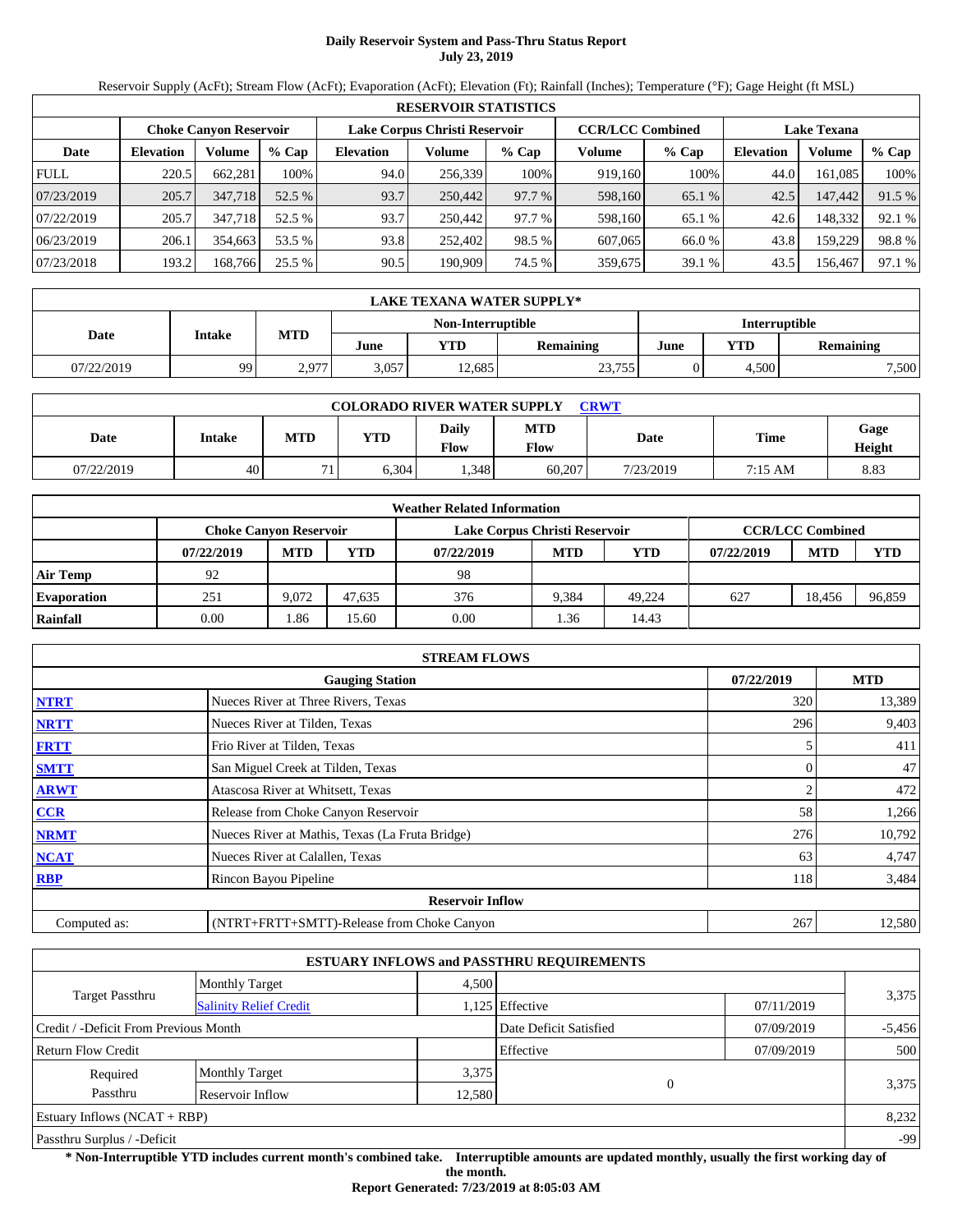# **Daily Reservoir System and Pass-Thru Status Report July 24, 2019**

Reservoir Supply (AcFt); Stream Flow (AcFt); Evaporation (AcFt); Elevation (Ft); Rainfall (Inches); Temperature (°F); Gage Height (ft MSL)

|             | <b>RESERVOIR STATISTICS</b> |                               |         |                  |                               |         |         |                         |                  |                    |        |  |
|-------------|-----------------------------|-------------------------------|---------|------------------|-------------------------------|---------|---------|-------------------------|------------------|--------------------|--------|--|
|             |                             | <b>Choke Canyon Reservoir</b> |         |                  | Lake Corpus Christi Reservoir |         |         | <b>CCR/LCC Combined</b> |                  | <b>Lake Texana</b> |        |  |
| Date        | <b>Elevation</b>            | Volume                        | $%$ Cap | <b>Elevation</b> | Volume                        | $%$ Cap | Volume  | $%$ Cap                 | <b>Elevation</b> | Volume             | % Cap  |  |
| <b>FULL</b> | 220.5                       | 662,281                       | 100%    | 94.0             | 256,339                       | 100%    | 919,160 | 100%                    | 44.0             | 161.085            | 100%   |  |
| 07/24/2019  | 205.7                       | 347,718                       | 52.5 %  | 93.7             | 250,442                       | 97.7 %  | 598,160 | 65.1 %                  | 42.5             | 147,442            | 91.5 % |  |
| 07/23/2019  | 205.7                       | 347.718                       | 52.5 %  | 93.7             | 250,442                       | 97.7 %  | 598,160 | 65.1 %                  | 42.5             | 147.442            | 91.5 % |  |
| 06/24/2019  | 206.1                       | 354,663                       | 53.5 %  | 93.9             | 254,368                       | 99.2 %  | 609,031 | 66.3 %                  | 43.8             | 159.229            | 98.8%  |  |
| 07/24/2018  | 193.1                       | 167.644                       | 25.3 %  | 90.5             | 190.909                       | 74.5 %  | 358,553 | 39.0 %                  | 43.4             | 156,467            | 97.1 % |  |

|            | LAKE TEXANA WATER SUPPLY*           |       |       |                   |        |                      |                  |       |  |  |
|------------|-------------------------------------|-------|-------|-------------------|--------|----------------------|------------------|-------|--|--|
|            |                                     |       |       | Non-Interruptible |        | <b>Interruptible</b> |                  |       |  |  |
| Date       | <b>MTD</b><br><b>Intake</b><br>June |       | YTD   | Remaining         | June   | YTD                  | <b>Remaining</b> |       |  |  |
| 07/23/2019 |                                     | 3.048 | 3,057 | 2.685             | 23,755 |                      | 4,500            | 7,500 |  |  |

| <b>COLORADO RIVER WATER SUPPLY</b><br><b>CRWT</b> |        |            |            |                             |                    |           |         |                |  |  |
|---------------------------------------------------|--------|------------|------------|-----------------------------|--------------------|-----------|---------|----------------|--|--|
| Date                                              | Intake | <b>MTD</b> | <b>YTD</b> | <b>Daily</b><br><b>Flow</b> | <b>MTD</b><br>Flow | Date      | Time    | Gage<br>Height |  |  |
| 07/23/2019                                        | 68     | 138        | 6,371      | .368                        | 61,575             | 7/24/2019 | 7:15 AM | 8.93           |  |  |

|                    |            |                               |        | <b>Weather Related Information</b> |            |            |            |                         |            |
|--------------------|------------|-------------------------------|--------|------------------------------------|------------|------------|------------|-------------------------|------------|
|                    |            | <b>Choke Canvon Reservoir</b> |        | Lake Corpus Christi Reservoir      |            |            |            | <b>CCR/LCC Combined</b> |            |
|                    | 07/23/2019 | <b>MTD</b>                    | YTD    | 07/23/2019                         | <b>MTD</b> | <b>YTD</b> | 07/23/2019 | <b>MTD</b>              | <b>YTD</b> |
| <b>Air Temp</b>    | 91         |                               |        | 89                                 |            |            |            |                         |            |
| <b>Evaporation</b> | 272        | 9.344                         | 47.907 | 148                                | 9.532      | 49.372     | 420        | 18.876                  | 97,279     |
| Rainfall           | 0.72       | 2.58                          | 16.32  | 0.11                               | . 47       | 14.54      |            |                         |            |

|              | <b>STREAM FLOWS</b>                             |            |            |
|--------------|-------------------------------------------------|------------|------------|
|              | <b>Gauging Station</b>                          | 07/23/2019 | <b>MTD</b> |
| <b>NTRT</b>  | Nueces River at Three Rivers, Texas             | 345        | 13,734     |
| <b>NRTT</b>  | Nueces River at Tilden, Texas                   | 308        | 9,711      |
| <b>FRTT</b>  | Frio River at Tilden, Texas                     |            | 417        |
| <b>SMTT</b>  | San Miguel Creek at Tilden, Texas               | 0          | 47         |
| <b>ARWT</b>  | Atascosa River at Whitsett, Texas               |            | 474        |
| CCR          | Release from Choke Canyon Reservoir             | 58         | 1,324      |
| <b>NRMT</b>  | Nueces River at Mathis, Texas (La Fruta Bridge) | 197        | 10,989     |
| <b>NCAT</b>  | Nueces River at Calallen, Texas                 | 53         | 4,800      |
| <b>RBP</b>   | Rincon Bayou Pipeline                           | 101        | 3,586      |
|              | <b>Reservoir Inflow</b>                         |            |            |
| Computed as: | (NTRT+FRTT+SMTT)-Release from Choke Canyon      | 293        | 12,873     |

|                                       |                               |       | <b>ESTUARY INFLOWS and PASSTHRU REQUIREMENTS</b> |            |          |
|---------------------------------------|-------------------------------|-------|--------------------------------------------------|------------|----------|
|                                       | <b>Monthly Target</b>         | 4,500 |                                                  |            |          |
| Target Passthru                       | <b>Salinity Relief Credit</b> |       | 1,125 Effective                                  | 07/11/2019 | 3,375    |
| Credit / -Deficit From Previous Month |                               |       | Date Deficit Satisfied                           | 07/09/2019 | $-5,456$ |
| <b>Return Flow Credit</b>             |                               |       | Effective                                        | 07/09/2019 | 500      |
| Required                              | <b>Monthly Target</b>         | 3,375 |                                                  |            |          |
| Passthru<br>Reservoir Inflow          |                               |       | $\Omega$<br>12,873                               |            | 3,375    |
| Estuary Inflows $(NCAT + RBP)$        |                               |       |                                                  |            | 8,386    |
| Passthru Surplus / -Deficit           |                               |       |                                                  |            | 55       |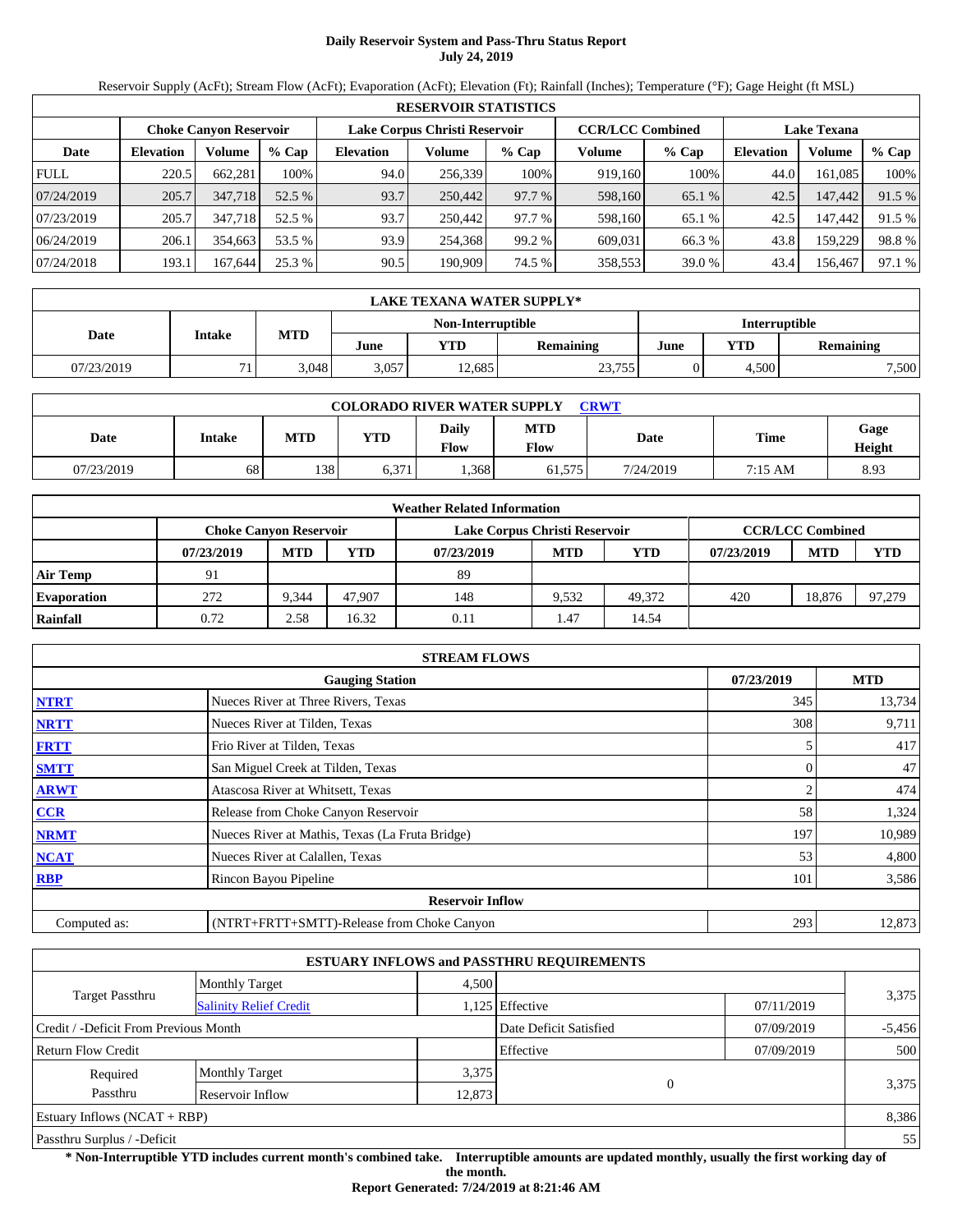# **Daily Reservoir System and Pass-Thru Status Report July 25, 2019**

Reservoir Supply (AcFt); Stream Flow (AcFt); Evaporation (AcFt); Elevation (Ft); Rainfall (Inches); Temperature (°F); Gage Height (ft MSL)

|             | <b>RESERVOIR STATISTICS</b> |         |         |                  |                               |         |                         |         |                    |         |        |  |
|-------------|-----------------------------|---------|---------|------------------|-------------------------------|---------|-------------------------|---------|--------------------|---------|--------|--|
|             | Choke Canvon Reservoir      |         |         |                  | Lake Corpus Christi Reservoir |         | <b>CCR/LCC Combined</b> |         | <b>Lake Texana</b> |         |        |  |
| Date        | <b>Elevation</b>            | Volume  | $%$ Cap | <b>Elevation</b> | Volume                        | $%$ Cap | Volume                  | $%$ Cap | Elevation          | Volume  | % Cap  |  |
| <b>FULL</b> | 220.5                       | 662,281 | 100%    | 94.0             | 256,339                       | 100%    | 919.160                 | 100%    | 44.0               | 161,085 | 100%   |  |
| 07/25/2019  | 205.7                       | 347,718 | 52.5 %  | 93.7             | 250,442                       | 97.7 %  | 598,160                 | 65.1 %  | 42.5               | 147,442 | 91.5 % |  |
| 07/24/2019  | 205.7                       | 347.718 | 52.5 %  | 93.7             | 250,442                       | 97.7 %  | 598,160                 | 65.1 %  | 42.5               | 147.442 | 91.5 % |  |
| 06/25/2019  | 206.1                       | 354,663 | 53.5 %  | 93.9             | 254,368                       | 99.2 %  | 609.031                 | 66.3 %  | 43.7               | 158,306 | 98.3%  |  |
| 07/25/2018  | 193.1                       | 167.644 | 25.3 %  | 90.4             | 189.164                       | 73.8%   | 356,808                 | 38.8%   | 43.4               | 155,551 | 96.6 % |  |

|            | LAKE TEXANA WATER SUPPLY* |            |       |                   |                      |      |       |                  |  |  |
|------------|---------------------------|------------|-------|-------------------|----------------------|------|-------|------------------|--|--|
|            |                           |            |       | Non-Interruptible | <b>Interruptible</b> |      |       |                  |  |  |
| Date       | <b>Intake</b>             | <b>MTD</b> | June  | YTD               | Remaining            | June | YTD   | <b>Remaining</b> |  |  |
| 07/24/2019 | 94                        | 3,142      | 3,057 | 2.685             | 23,755               |      | 4,500 | 7,500            |  |  |

| <b>COLORADO RIVER WATER SUPPLY</b><br><b>CRWT</b> |        |            |            |                      |                    |           |         |                |  |  |  |
|---------------------------------------------------|--------|------------|------------|----------------------|--------------------|-----------|---------|----------------|--|--|--|
| Date                                              | Intake | <b>MTD</b> | <b>YTD</b> | Daily<br><b>Flow</b> | <b>MTD</b><br>Flow | Date      | Time    | Gage<br>Height |  |  |  |
| 07/24/2019                                        | 44     | 183        | 6.416      | .453                 | 63.028             | 7/25/2019 | 7:15 AM | 8.95           |  |  |  |

|                    |                               |            |        | <b>Weather Related Information</b> |                               |            |            |                         |            |
|--------------------|-------------------------------|------------|--------|------------------------------------|-------------------------------|------------|------------|-------------------------|------------|
|                    | <b>Choke Canvon Reservoir</b> |            |        |                                    | Lake Corpus Christi Reservoir |            |            | <b>CCR/LCC Combined</b> |            |
|                    | 07/24/2019                    | <b>MTD</b> | YTD    | 07/24/2019                         | <b>MTD</b>                    | <b>YTD</b> | 07/24/2019 | <b>MTD</b>              | <b>YTD</b> |
| <b>Air Temp</b>    | 89                            |            |        | 88                                 |                               |            |            |                         |            |
| <b>Evaporation</b> | 412                           | 9.756      | 48.319 | 490                                | 10.022                        | 49,862     | 902        | 19.778                  | 98,181     |
| Rainfall           | 0.00                          | 2.58       | 16.32  | 0.00                               | 1.47                          | 14.54      |            |                         |            |

|              | <b>STREAM FLOWS</b>                             |            |        |
|--------------|-------------------------------------------------|------------|--------|
|              | 07/24/2019                                      | <b>MTD</b> |        |
| <b>NTRT</b>  | Nueces River at Three Rivers, Texas             | 343        | 14,078 |
| <b>NRTT</b>  | Nueces River at Tilden, Texas                   | 298        | 10,008 |
| <b>FRTT</b>  | Frio River at Tilden, Texas                     |            | 421    |
| <b>SMTT</b>  | San Miguel Creek at Tilden, Texas               |            | 47     |
| <b>ARWT</b>  | Atascosa River at Whitsett, Texas               |            | 478    |
| <b>CCR</b>   | Release from Choke Canyon Reservoir             | 58         | 1,382  |
| <b>NRMT</b>  | Nueces River at Mathis, Texas (La Fruta Bridge) | 185        | 11,174 |
| <b>NCAT</b>  | Nueces River at Calallen, Texas                 | 46         | 4,847  |
| <b>RBP</b>   | Rincon Bayou Pipeline                           |            | 3,586  |
|              | <b>Reservoir Inflow</b>                         |            |        |
| Computed as: | (NTRT+FRTT+SMTT)-Release from Choke Canyon      | 291        | 13,164 |

|                                       |                               |        | <b>ESTUARY INFLOWS and PASSTHRU REQUIREMENTS</b> |            |          |
|---------------------------------------|-------------------------------|--------|--------------------------------------------------|------------|----------|
|                                       | <b>Monthly Target</b>         | 4,500  |                                                  |            |          |
| Target Passthru                       | <b>Salinity Relief Credit</b> |        | 1,125 Effective                                  | 07/11/2019 | 3,375    |
| Credit / -Deficit From Previous Month |                               |        | Date Deficit Satisfied                           | 07/09/2019 | $-5,456$ |
| <b>Return Flow Credit</b>             |                               |        | Effective                                        | 07/09/2019 | 500      |
| Required                              | <b>Monthly Target</b>         | 3,375  |                                                  |            |          |
| Passthru                              | Reservoir Inflow              | 13,164 | $\Omega$                                         |            | 3,375    |
| Estuary Inflows $(NCAT + RBP)$        |                               |        |                                                  |            | 8,432    |
| Passthru Surplus / -Deficit           |                               |        |                                                  |            | 101      |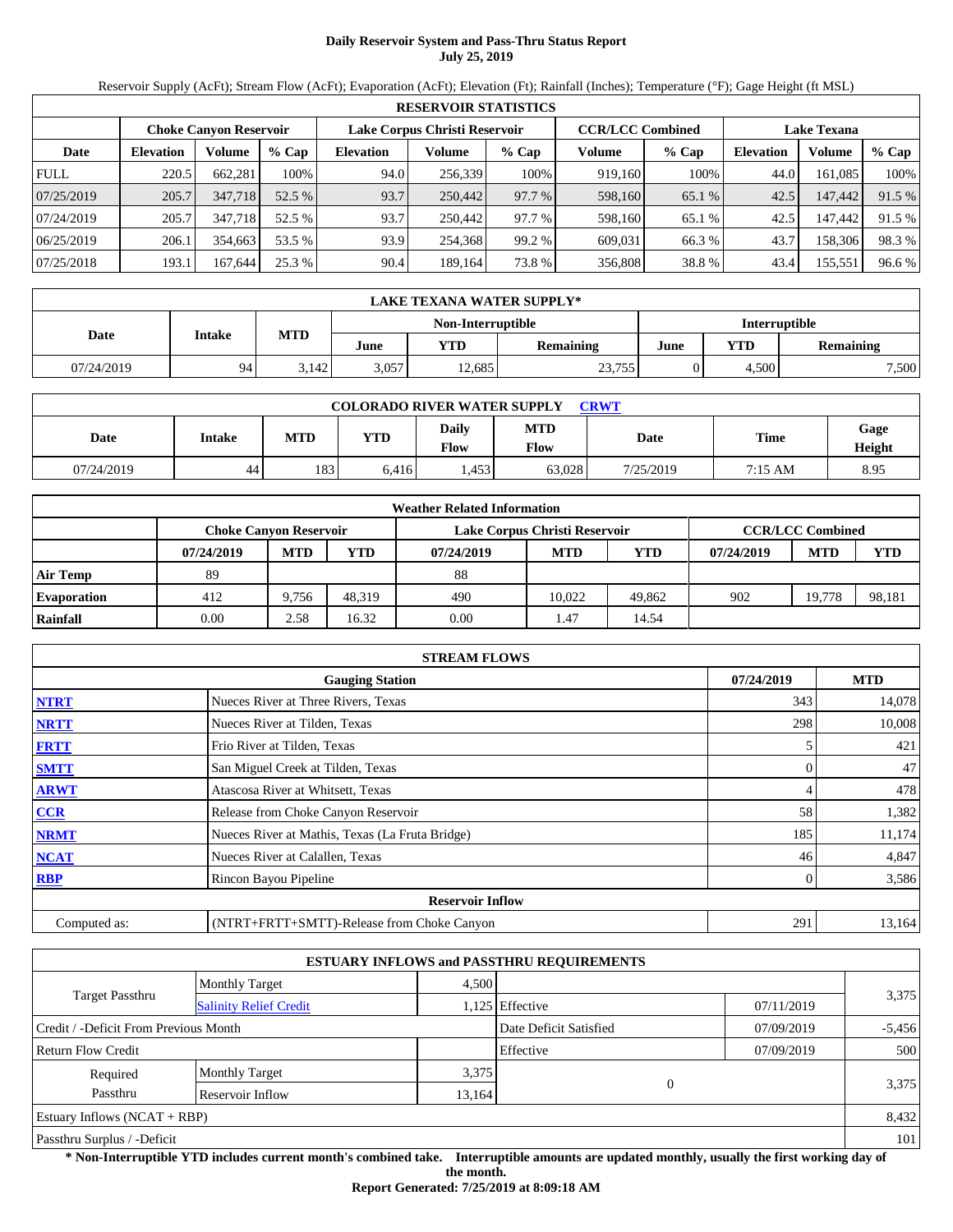# **Daily Reservoir System and Pass-Thru Status Report July 26, 2019**

Reservoir Supply (AcFt); Stream Flow (AcFt); Evaporation (AcFt); Elevation (Ft); Rainfall (Inches); Temperature (°F); Gage Height (ft MSL)

|             | <b>RESERVOIR STATISTICS</b>   |         |         |                               |         |         |                         |         |                    |         |        |
|-------------|-------------------------------|---------|---------|-------------------------------|---------|---------|-------------------------|---------|--------------------|---------|--------|
|             | <b>Choke Canvon Reservoir</b> |         |         | Lake Corpus Christi Reservoir |         |         | <b>CCR/LCC Combined</b> |         | <b>Lake Texana</b> |         |        |
| Date        | <b>Elevation</b>              | Volume  | $%$ Cap | <b>Elevation</b>              | Volume  | $%$ Cap | Volume                  | $%$ Cap | <b>Elevation</b>   | Volume  | % Cap  |
| <b>FULL</b> | 220.5                         | 662,281 | 100%    | 94.0                          | 256.339 | 100%    | 919,160                 | 100%    | 44.0               | 161.085 | 100%   |
| 07/26/2019  | 205.6                         | 345,994 | 52.2 %  | 93.7                          | 250,442 | 97.7 %  | 596,436                 | 64.9 %  | 42.4               | 146,555 | 91.0 % |
| 07/25/2019  | 205.7                         | 347,718 | 52.5 %  | 93.7                          | 250,442 | 97.7 %  | 598,160                 | 65.1 %  | 42.5               | 147.442 | 91.5 % |
| 06/26/2019  | 206.0                         | 352,920 | 53.2 %  | 93.9                          | 254.368 | 99.2 %  | 607.288                 | 66.1 %  | 43.6               | 157,385 | 97.7 % |
| 07/26/2018  | 193.1                         | 167.644 | 25.3 %  | 90.4                          | 189.164 | 73.8%   | 356,808                 | 38.8%   | 43.4               | 155,551 | 96.6 % |

|            | LAKE TEXANA WATER SUPPLY* |            |       |                   |                  |                      |       |                  |  |  |
|------------|---------------------------|------------|-------|-------------------|------------------|----------------------|-------|------------------|--|--|
|            |                           |            |       | Non-Interruptible |                  | <b>Interruptible</b> |       |                  |  |  |
| Date       | Intake                    | <b>MTD</b> | June  | YTD               | <b>Remaining</b> | June                 | YTD   | <b>Remaining</b> |  |  |
| 07/25/2019 | 137                       | 3,280      | 3,057 | 12,685            | 23,755           |                      | 4,500 | 7,500            |  |  |

| <b>COLORADO RIVER WATER SUPPLY</b><br><b>CRWT</b> |        |            |            |                      |                    |           |         |                |  |  |  |
|---------------------------------------------------|--------|------------|------------|----------------------|--------------------|-----------|---------|----------------|--|--|--|
| Date                                              | Intake | <b>MTD</b> | <b>YTD</b> | Daily<br><b>Flow</b> | <b>MTD</b><br>Flow | Date      | Time    | Gage<br>Height |  |  |  |
| 07/25/2019                                        |        | 183        | 6.416      | .540                 | 64.568             | 7/26/2019 | 7:15 AM | 9.07           |  |  |  |

|                    |            |                               |            | <b>Weather Related Information</b> |                               |            |            |                         |            |
|--------------------|------------|-------------------------------|------------|------------------------------------|-------------------------------|------------|------------|-------------------------|------------|
|                    |            | <b>Choke Canvon Reservoir</b> |            |                                    | Lake Corpus Christi Reservoir |            |            | <b>CCR/LCC Combined</b> |            |
|                    | 07/25/2019 | <b>MTD</b>                    | <b>YTD</b> | 07/25/2019                         | <b>MTD</b>                    | <b>YTD</b> | 07/25/2019 | <b>MTD</b>              | <b>YTD</b> |
| <b>Air Temp</b>    | 91         |                               |            | 91                                 |                               |            |            |                         |            |
| <b>Evaporation</b> | 411        | 10.167                        | 48.730     | 353                                | 10.375                        | 50.215     | 764        | 20.542                  | 98,945     |
| Rainfall           | 0.00       | 2.58                          | 16.32      | 0.00                               | 1.47                          | 14.54      |            |                         |            |

|              | <b>STREAM FLOWS</b>                             |            |        |
|--------------|-------------------------------------------------|------------|--------|
|              | 07/25/2019                                      | <b>MTD</b> |        |
| <b>NTRT</b>  | Nueces River at Three Rivers, Texas             | 333        | 14,411 |
| <b>NRTT</b>  | Nueces River at Tilden, Texas                   | 280        | 10,288 |
| <b>FRTT</b>  | Frio River at Tilden, Texas                     |            | 426    |
| <b>SMTT</b>  | San Miguel Creek at Tilden, Texas               |            | 47     |
| <b>ARWT</b>  | Atascosa River at Whitsett, Texas               |            | 479    |
| <b>CCR</b>   | Release from Choke Canyon Reservoir             | 58         | 1,439  |
| <b>NRMT</b>  | Nueces River at Mathis, Texas (La Fruta Bridge) | 175        | 11,348 |
| <b>NCAT</b>  | Nueces River at Calallen, Texas                 | 22         | 4,868  |
| <b>RBP</b>   | Rincon Bayou Pipeline                           |            | 3,586  |
|              | <b>Reservoir Inflow</b>                         |            |        |
| Computed as: | (NTRT+FRTT+SMTT)-Release from Choke Canyon      | 280        | 13,444 |

|                                       |                               |        | <b>ESTUARY INFLOWS and PASSTHRU REQUIREMENTS</b> |            |          |
|---------------------------------------|-------------------------------|--------|--------------------------------------------------|------------|----------|
|                                       | <b>Monthly Target</b>         | 4,500  |                                                  |            |          |
| Target Passthru                       | <b>Salinity Relief Credit</b> |        | 1,125 Effective                                  | 07/11/2019 | 3,375    |
| Credit / -Deficit From Previous Month |                               |        | Date Deficit Satisfied                           | 07/09/2019 | $-5,456$ |
| <b>Return Flow Credit</b>             |                               |        | Effective                                        | 07/09/2019 | 500      |
| Required                              | <b>Monthly Target</b>         | 3,375  |                                                  |            |          |
| Passthru                              | <b>Reservoir Inflow</b>       | 13,444 | $\Omega$                                         |            | 3,375    |
| Estuary Inflows $(NCAT + RBP)$        |                               |        |                                                  |            | 8,454    |
| Passthru Surplus / -Deficit           |                               |        |                                                  |            | 123      |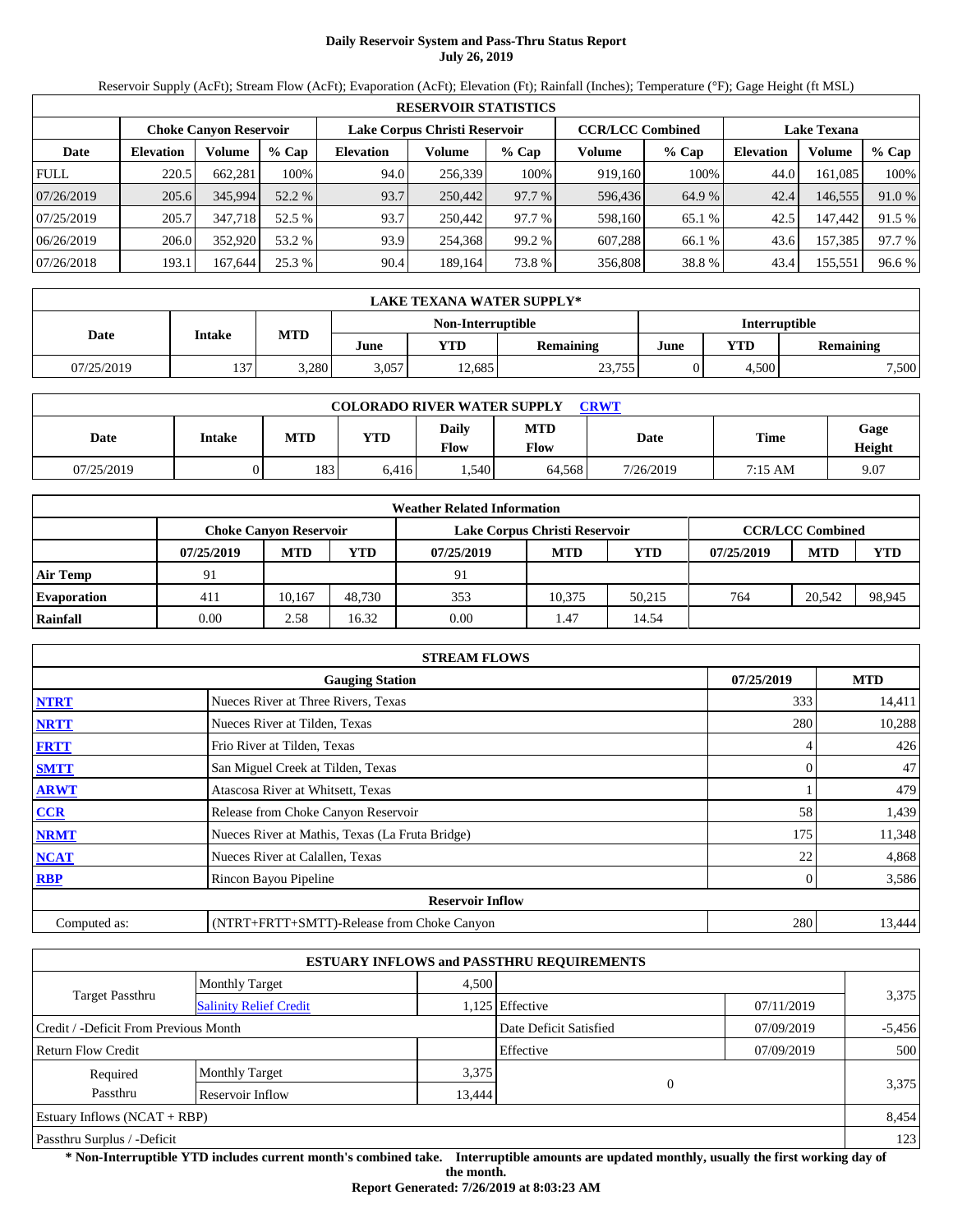# **Daily Reservoir System and Pass-Thru Status Report July 27, 2019**

Reservoir Supply (AcFt); Stream Flow (AcFt); Evaporation (AcFt); Elevation (Ft); Rainfall (Inches); Temperature (°F); Gage Height (ft MSL)

|             | <b>RESERVOIR STATISTICS</b> |                               |         |                  |                               |         |                         |         |                  |                    |        |  |
|-------------|-----------------------------|-------------------------------|---------|------------------|-------------------------------|---------|-------------------------|---------|------------------|--------------------|--------|--|
|             |                             | <b>Choke Canyon Reservoir</b> |         |                  | Lake Corpus Christi Reservoir |         | <b>CCR/LCC Combined</b> |         |                  | <b>Lake Texana</b> |        |  |
| Date        | <b>Elevation</b>            | Volume                        | $%$ Cap | <b>Elevation</b> | Volume                        | $%$ Cap | Volume                  | $%$ Cap | <b>Elevation</b> | Volume             | % Cap  |  |
| <b>FULL</b> | 220.5                       | 662,281                       | 100%    | 94.0             | 256,339                       | 100%    | 919.160                 | 100%    | 44.0             | 161,085            | 100%   |  |
| 07/27/2019  | 205.6                       | 345,994                       | 52.2 %  | 93.6             | 248,488                       | 96.9 %  | 594.482                 | 64.7 %  | 42.4             | 146,555            | 91.0 % |  |
| 07/26/2019  | 205.6                       | 345.994                       | 52.2 %  | 93.7             | 250,442                       | 97.7 %  | 596,436                 | 64.9%   | 42.4             | 146,555            | 91.0 % |  |
| 06/27/2019  | 206.0                       | 352,920                       | 53.2 %  | 94.0             | 256.339                       | 100.0 % | 609,259                 | 66.3 %  | 43.5             | 156.467            | 97.1 % |  |
| 07/27/2018  | 193.0                       | 166,527                       | 25.1%   | 90.4             | 189.164                       | 73.8%   | 355,691                 | 38.7 %  | 43.3             | 154,639            | 96.0%  |  |

|            | LAKE TEXANA WATER SUPPLY* |            |       |                   |           |                      |       |                  |  |  |  |
|------------|---------------------------|------------|-------|-------------------|-----------|----------------------|-------|------------------|--|--|--|
|            | <b>Intake</b>             |            |       | Non-Interruptible |           | <b>Interruptible</b> |       |                  |  |  |  |
| Date       |                           | <b>MTD</b> | June  | YTD               | Remaining | June                 | YTD   | <b>Remaining</b> |  |  |  |
| 07/26/2019 | 127.                      | 3,416      | 3,057 | 2.685             | 23,755    |                      | 4,500 | 7,500            |  |  |  |

| <b>COLORADO RIVER WATER SUPPLY</b><br><b>CRWT</b> |        |            |            |                             |                    |           |             |                |  |  |
|---------------------------------------------------|--------|------------|------------|-----------------------------|--------------------|-----------|-------------|----------------|--|--|
| Date                                              | Intake | <b>MTD</b> | <b>YTD</b> | <b>Daily</b><br><b>Flow</b> | <b>MTD</b><br>Flow | Date      | <b>Time</b> | Gage<br>Height |  |  |
| 07/26/2019                                        |        | 183        | 6.416      | .576                        | 66.144             | 7/27/2019 | 7:15 AM     | 9.10           |  |  |

|                    |            |                        |        | <b>Weather Related Information</b> |                               |            |            |                         |            |
|--------------------|------------|------------------------|--------|------------------------------------|-------------------------------|------------|------------|-------------------------|------------|
|                    |            | Choke Canvon Reservoir |        |                                    | Lake Corpus Christi Reservoir |            |            | <b>CCR/LCC Combined</b> |            |
|                    | 07/26/2019 | <b>MTD</b>             | YTD    | 07/26/2019                         | <b>MTD</b>                    | <b>YTD</b> | 07/26/2019 | <b>MTD</b>              | <b>YTD</b> |
| <b>Air Temp</b>    | 94         |                        |        | 93                                 |                               |            |            |                         |            |
| <b>Evaporation</b> | 421        | 10.588                 | 49.151 | 364                                | 10.739                        | 50,579     | 785        | 21.327                  | 99,730     |
| Rainfall           | 0.00       | 2.58                   | 16.32  | 0.00                               | 1.47                          | 14.54      |            |                         |            |

|              | <b>STREAM FLOWS</b>                             |            |            |
|--------------|-------------------------------------------------|------------|------------|
|              | <b>Gauging Station</b>                          | 07/26/2019 | <b>MTD</b> |
| <b>NTRT</b>  | Nueces River at Three Rivers, Texas             | 320        | 14,731     |
| <b>NRTT</b>  | Nueces River at Tilden, Texas                   | 260        | 10,548     |
| <b>FRTT</b>  | Frio River at Tilden, Texas                     |            | 429        |
| <b>SMTT</b>  | San Miguel Creek at Tilden, Texas               |            | 47         |
| <b>ARWT</b>  | Atascosa River at Whitsett, Texas               |            | 480        |
| <b>CCR</b>   | Release from Choke Canyon Reservoir             | 58         | 1,497      |
| <b>NRMT</b>  | Nueces River at Mathis, Texas (La Fruta Bridge) | 172        | 11,520     |
| <b>NCAT</b>  | Nueces River at Calallen, Texas                 |            | 4,869      |
| <b>RBP</b>   | Rincon Bayou Pipeline                           |            | 3,586      |
|              | <b>Reservoir Inflow</b>                         |            |            |
| Computed as: | (NTRT+FRTT+SMTT)-Release from Choke Canyon      | 266        | 13,710     |

|                                       |                               |                        | <b>ESTUARY INFLOWS and PASSTHRU REQUIREMENTS</b> |            |       |  |
|---------------------------------------|-------------------------------|------------------------|--------------------------------------------------|------------|-------|--|
|                                       | <b>Monthly Target</b>         | 4.500                  |                                                  |            |       |  |
| <b>Target Passthru</b>                | <b>Salinity Relief Credit</b> |                        | 1,125 Effective                                  | 07/11/2019 | 3,375 |  |
| Credit / -Deficit From Previous Month |                               | Date Deficit Satisfied | 07/09/2019                                       | $-5,456$   |       |  |
| <b>Return Flow Credit</b>             |                               |                        | Effective                                        | 07/09/2019 | 500   |  |
| Required                              | <b>Monthly Target</b>         | 3,375                  |                                                  |            |       |  |
| Passthru<br>Reservoir Inflow          |                               |                        | $\Omega$<br>13,710                               |            | 3,375 |  |
| Estuary Inflows $(NCAT + RBP)$        |                               |                        |                                                  |            | 8,454 |  |
| Passthru Surplus / -Deficit           |                               |                        |                                                  |            | 123   |  |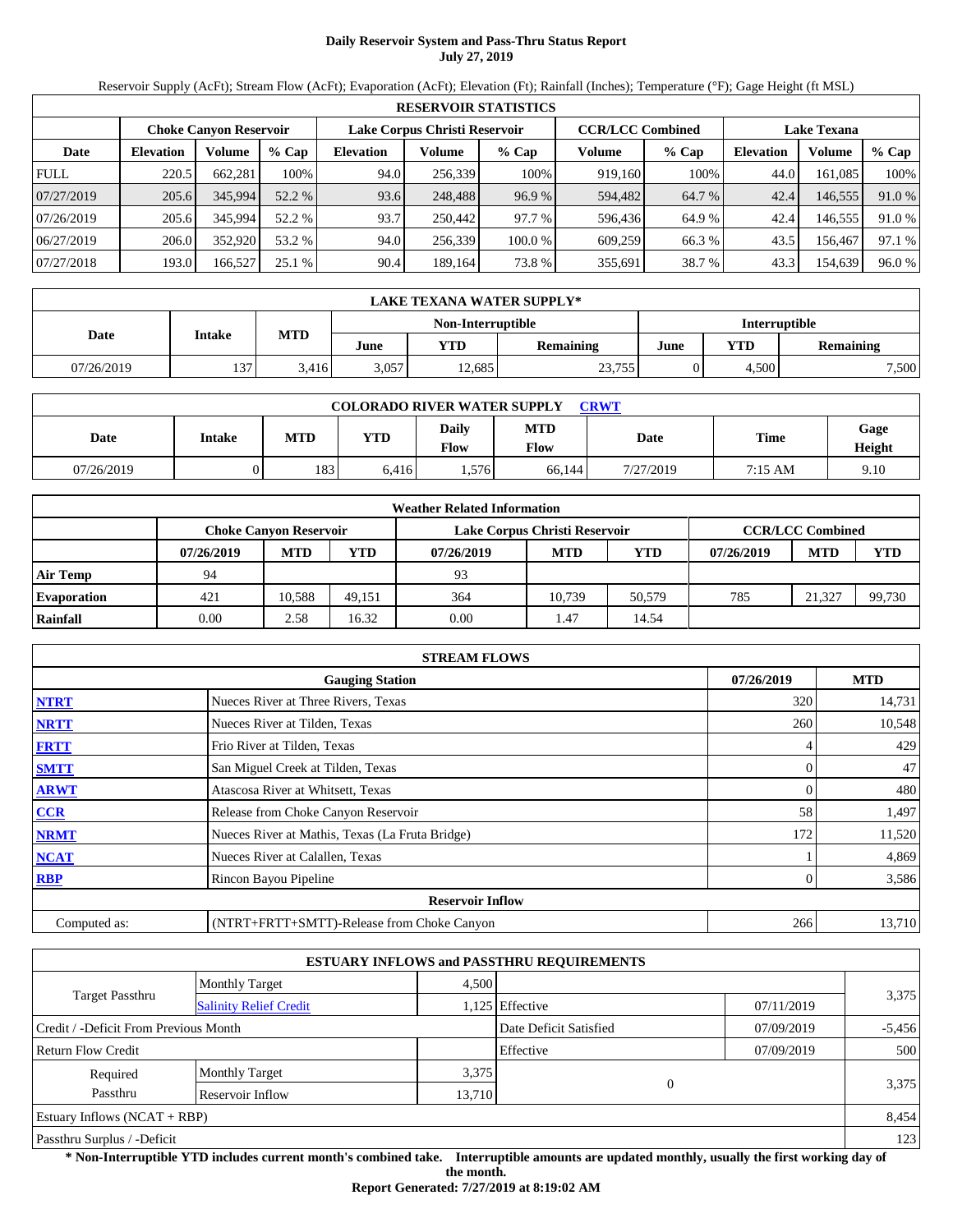### **Daily Reservoir System and Pass-Thru Status Report July 28, 2019**

Reservoir Supply (AcFt); Stream Flow (AcFt); Evaporation (AcFt); Elevation (Ft); Rainfall (Inches); Temperature (°F); Gage Height (ft MSL)

|             | <b>RESERVOIR STATISTICS</b> |                               |         |                               |         |         |                         |         |                    |         |        |  |
|-------------|-----------------------------|-------------------------------|---------|-------------------------------|---------|---------|-------------------------|---------|--------------------|---------|--------|--|
|             |                             | <b>Choke Canyon Reservoir</b> |         | Lake Corpus Christi Reservoir |         |         | <b>CCR/LCC Combined</b> |         | <b>Lake Texana</b> |         |        |  |
| Date        | <b>Elevation</b>            | Volume                        | $%$ Cap | <b>Elevation</b>              | Volume  | $%$ Cap | Volume                  | $%$ Cap | <b>Elevation</b>   | Volume  | % Cap  |  |
| <b>FULL</b> | 220.5                       | 662,281                       | 100%    | 94.0                          | 256,339 | 100%    | 919.160                 | 100%    | 44.0               | 161,085 | 100%   |  |
| 07/28/2019  | 205.5                       | 344,274                       | 51.9 %  | 93.6                          | 248,488 | 96.9%   | 592,762                 | 64.5 %  | 42.3               | 145.671 | 90.4 % |  |
| 07/27/2019  | 205.6                       | 345.994                       | 52.2 %  | 93.6                          | 248.488 | 96.9%   | 594.482                 | 64.7 %  | 42.4               | 146,555 | 91.0 % |  |
| 06/28/2019  | 206.0                       | 352,920                       | 53.2 %  | 94.0                          | 256.339 | 100.0 % | 609,259                 | 66.3 %  | 43.5               | 156.467 | 97.1 % |  |
| 07/28/2018  | 193.0                       | 166,527                       | 25.1%   | 90.3                          | 187,427 | 73.1 %  | 353,954                 | 38.5 %  | 43.3               | 154,639 | 96.0%  |  |

|            | LAKE TEXANA WATER SUPPLY* |            |       |                   |           |                      |       |                  |  |  |  |
|------------|---------------------------|------------|-------|-------------------|-----------|----------------------|-------|------------------|--|--|--|
|            |                           |            |       | Non-Interruptible |           | <b>Interruptible</b> |       |                  |  |  |  |
| Date       | <b>Intake</b>             | <b>MTD</b> | June  | <b>VTD</b>        | Remaining | YTD<br>June          |       | <b>Remaining</b> |  |  |  |
| 07/27/2019 | 127.                      | 3,553      | 3.057 | 12.685            | 23,755    |                      | 4.500 | 7,500            |  |  |  |

| <b>COLORADO RIVER WATER SUPPLY</b><br><b>CRWT</b> |        |            |            |                             |                    |           |             |                |  |  |
|---------------------------------------------------|--------|------------|------------|-----------------------------|--------------------|-----------|-------------|----------------|--|--|
| Date                                              | Intake | <b>MTD</b> | <b>YTD</b> | <b>Daily</b><br><b>Flow</b> | <b>MTD</b><br>Flow | Date      | <b>Time</b> | Gage<br>Height |  |  |
| 07/27/2019                                        |        | 183        | 6,416      | .509                        | 67.653             | 7/28/2019 | 7:15 AM     | 8.90           |  |  |

|                    |            |                        |        | <b>Weather Related Information</b> |                               |        |            |                         |         |
|--------------------|------------|------------------------|--------|------------------------------------|-------------------------------|--------|------------|-------------------------|---------|
|                    |            | Choke Canvon Reservoir |        |                                    | Lake Corpus Christi Reservoir |        |            | <b>CCR/LCC Combined</b> |         |
|                    | 07/27/2019 | <b>MTD</b>             | YTD    | 07/27/2019                         | <b>MTD</b>                    | YTD    | 07/27/2019 | <b>MTD</b>              | YTD     |
| Air Temp           | 96         |                        |        | 95                                 |                               |        |            |                         |         |
| <b>Evaporation</b> | 420        | 1.008                  | 49.571 | 330                                | 11.069                        | 50,909 | 750        | 22,077                  | 100,480 |
| Rainfall           | 0.00       | 2.58                   | 16.32  | 0.00                               | 1.47                          | 14.54  |            |                         |         |

|              | <b>STREAM FLOWS</b>                             |            |               |
|--------------|-------------------------------------------------|------------|---------------|
|              | <b>Gauging Station</b>                          | 07/27/2019 | <b>MTD</b>    |
| <b>NTRT</b>  | Nueces River at Three Rivers, Texas             |            | 304<br>15,034 |
| <b>NRTT</b>  | Nueces River at Tilden, Texas                   |            | 242<br>10,790 |
| <b>FRTT</b>  | Frio River at Tilden, Texas                     |            | 432           |
| <b>SMTT</b>  | San Miguel Creek at Tilden, Texas               |            | 47            |
| <b>ARWT</b>  | Atascosa River at Whitsett, Texas               |            | 480           |
| <b>CCR</b>   | Release from Choke Canyon Reservoir             |            | 58<br>1,554   |
| <b>NRMT</b>  | Nueces River at Mathis, Texas (La Fruta Bridge) |            | 11,702<br>181 |
| <b>NCAT</b>  | Nueces River at Calallen, Texas                 |            | 4,869         |
| <b>RBP</b>   | Rincon Bayou Pipeline                           |            | 3,586         |
|              | <b>Reservoir Inflow</b>                         |            |               |
| Computed as: | (NTRT+FRTT+SMTT)-Release from Choke Canyon      |            | 249<br>13,959 |

|                                                         |                       |        | <b>ESTUARY INFLOWS and PASSTHRU REQUIREMENTS</b> |            |          |
|---------------------------------------------------------|-----------------------|--------|--------------------------------------------------|------------|----------|
|                                                         | <b>Monthly Target</b> | 4.500  |                                                  |            |          |
| <b>Target Passthru</b><br><b>Salinity Relief Credit</b> |                       |        | 1,125 Effective                                  | 07/11/2019 | 3,375    |
| Credit / -Deficit From Previous Month                   |                       |        | Date Deficit Satisfied                           | 07/09/2019 | $-5,456$ |
| <b>Return Flow Credit</b>                               |                       |        | Effective                                        | 07/09/2019 | 500      |
| Required                                                | <b>Monthly Target</b> | 3,375  |                                                  |            |          |
| Passthru                                                | Reservoir Inflow      | 13,959 | $\Omega$                                         |            | 3,375    |
| Estuary Inflows $(NCAT + RBP)$                          |                       |        |                                                  |            | 8,454    |
| Passthru Surplus / -Deficit                             |                       |        |                                                  |            | 123      |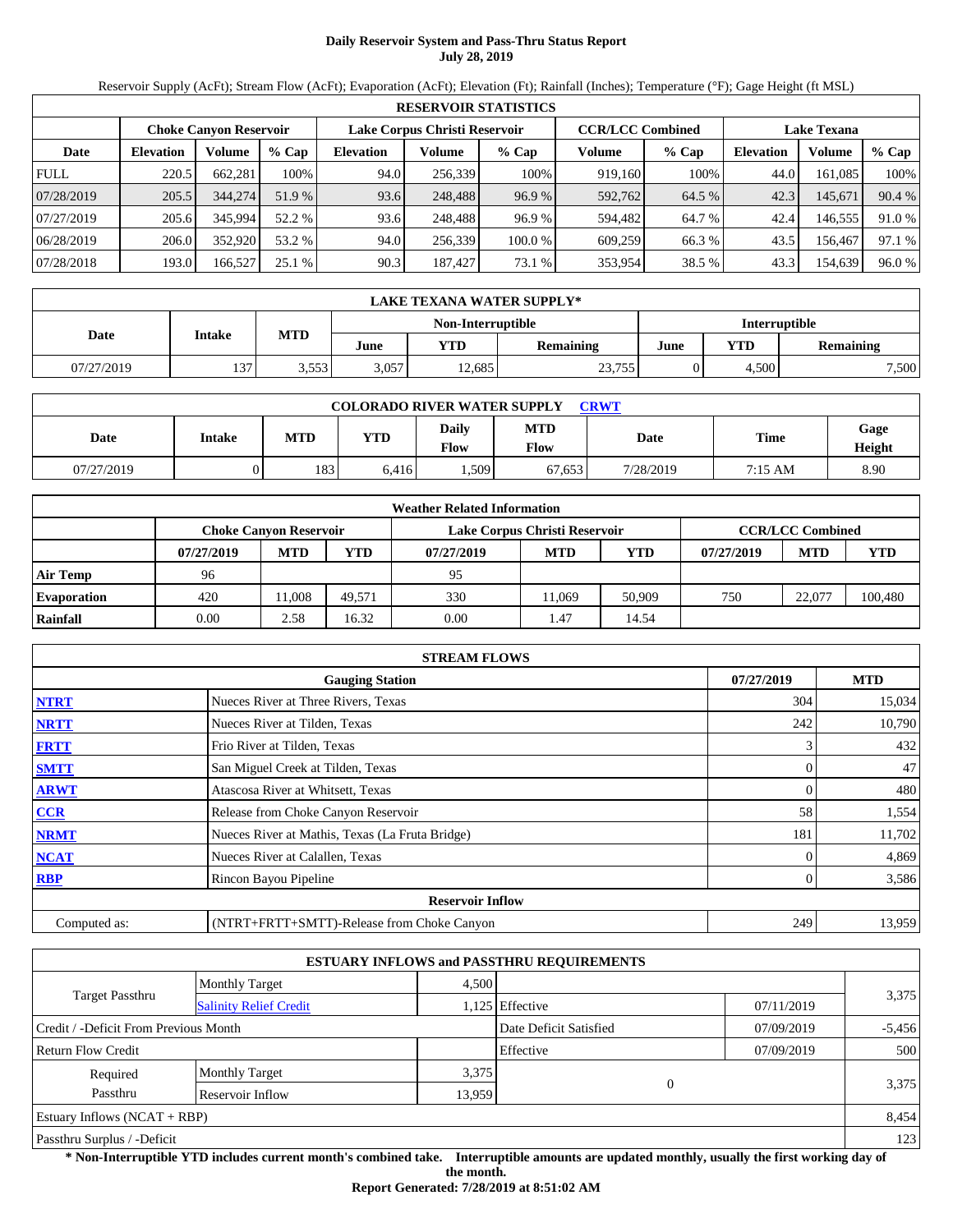### **Daily Reservoir System and Pass-Thru Status Report July 29, 2019**

Reservoir Supply (AcFt); Stream Flow (AcFt); Evaporation (AcFt); Elevation (Ft); Rainfall (Inches); Temperature (°F); Gage Height (ft MSL)

|             | <b>RESERVOIR STATISTICS</b> |                        |         |                  |                               |         |                         |         |                  |                    |        |  |
|-------------|-----------------------------|------------------------|---------|------------------|-------------------------------|---------|-------------------------|---------|------------------|--------------------|--------|--|
|             |                             | Choke Canvon Reservoir |         |                  | Lake Corpus Christi Reservoir |         | <b>CCR/LCC Combined</b> |         |                  | <b>Lake Texana</b> |        |  |
| Date        | <b>Elevation</b>            | Volume                 | $%$ Cap | <b>Elevation</b> | Volume                        | $%$ Cap | Volume                  | $%$ Cap | <b>Elevation</b> | Volume             | % Cap  |  |
| <b>FULL</b> | 220.5                       | 662,281                | 100%    | 94.0             | 256,339                       | 100%    | 919.160                 | 100%    | 44.0             | 161,085            | 100%   |  |
| 07/29/2019  | 205.5                       | 344,274                | 51.9 %  | 93.6             | 248,488                       | 96.9%   | 592.762                 | 64.5 %  | 42.3             | 145.671            | 90.4 % |  |
| 07/28/2019  | 205.5                       | 344,274                | 51.9 %  | 93.6             | 248.488                       | 96.9%   | 592.762                 | 64.5 %  | 42.3             | 145.671            | 90.4 % |  |
| 06/29/2019  | 206.0                       | 352,920                | 53.2 %  | 93.9             | 254.368                       | 99.2 %  | 607.288                 | 66.1 %  | 43.4             | 155,551            | 96.6 % |  |
| 07/29/2018  | 193.0                       | 166,527                | 25.1%   | 90.3             | 187.427                       | 73.1 %  | 353,954                 | 38.5 %  | 43.3             | 154,639            | 96.0%  |  |

|            | LAKE TEXANA WATER SUPPLY* |            |       |                   |           |                      |       |                  |  |  |  |
|------------|---------------------------|------------|-------|-------------------|-----------|----------------------|-------|------------------|--|--|--|
|            |                           |            |       | Non-Interruptible |           | <b>Interruptible</b> |       |                  |  |  |  |
| Date       | <b>Intake</b>             | <b>MTD</b> | June  | YTD               | Remaining | June                 | YTD   | <b>Remaining</b> |  |  |  |
| 07/28/2019 | 137                       | 3,690      | 3,057 | 2.685             | 23,755    |                      | 4,500 | 7,500            |  |  |  |

| <b>COLORADO RIVER WATER SUPPLY</b><br>CRWT |        |            |            |                      |                    |           |         |                |  |  |  |
|--------------------------------------------|--------|------------|------------|----------------------|--------------------|-----------|---------|----------------|--|--|--|
| Date                                       | Intake | <b>MTD</b> | <b>YTD</b> | Daily<br><b>Flow</b> | <b>MTD</b><br>Flow | Date      | Time    | Gage<br>Height |  |  |  |
| 07/28/2019                                 |        | 183        | 6.416      | .437                 | 69.090             | 7/29/2019 | 7:15 AM | 8.75           |  |  |  |

|                    |            |                        |        | <b>Weather Related Information</b> |                               |        |            |                         |         |
|--------------------|------------|------------------------|--------|------------------------------------|-------------------------------|--------|------------|-------------------------|---------|
|                    |            | Choke Canvon Reservoir |        |                                    | Lake Corpus Christi Reservoir |        |            | <b>CCR/LCC Combined</b> |         |
|                    | 07/28/2019 | <b>MTD</b>             | YTD    | 07/28/2019                         | <b>MTD</b>                    | YTD    | 07/28/2019 | <b>MTD</b>              | YTD     |
| Air Temp           | 98         |                        |        | 98                                 |                               |        |            |                         |         |
| <b>Evaporation</b> | 450        | 1.458                  | 50.021 | 432                                | 11.501                        | 51.341 | 882        | 22.959                  | 101,362 |
| Rainfall           | 0.00       | 2.58                   | 16.32  | 0.00                               | 1.47                          | 14.54  |            |                         |         |

|              | <b>STREAM FLOWS</b>                             |            |            |
|--------------|-------------------------------------------------|------------|------------|
|              | <b>Gauging Station</b>                          | 07/28/2019 | <b>MTD</b> |
| <b>NTRT</b>  | Nueces River at Three Rivers, Texas             | 288        | 15,322     |
| <b>NRTT</b>  | Nueces River at Tilden, Texas                   | 232        | 11,023     |
| <b>FRTT</b>  | Frio River at Tilden, Texas                     |            | 434        |
| <b>SMTT</b>  | San Miguel Creek at Tilden, Texas               |            | 47         |
| <b>ARWT</b>  | Atascosa River at Whitsett, Texas               |            | 480        |
| CCR          | Release from Choke Canyon Reservoir             | 58         | 1,612      |
| <b>NRMT</b>  | Nueces River at Mathis, Texas (La Fruta Bridge) | 180        | 11,882     |
| <b>NCAT</b>  | Nueces River at Calallen, Texas                 |            | 4,869      |
| <b>RBP</b>   | Rincon Bayou Pipeline                           |            | 3,586      |
|              | <b>Reservoir Inflow</b>                         |            |            |
| Computed as: | (NTRT+FRTT+SMTT)-Release from Choke Canyon      | 232        | 14,191     |

|                                                         |                       |        | <b>ESTUARY INFLOWS and PASSTHRU REQUIREMENTS</b> |            |          |
|---------------------------------------------------------|-----------------------|--------|--------------------------------------------------|------------|----------|
|                                                         | <b>Monthly Target</b> | 4,500  |                                                  |            |          |
| <b>Target Passthru</b><br><b>Salinity Relief Credit</b> |                       |        | 1,125 Effective                                  | 07/11/2019 | 3,375    |
| Credit / -Deficit From Previous Month                   |                       |        | Date Deficit Satisfied                           | 07/09/2019 | $-5,456$ |
| <b>Return Flow Credit</b>                               |                       |        | Effective                                        | 07/09/2019 | 500      |
| Required                                                | <b>Monthly Target</b> | 3,375  |                                                  |            |          |
| Passthru                                                | Reservoir Inflow      | 14,191 |                                                  |            | 3,375    |
| Estuary Inflows $(NCAT + RBP)$                          |                       |        |                                                  |            | 8,454    |
| Passthru Surplus / -Deficit                             |                       |        |                                                  |            | 123      |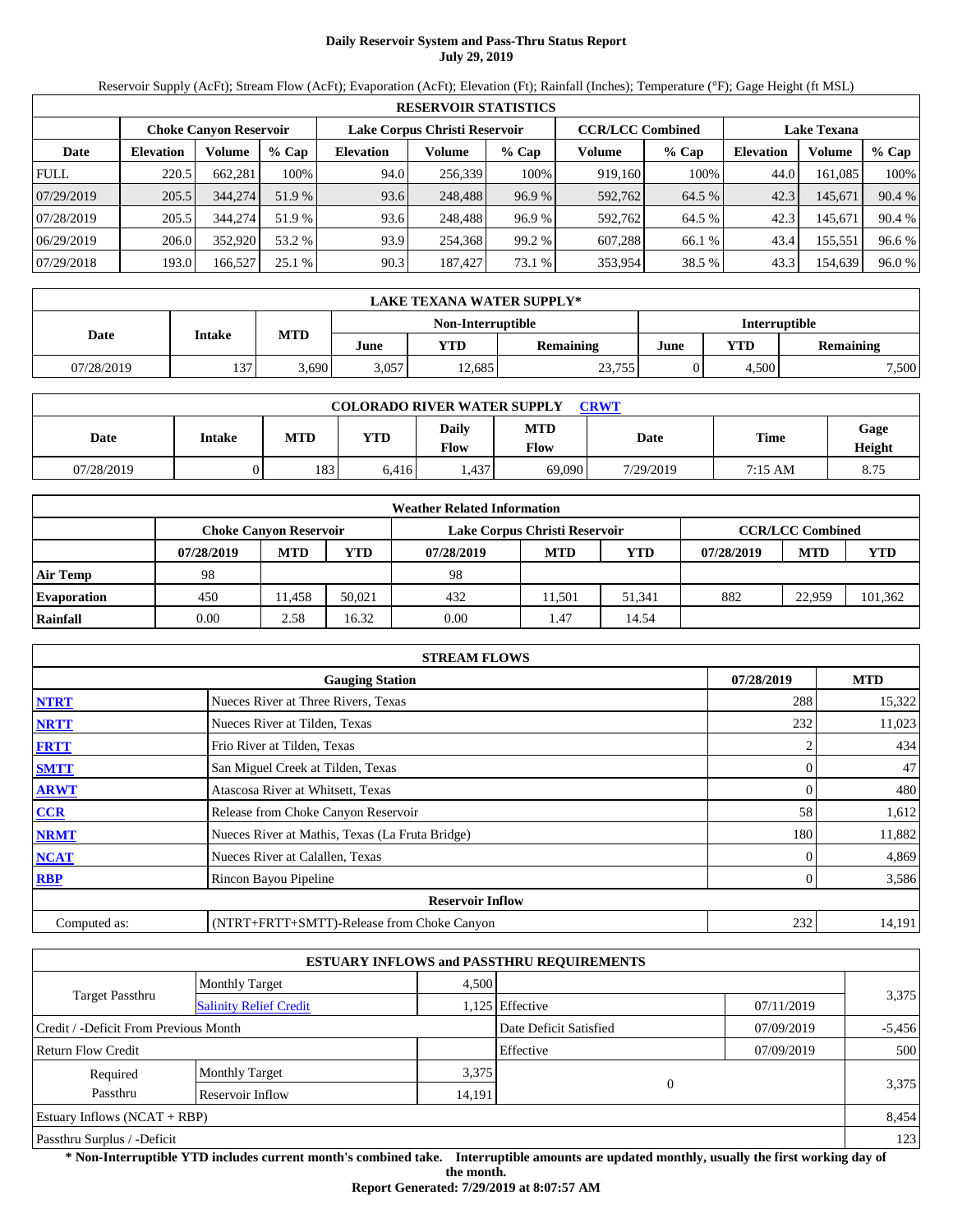### **Daily Reservoir System and Pass-Thru Status Report July 30, 2019**

Reservoir Supply (AcFt); Stream Flow (AcFt); Evaporation (AcFt); Elevation (Ft); Rainfall (Inches); Temperature (°F); Gage Height (ft MSL)

|             |                  |                               |         |                  | <b>RESERVOIR STATISTICS</b>   |         |                         |         |                  |                    |        |
|-------------|------------------|-------------------------------|---------|------------------|-------------------------------|---------|-------------------------|---------|------------------|--------------------|--------|
|             |                  | <b>Choke Canyon Reservoir</b> |         |                  | Lake Corpus Christi Reservoir |         | <b>CCR/LCC Combined</b> |         |                  | <b>Lake Texana</b> |        |
| Date        | <b>Elevation</b> | Volume                        | $%$ Cap | <b>Elevation</b> | Volume                        | $%$ Cap | Volume                  | $%$ Cap | <b>Elevation</b> | Volume             | % Cap  |
| <b>FULL</b> | 220.5            | 662.281                       | 100%    | 94.0             | 256,339                       | 100%    | 919,160                 | 100%    | 44.0             | 161.085            | 100%   |
| 07/30/2019  | 205.5            | 344,274                       | 51.9 %  | 93.5             | 248,488                       | 96.9%   | 592,762                 | 64.5 %  | 42.2             | 145,671            | 90.4 % |
| 07/29/2019  | 205.5            | 344,274                       | 51.9 %  | 93.6             | 248,488                       | 96.9 %  | 592,762                 | 64.5 %  | 42.3             | 145.671            | 90.4 % |
| 06/30/2019  | 206.0            | 352,920                       | 53.2 %  | 93.9             | 254,368                       | 99.2%   | 607,288                 | 66.1 %  | 43.5             | 156,467            | 97.1 % |
| 07/30/2018  | 193.0            | 166,527                       | 25.1%   | 90.2             | 185.698                       | 72.4 %  | 352,225                 | 38.3 %  | 43.2             | 153,730            | 95.4 % |

|            | LAKE TEXANA WATER SUPPLY* |            |       |                   |           |                      |       |                  |  |  |  |
|------------|---------------------------|------------|-------|-------------------|-----------|----------------------|-------|------------------|--|--|--|
|            |                           |            |       | Non-Interruptible |           | <b>Interruptible</b> |       |                  |  |  |  |
| Date       | <b>Intake</b>             | <b>MTD</b> | June  | YTD               | Remaining | June                 | YTD   | <b>Remaining</b> |  |  |  |
| 07/29/2019 | 127                       | 3,827      | 3,057 | 2.685             | 23,755    |                      | 4,500 | 7,500            |  |  |  |

| <b>COLORADO RIVER WATER SUPPLY</b><br>CRWT |        |            |            |                      |                    |           |                   |                |  |  |  |
|--------------------------------------------|--------|------------|------------|----------------------|--------------------|-----------|-------------------|----------------|--|--|--|
| Date                                       | Intake | <b>MTD</b> | <b>YTD</b> | Daily<br><b>Flow</b> | <b>MTD</b><br>Flow | Date      | Time              | Gage<br>Height |  |  |  |
| 07/29/2019                                 |        | 183        | 6.416      | .282                 | 70,372             | 7/30/2019 | $7:15 \text{ AM}$ | 8.66           |  |  |  |

|                    |            |                               |        | <b>Weather Related Information</b> |                               |        |            |                         |            |
|--------------------|------------|-------------------------------|--------|------------------------------------|-------------------------------|--------|------------|-------------------------|------------|
|                    |            | <b>Choke Canyon Reservoir</b> |        |                                    | Lake Corpus Christi Reservoir |        |            | <b>CCR/LCC Combined</b> |            |
|                    | 07/29/2019 | <b>MTD</b>                    | YTD    | 07/29/2019                         | <b>MTD</b>                    | YTD    | 07/29/2019 | <b>MTD</b>              | <b>YTD</b> |
| <b>Air Temp</b>    | 98         |                               |        | 97                                 |                               |        |            |                         |            |
| <b>Evaporation</b> | 460        | 11.918                        | 50.481 | 296                                | 11.797                        | 51.637 | 756        | 23.715                  | 102,118    |
| Rainfall           | 0.00       | 2.58                          | 16.32  | 0.00                               | 1.47                          | 14.54  |            |                         |            |

|              | <b>STREAM FLOWS</b>                             |            |            |
|--------------|-------------------------------------------------|------------|------------|
|              | <b>Gauging Station</b>                          | 07/29/2019 | <b>MTD</b> |
| <b>NTRT</b>  | Nueces River at Three Rivers, Texas             | 276        | 15,598     |
| <b>NRTT</b>  | Nueces River at Tilden, Texas                   | 224        | 11,247     |
| <b>FRTT</b>  | Frio River at Tilden, Texas                     |            | 435        |
| <b>SMTT</b>  | San Miguel Creek at Tilden, Texas               |            | 47         |
| <b>ARWT</b>  | Atascosa River at Whitsett, Texas               |            | 480        |
| <b>CCR</b>   | Release from Choke Canyon Reservoir             | 58         | 1,669      |
| <b>NRMT</b>  | Nueces River at Mathis, Texas (La Fruta Bridge) | 181        | 12,063     |
| <b>NCAT</b>  | Nueces River at Calallen, Texas                 |            | 4,869      |
| <b>RBP</b>   | Rincon Bayou Pipeline                           |            | 3,586      |
|              | <b>Reservoir Inflow</b>                         |            |            |
| Computed as: | (NTRT+FRTT+SMTT)-Release from Choke Canyon      | 220        | 14,411     |

|                                       |                               |        | <b>ESTUARY INFLOWS and PASSTHRU REQUIREMENTS</b> |            |          |
|---------------------------------------|-------------------------------|--------|--------------------------------------------------|------------|----------|
|                                       | <b>Monthly Target</b>         | 4,500  |                                                  |            |          |
| Target Passthru                       | <b>Salinity Relief Credit</b> |        | 1,125 Effective                                  | 07/11/2019 | 3,375    |
| Credit / -Deficit From Previous Month |                               |        | Date Deficit Satisfied                           | 07/09/2019 | $-5,456$ |
| <b>Return Flow Credit</b>             |                               |        | Effective                                        | 07/09/2019 | 500      |
| Required                              | <b>Monthly Target</b>         | 3,375  |                                                  |            |          |
| Passthru                              | <b>Reservoir Inflow</b>       | 14,411 | $\Omega$                                         |            | 3,375    |
| Estuary Inflows $(NCAT + RBP)$        |                               |        |                                                  |            | 8,454    |
| Passthru Surplus / -Deficit           |                               |        |                                                  |            | 123      |